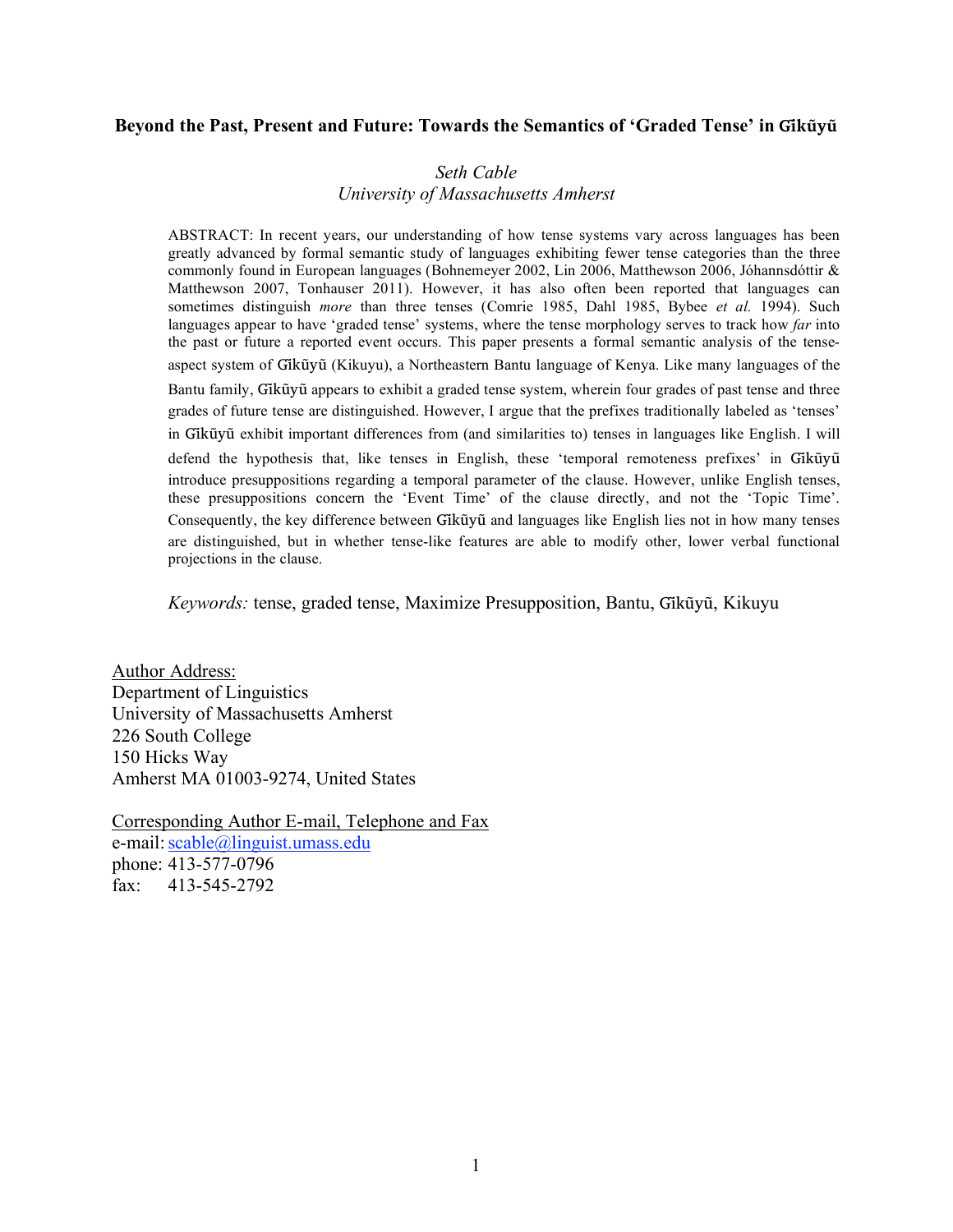#### **1. Introduction and Overview**

The tense-aspect systems of natural languages provide some of the most difficult puzzles for a theory of cross-linguistic semantic variation. In addition to remarkably subtle differences in the use of particular tense-aspect combinations (Arregui *et al*. 2011), languages can also exhibit dramatic differences in the overall organization of these systems. Of those broader differences, one of the best-known concerns the number of distinctions made in the domain of tense.

There are two conceivable ways that a language's tense system might diverge from the familiar three-way distinction between 'past', 'present' and 'future'. The first, and best-studied, is for the language to exhibit fewer distinctions than these three, or perhaps none at all. Several such systems have been explored using the tools of formal linguistic theory (Baker & Travis 1997, Lee 1999, Bohnemeyer 2002, Ritter & Wiltschko 2004, Bittner 2005, Lin 2006, Matthewson 2006, Jóhannsdóttir & Matthewson 2007, Tonhauser 2011). Study of these systems has provided a wealth of insights into the scope and limits of semantic variation, as well as an exciting picture of the possible logical systems used by human language for the location of events in time.

There is, however, a second way in which tense systems might diverge from the wellknown Indo-European pattern: conceivably, they could exhibit *more* distinctions than merely 'past/present/future'. Indeed, it has long been reported that there are languages whose tense systems make further, obligatory distinctions within the realm of 'past' and 'future' (Comrie 1985, Dahl 1985, Bybee *et al.* 1994, Hayashi 2011). Such languages are often said to have 'graded tense' systems, which allegedly track not only whether the event occurs before/during/after the time of speech, but also *how remote* the event is in time: whether it just happened, happened 'recently', happened more than a day ago, *etc.* The following data illustrate such a pattern in the tense-aspect system of ChiBemba, a Bantu language of Zambia.

## (1) **Temporal Remoteness Distinctions in ChiBemba (Givón 1972)**

| a.             | baàléébomba   | They were working (before yesterday)     |
|----------------|---------------|------------------------------------------|
| $\mathbf b$ .  | baáléébomba   | They were working (yesterday)            |
| $\mathbf{c}$ . | baàcíláábomba | They were working (earlier today)        |
| d.             | baábomba      | They've just worked (a little while ago) |

Curiously, with the rare exception of Johnson (1977, 1980, 1981), these more articulated tense systems have not been explored with the tools of formal semantic theory. Consequently, many fundamental questions about these 'graded tense' systems remain entirely open, including the precise way in which they diverge from the more commonly studied three-way systems. Given that most formal theories of tense are based upon the three-way tense system of English, pitting those theories against systems like that in ChiBemba is of more than peripheral interest.<sup>1</sup>

Despite the lack of study to date, such 'graded tenses' are not especially rare. Indeed, they are quite common within some language families, Bantu being one of the best-known (Nurse 2003, 2008). In addition to ChiBemba, many other Bantu languages obligatorily mark the

 $<sup>1</sup>$  This is not intended as a slight against some the exceptional descriptive work that has been carried out on specific</sup> languages. One recent work of note is Hayashi (2011), whose use of rigorous judgment tasks allows her to make a number of complex and insightful (though informal) generalizations about the meanings of the 'graded' past and future tenses in South Baffin Inuktitut.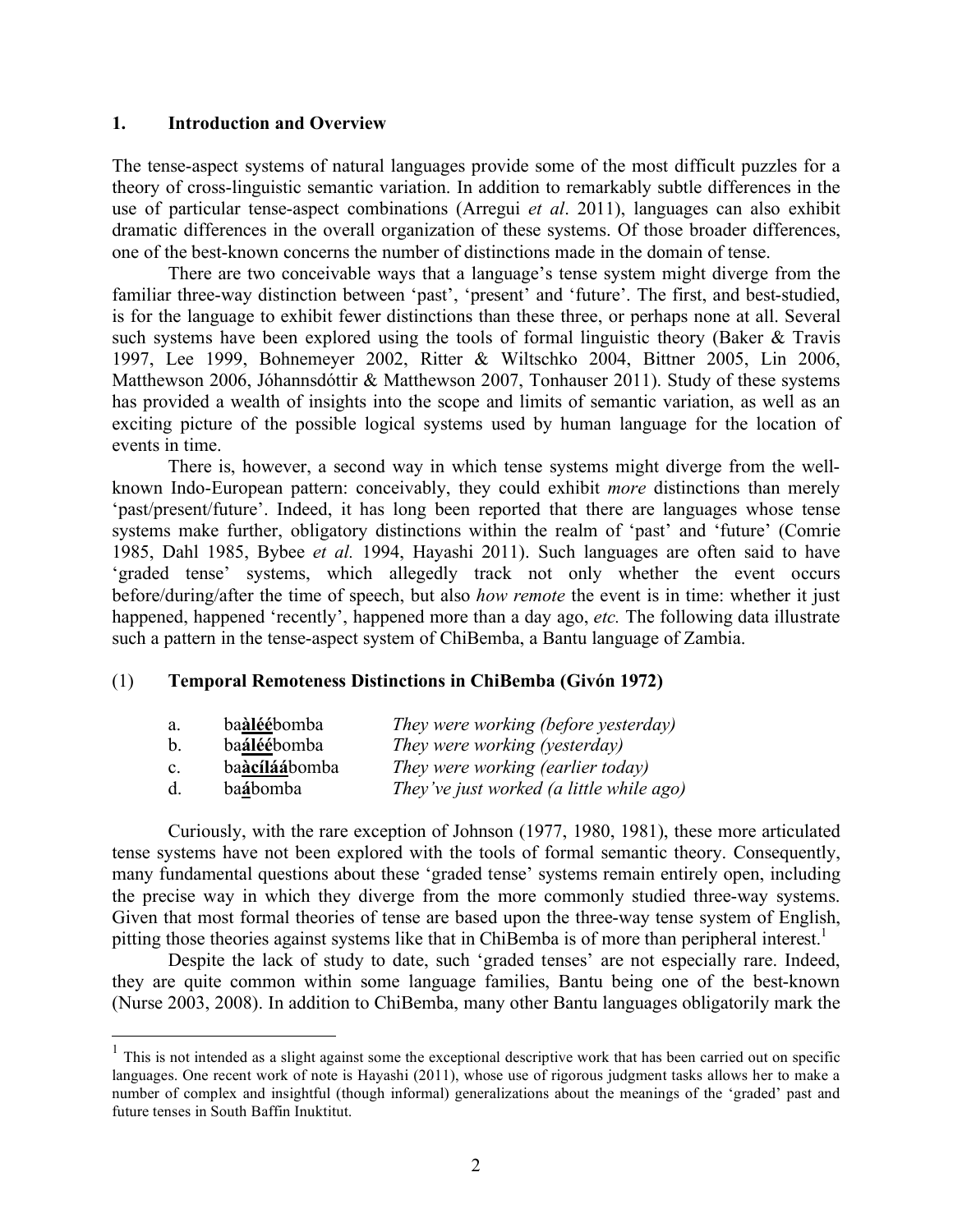relative remoteness of the event from the time of speech. Another such language is Gikūyū (Kikuyu), a Bantu language of Kenya, whose tense-aspect system will be the focus of this paper.2 The following is a brief sketch of some of the remoteness distinctions made in the Gikũyu tenseaspect system; a more thorough introduction will be given in Section 2.

# (2) **The Graded Tenses of Giku**yu<sup> $\tilde{}$ </sup> (Mugane 1997)<sup>3</sup>

| a. 'Current Past'   |                  | Mwangi niekūinaga. Mwangi was dancing (within the day)       |
|---------------------|------------------|--------------------------------------------------------------|
| b. 'Near Past'      |                  | Mwangi niarainaga. Mwangi was dancing (within last few days) |
| c. 'Remote Past'    | Mwangi niainaga. | Mwangi was dancing (prior to 'Near Past')                    |
| d. 'Current Future' | Mwangi niekūina. | Mwangi will dance (within the day).                          |
| e. 'Remote Future'  | Mwangi niakaina. | Mwangi will dance (tomorrow or later).                       |

Although the morphological distinctions found in (1) and (2) have traditionally been labeled as ones of 'tense', such labels have typically come from descriptive grammarians who were not operating within any precise semantic theory of tense. Consequently, it is very much an open question whether the 'graded tenses' found in Bantu should truly be classified as 'tenses' in the technical sense used by semanticists. Indeed, the central claim of the present paper is that, upon careful scrutiny, the prefixes traditionally labeled as 'tenses' in Gikūyū are anything but. Instead, they occupy an intriguing middle ground between tenses (in the preferred sense) and temporal frame adverbials such as *today, yesterday, tomorrow, etc.*

Since I will argue that the boldfaced prefixes in (2) are not 'tenses' as they exist in English, I will henceforth refer to them as 'temporal remoteness morphemes' (TRMs). As we will see, these TRMs possess the presuppositional semantics commonly hypothesized for tenses. However, unlike true tenses, the TRMs of Gikūyū do not modify the 'Topic Time' of the sentence (Klein 1994); instead, they directly restrict the location of the 'Event Time'. These proposals will be clearer to the reader after Section 3, where I present my background assumptions regarding the syntax/semantics of tense.

Following the crucial background in Sections 2 and 3, I begin to present the key empirical arguments and theoretical proposals. Section 4 presents the core formal proposals regarding the semantics of Gikūyū TRMs, and notes important semantic differences between these prefixes and temporal adverbs such as *ira* 'yesterday', *ũmũthĩ*'today', *etc.* In general, we will find that TRMs possess a presuppositional semantics akin to that of tense and unlike that of adverbs. The key evidence here comes from certain patterns that arise when the speaker possesses incomplete knowledge regarding the time of the event described.

Having shown that TRMs are distinct from adverbs, Section 5 provides evidence that they are also distinct from tenses in languages like English. Here, I argue that semantic interactions between TRMs and perfect aspect indicate that TRMs do not serve to locate the Topic Time. Instead, the presuppositions introduced by TRMs concern the Event Time directly.

<sup>&</sup>lt;sup>2</sup> The more commonly used English name, Kikuyu, is an exonym deriving from Kiswahili. I follow the more recent practice amongst Bantu and Gikūyū scholars in using the autonym throughout this paper.

<sup>&</sup>lt;sup>3</sup> Unless otherwise indicated, all Gikūyū data are taken from my own interviews with native speakers. Both consultants I worked with (who are thanked by name in the Acknowledgments) are speakers of the Kiambu dialect.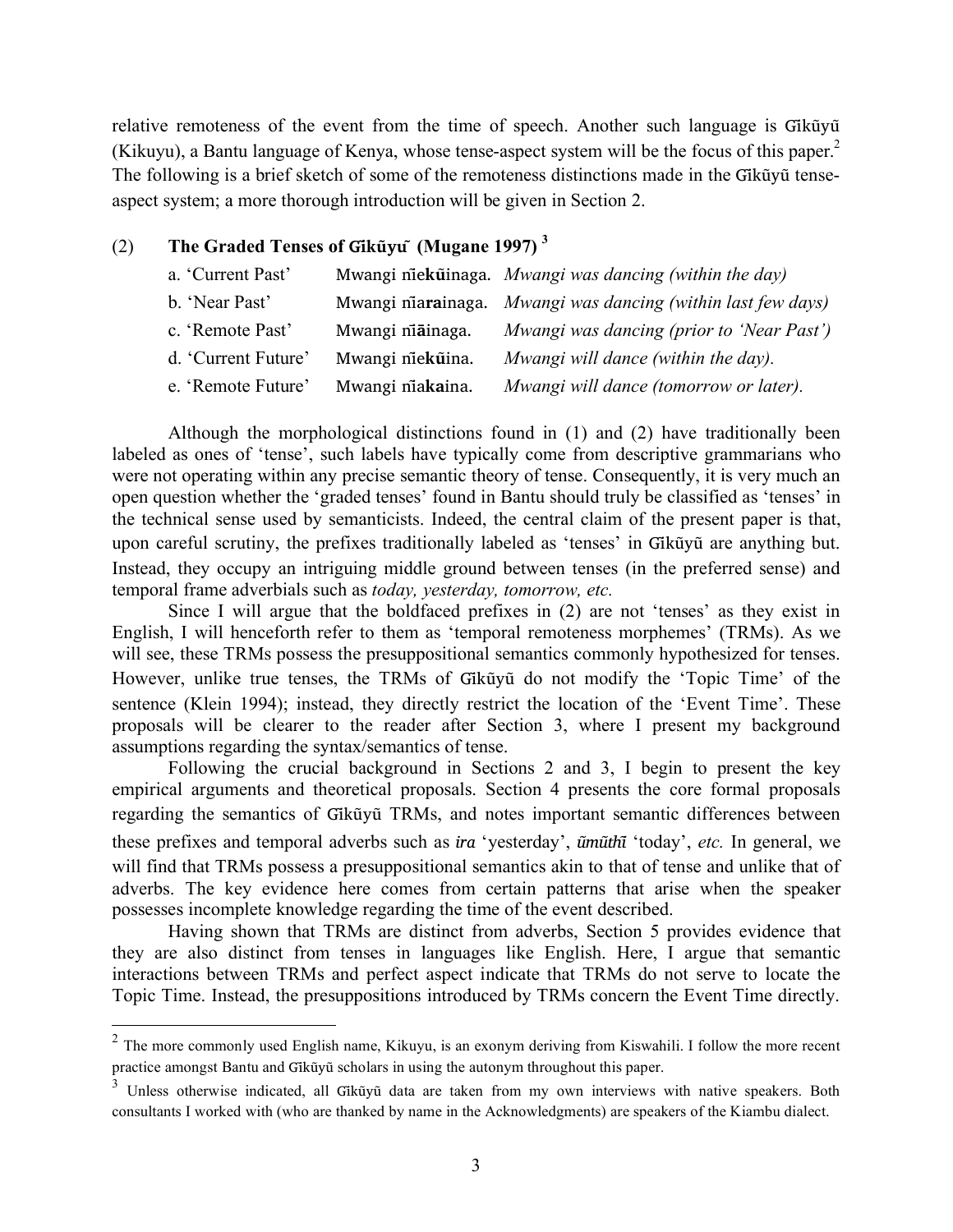Given this, I propose that TRMs introduce partial identity functions over events, and thereby serve to restrict the location of the Event Time. Thus, they stand in interesting comparison to true tenses, which are frequently viewed as partial identity functions over times, restricting the location of the Topic Time.

Taking these facts together, an interesting picture emerges regarding the way in which 'graded tense' systems like that of Gikūyū differ from systems exhibiting three or fewer tense distinctions. In a nutshell, 'graded tense' languages do not necessarily exhibit *more* tenses than those found in languages like English. Instead, such languages possess a formal category that languages like English lack. More concretely, just as tenseless languages differ from English in that they lack formal features restricting the Topic Time (Tonhauser 2011), languages like English differ from Gikūyū in that they lack formal features restricting the Event Time. Although the analysis proposed here faces many challenges and puzzles, it is arguably closer to the truth than the simple claim that 'graded tense' systems possesses multiple past and future tenses.

### 2. An Introduction to the Temporal Remoteness Morphemes of Gikūyū

This section provides a basic introduction to the tense-aspect system of Gikūvū, especially the variety of so-called 'tenses' that Gikūvū is claimed to possess. The discussion here is based upon various reference grammars of Gikūvū (Barlow 1951, Gecaga 1955, Mugane 1997), the work of Johnson (1977, 1980, 1981), and reviewer comments by Professor John M. Mugane.

As mentioned in Section 1, a past-tense verb in Gikūyū contains a prefix that provides further information about the distance between the event described and the time of speech. Given the morphological complexity of the language, it is best to introduce these prefixes in the context of imperfective verbs. The following illustrate the possible past-imperfectives of Gikũyũ.

# (3) **Temporal Remoteness Distinctions in Past Imperfectives 4**

| a. | <b>Current Past:</b> | Mwangi | niekūinaga.                                       |
|----|----------------------|--------|---------------------------------------------------|
|    |                      | Mwangi | ni-a-kū-in-aga                                    |
|    |                      | Mwangi | ASRT-3sgS-CUR-dance-PST.IMP                       |
|    |                      |        | Mwangi was dancing (within the day). <sup>5</sup> |
| b. | Near Past:           | Mwangi | niarainaga.                                       |
|    |                      | Mwangi | ni-a-ra-in-aga.                                   |
|    |                      | Mwangi | ASRT-3sgS-NRP-dance-PST.IMP                       |
|    |                      |        | Mwangi was dancing (before today, but recently)   |

<sup>&</sup>lt;sup>4</sup> Due to the morpho-phonological complexity of the Gikūyu verb, I will provide a line of morphological decomposition in the example sentences throughout this paper. However, to save space, I will not provide a decomposition line for verbal forms that have been analyzed in earlier example sentences.

 $5$  As noted by John Mugane (p.c.), past imperfectives in Gikū̃yū can also receive 'futurate readings' (Dowty 1977; Copley, to appear). Under this reading (3a) is translatable as something akin to 'Mwangi was (supposed) to dance (but did not)'.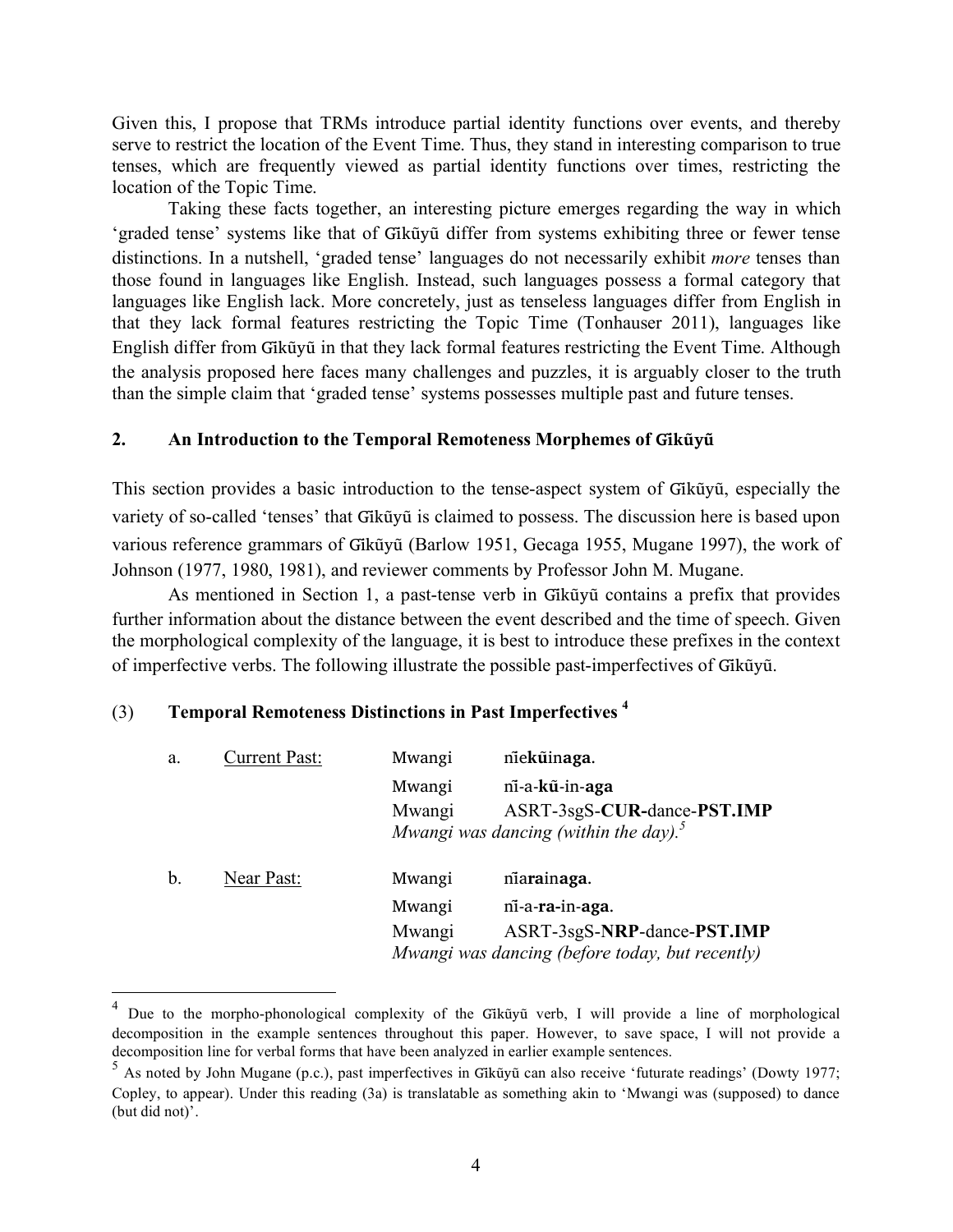| $\mathbf{c}$ . | <b>Remote Past:</b> | Mwangi | niainaga.                                         |
|----------------|---------------------|--------|---------------------------------------------------|
|                |                     | Mwangi | ni-a-a-in-aga.                                    |
|                |                     | Mwangi | ASRT-3sgS-REMP-dance-PST.IMP                      |
|                |                     |        | Mwangi was dancing (some time ago; not recently). |

As shown above, there are three possible past-imperfective forms for a Gikũyu verb. Following Mugane (1997), I refer to these forms as 'Current Past' (CUR), 'Near Past' (NRP), and 'Remote Past' (REMP).<sup>6</sup>

At a very rough level of description, the Current Past form in (3a) is used to describe events occurring within the 'day' surrounding the moment of speech. This, of course, begs the question as to what constitutes a 'day' exactly, a subject that has received substantial discussion within other studies of graded tense systems (Johnson 1977, Comrie 1985, Dahl 1985, Bybee *et al.* 1994, Nurse 2008, Hayashi 2011). Since I will have nothing original to contribute to this question, I will simply note in passing that use of the 'Current Past' is not tied to 'mindexternal', objective measures of time (such as the 24 clock), but is instead a more contextdependent, subjective notion, connected at least in part to cycles of sleep and wakefulness.

At an equally rough level of description, the Near Past form in (3b) is used to describe events occurring 'recently', but prior to the current 'day'. This entails that, when describing an event that occurred on the day prior to the moment of speech (*i.e.*, 'yesterday'), the Near Past must be used. Consequently, some prior authors have described the Gikūyū Near Past as a kind of 'Hesternal Past' (Gecaga 1955, Hewson & Nurse 2005, Nurse 2008). However, it is important to note that use of the Near Past is not limited to events occurring 'yesterday'. Rather, use of the Near Past seems to depend upon all the complex pragmatic factors that go into deciding whether an event occurred 'recently' or not.<sup>7</sup> For example, with the verb *ina* 'dance' in (4a), and without more elaborate description of the linguistic context, use of the Near Past is reported as felicitous only if the event occurred on the day prior to the moment of speech (*i.e.,* yesterday). However, with the verb *kua* 'die' in (4b), speakers readily allow Near Past to describe events occurring several days ago.

# (4) **Examples of the Near Past in Gĩkũyũ**

| Mwangi      | niarainaga                  | (* iyo).                                                                                                                                                                                                   |
|-------------|-----------------------------|------------------------------------------------------------------------------------------------------------------------------------------------------------------------------------------------------------|
| Mwangi      | ASRT-3sgS-NRP-dance-PST.IMP | day.before.yesterday                                                                                                                                                                                       |
|             |                             |                                                                                                                                                                                                            |
|             |                             |                                                                                                                                                                                                            |
|             |                             |                                                                                                                                                                                                            |
| Guuka       | niarakwire                  | (iyo).                                                                                                                                                                                                     |
| Guuka       | ni-a-ra-ku-ire              | (iyo).                                                                                                                                                                                                     |
| Grandfather | ASRT-3sgS-NRP-die-PST.PRV   | day.before.yesterday                                                                                                                                                                                       |
|             |                             |                                                                                                                                                                                                            |
|             |                             |                                                                                                                                                                                                            |
|             |                             | Mwangi was dancing.<br>Speaker Judgment: Not correct if Mwangi was dancing two days ago.<br>Grandfather died.<br>Speaker Judgment: With or without <i>iyo</i> , could be said if he died several days ago. |

 <sup>6</sup> Other authors have used entirely different labels for these categories (Barlow 1951, Gecaga 1955, Johnson 1977).

 $<sup>7</sup>$  I thank John Mugane (p.c.) for helpful discussion of this point, as well as the illustrative examples in (4).</sup>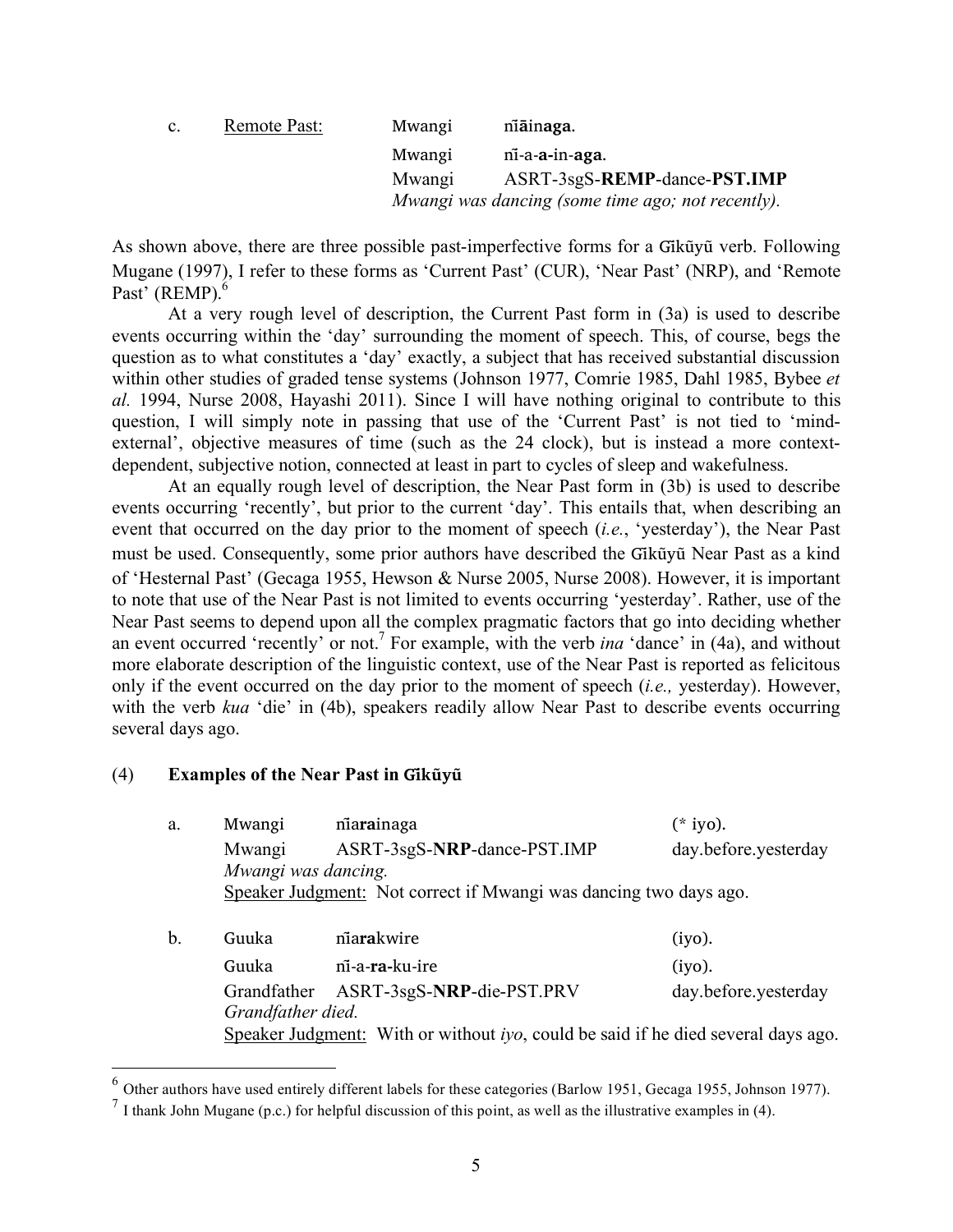Finally, the Remote Past in (3c) is, roughly speaking, used to describe events that did not occur 'recently'. Consequently, use of the Remote Past is tied to the same general pragmatic factors that govern the use of the Near Past. For example, with the verb *ina* 'dance' in (5), use of the Remote Past is judged to be acceptable when describing an event that occurred just two days ago. However, with other verbs and in other contexts, Remote Past would be preferably interpreted as indicating that the event occurred weeks, months, years, or even decades ago.

#### (5) **Example of Remote Past in Gĩkũyũ**

Mwangi ni**a**̃ **inaga** (iyo). Mwangi ASRT-3sgS-**REMP**-dance-PST.IMP day.before.yesterday *Mwangi was dancing.* Speaker Judgment: With or without *iyo*, could be said if he danced two days ago.

As is clear from comparing the forms in (3), the key morphological difference between these three past-tense forms lies in the identity of a particular prefix. These prefixes, which occur between the subject agreement prefix and the verbal root, are typically referred to as a 'tenses' by both Gikūyū grammarians and Bantu scholars more generally (Nurse 2003, 2008). As noted earlier, however, I will break from tradition and refer to these prefixes as 'temporal remoteness morphemes', or 'TRMs'. As shown in (3a), the TRM for Current Past in imperfective verbs is *kū*. Sentence (3b) illustrates the TRM for Near Past, *ra*, and (3c) illustrates the TRM for Remote Past, *a*.

At this point, I should note an orthographic problem relating to Remote Past forms. In this paper, all Gikūvū data are represented using official Gikūvū orthography (Barlow 1951). Unfortunately, this orthography does not distinguish vowel-length in certain parts of the verb (Barlow 1951). Consequently, although the verb in (3c) contains a long /a/ just before the root, this vowel is orthographically rendered as if it were short, the official spelling being "nĩainaga". This convention is very unfortunate, since as we will see, the length of this particular vowel is of key importance in many examples. Therefore, following Barlow (1951), I will break from the official orthography here, and I will use a macron to represent whether the vowels immediately preceding the verb root are long.

Thus far, we have noted that the verbs in (3) contain a TRM, a verbal root, and a subject agreement prefix. In addition, these verbal forms all begin with the so-called 'assertive' prefix *nĩ*. Despite the simple gloss as 'ASRT', the nature of this prefix is a very difficult analytic puzzle (Schwarz 2003, 2007), one that is entirely orthogonal to the analysis of the tense-aspect system. Finally, these verbal forms also all end in the suffix *aga*. Following Johnson (1977, 1980, 1981), I analyze this suffix as encoding both the features 'past' and 'imperfective'; consequently, it is glossed as 'PST.IMP'. The reason for this is two-fold. First, as we will see, this suffix does not appear in present imperfective forms (13). Secondly, although present and future forms can occur suffixed with -*aga*, such forms have only a habitual reading, as shown below.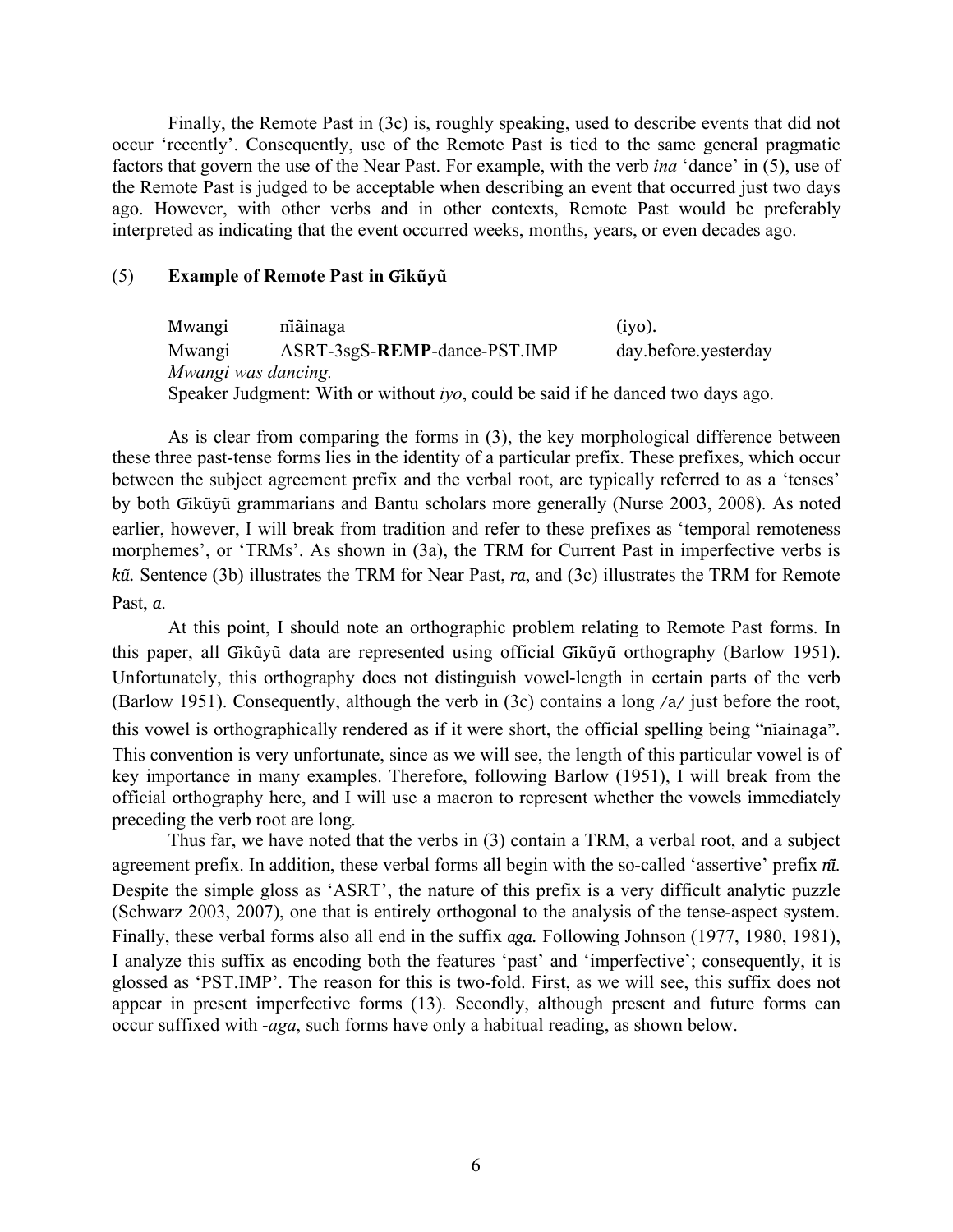## (6) **The Habitual Suffix** *–Aga*

Mwangi ateng'er**aga** rũcinĩ. Mwangi a-teng'er-**aga** rũcin<del>ĩ</del>. Mwangi 3sgS-run-GEN/HAB morning *Mwangi runs in the morning.* Judgment: True/appropriate if Mwangi is a runner who generally runs in the morning.

Thus, following Johnson (1977, 1980, 1981), I will assume that the -*aga* suffix in (6) above is a mere homophone of the one appearing in  $(3)$ .<sup>8</sup>

Having thoroughly examined the past-imperfective forms in (3), let us now turn to pastperfectives. Again, there are three possible forms that a past-perfective verb in Gikūyū can take.

## (7) **Temporal Remoteness Distinctions in Past Perfectives**

| a.             | <b>Current Past:</b> | Mwangi | niainire.                                    |
|----------------|----------------------|--------|----------------------------------------------|
|                |                      | Mwangi | $n\overline{i}$ -a- $\emptyset$ -in-ire      |
|                |                      | Mwangi | ASRT-3sgS-CUR-dance-PST.PRV                  |
|                |                      |        | Mwangi danced (within the day).              |
| $\mathbf b$ .  | Near Past:           | Mwangi | niarainire.                                  |
|                |                      | Mwangi | ni-a-ra-in-ire.                              |
|                |                      | Mwangi | ASRT-3sgS-NRP-dance-PST.PRV                  |
|                |                      |        | Mwangi danced (before today, but recently).  |
| $\mathbf{C}$ . | Remote Past:         | Mwangi | niainire.                                    |
|                |                      | Mwangi | ni-a-a-in-ire.                               |
|                |                      | Mwangi | ASRT-3sgS-REMP-dance-PST.PRV                 |
|                |                      |        | Mwangi danced (some time ago; not recently). |

As with past-imperfectives, past-perfective verbs must be Current Past, Near Past, or Remote Past. The meanings of these sub-categories are the same as in the imperfectives in (3), though their morphological expression is slightly different.<sup>9</sup> As shown in (7a), Current Past in perfective verbs is expressed by a null prefix, rather than the prefix *ku*̃ found in (3a). Consequently, the key

 <sup>8</sup> Properly speaking, Johnson only considers the habitual/generic suffix in *future* tense forms to be distinct, and she does identify the *–aga* suffix in (6) with that in (3). However, the motivation for making the cut in this way is quite unclear. After all, *-aga* in present-tense forms like (6) is also restricted to a habitual/generic interpretation, which is Johnson's main motivation from separating the suffix in (3) from the homophonous one occurring in future forms.

<sup>&</sup>lt;sup>9</sup> As we will later see in Section 4.2, the meaning of Current Past in perfective verbs differs slightly from its meaning in imperfective verbs. Due to the existence of 'Immediate Past Perfective' forms (9), Current Past perfectives like (7a) are usually understood to describe actions occurring more than a few minutes ago. Since there is no comparable 'Immediate Past Imperfective', Current Past imperfectives like (3a) can be understood to describe events that were occurring just a few seconds ago.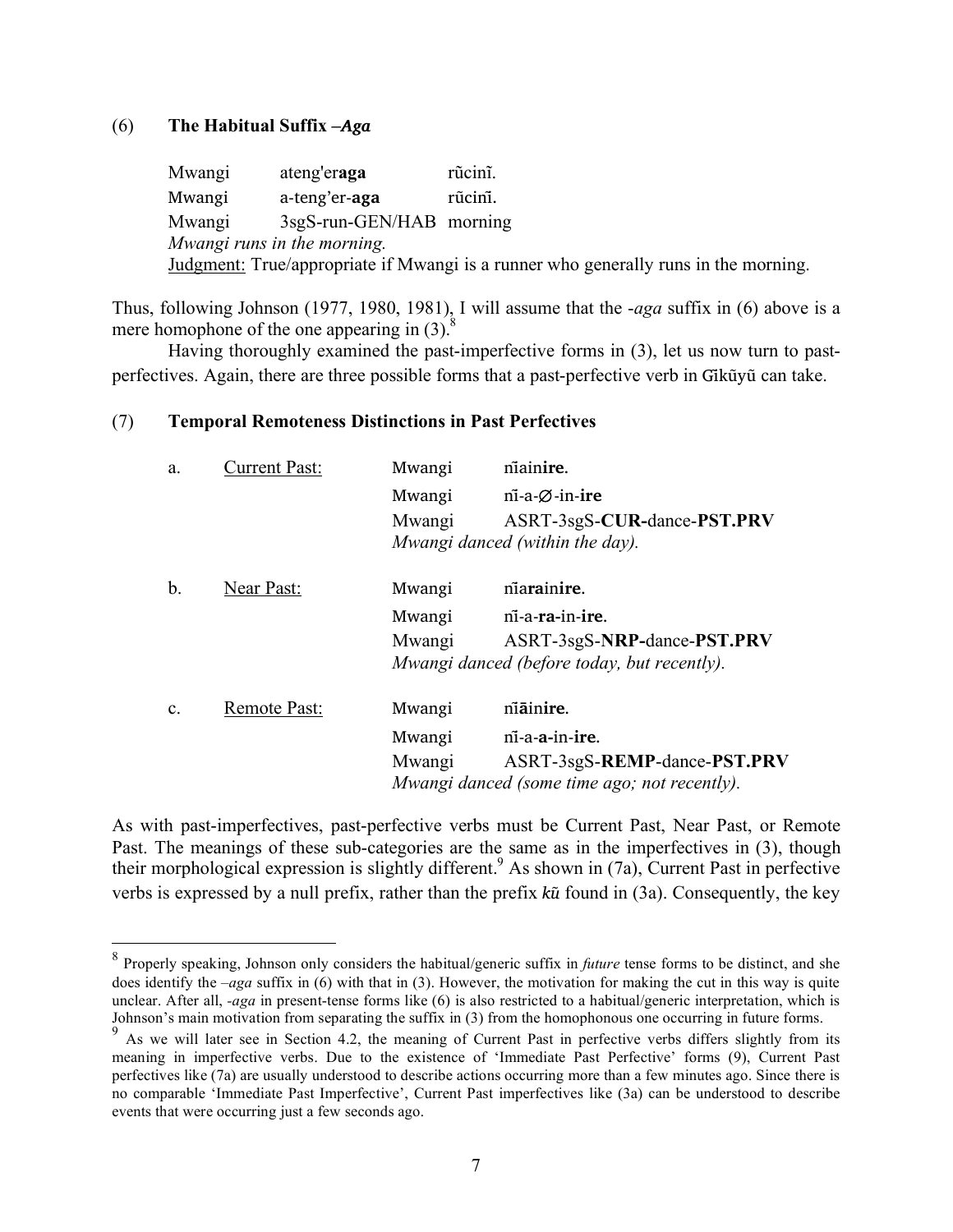phonological difference between (7a) and (7c) lies in subtle features of pre-radical vowel length and accent, which following Barlow (1951) I represent using the macron over the vowel in (7c).

In addition to the TRM prefixes, the verbs in (7) all contain the suffix *–ire*. I will follow Johnson (1977, 1980, 1981) in analyzing this suffix as 'perfective' (PRV).<sup>10</sup> However, given that verbs bearing the *–ire* suffix are always past tense, I will also assume that this suffix encodes the feature 'PST'.<sup>11</sup>

In addition to perfective and imperfective aspect, Gikūyū verbs can also bear 'perfect aspect' (PERF). As illustrated below, verbs bearing perfect morphology can also bear TRMs.

# (8) **Temporal Remoteness Distinctions in Perfects**

| a.             | Simple Perfect:         | Mwangi | niainite.                                            |
|----------------|-------------------------|--------|------------------------------------------------------|
|                |                         | Mwangi | ni-a-in-ite.                                         |
|                |                         | Mwangi | ASRT-3sgS-dance-PERF                                 |
|                |                         |        | Mwangi has/had danced.                               |
| b.             | <b>Current Perfect:</b> | Mwangi | niekūinite.                                          |
|                |                         | Mwangi | ni-a-kũ-in-ite.                                      |
|                |                         | Mwangi | ASRT-3sgS-CUR-dance-PERF                             |
|                |                         |        | Mwangi has/had danced (within the day).              |
| $\mathbf{c}$ . | Near Perfect:           | Mwangi | niarainite.                                          |
|                |                         | Mwangi | ni-a-ra-in-ite.                                      |
|                |                         | Mwangi | ASRT-3sgS-NRP-dance-PERF                             |
|                |                         |        | Mwangi has/had danced (before today, but recently).  |
| d.             | Remote Perfect:         | Mwangi | niainite.                                            |
|                |                         | Mwangi | ni-a-a-in-ite.                                       |
|                |                         | Mwangi | ASRT-3sgS-REMP-dance-PERF                            |
|                |                         |        | Mwangi has/had danced (some time ago; not recently). |
|                |                         |        |                                                      |

As we see here, verbs in the perfect aspect needn't bear a TRM (8a), though they are also able to bear the same TRM prefixes as imperfective verbs  $(8b-d)$ .<sup>12</sup> I will refer to perfect forms lacking a TRM as 'simple perfects' (8a), while perfects containing a TRM will be dubbed 'complex perfects' (8b-d).

<sup>&</sup>lt;sup>10</sup> Johnson uses the term 'completive' (as does Mugane 1997), but this is merely intended by Johnson as a lessconfusing alternative to the more traditional label 'perfective'.

 $11$  As shown in (10)-(11) below, future perfective verbs in Gikūyū do not appear with the suffix  $-ire$ . Moreover, there does not appear to be a category of 'present perfectives', a cross-linguistically common state of affairs that has a well-known semantic basis (Bennett & Partee 1978).

<sup>&</sup>lt;sup>12</sup> Note, however, that Past Imperfective and Past Perfective verbs *must always* bear TRM prefixes, as must future tense verbs (10), (12). As discussed in Section 6, explaining the varied distribution of TRM categories across finite forms remains a difficult question for future research.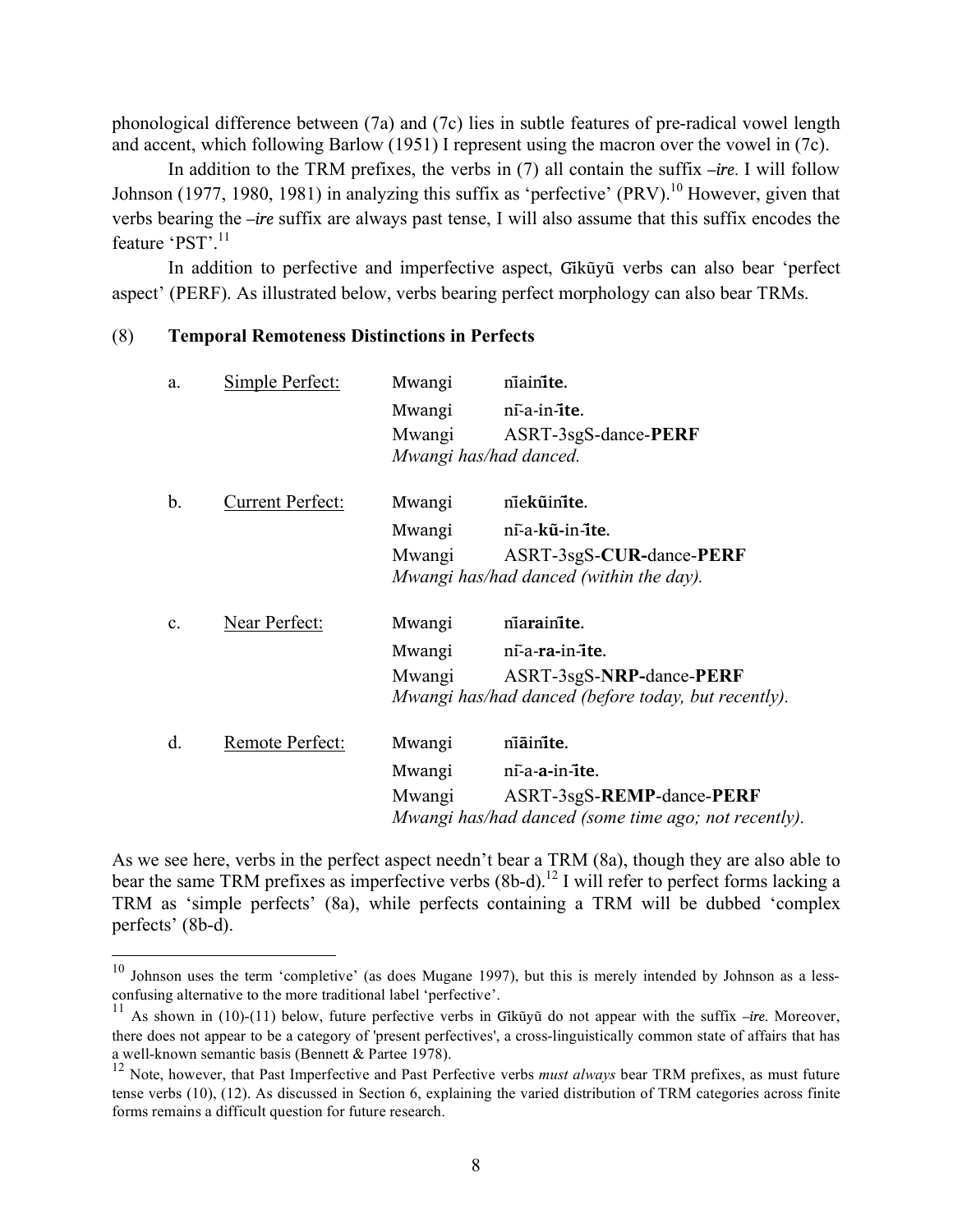Past grammarians have tended to describe simple perfects like (8a) as present perfects and complex perfects like (8b-d) as past perfects (or 'pluperfects') (Barlow 1951, Johnson 1977). However, as we will see in Section 5, the situation seems to be a bit more complex. Relatedly, the exact contribution of the TRMs in (8b-d) is an empirically delicate matter. Nevertheless, the following comment by Barlow (1951) is close to what I will later propose.

"… (Current Perfect) expresses an action that had been completed at some time previous on the day of speaking…(Near Perfect) expresses an action that had been completed yesterday…(Remote Perfect) expresses an action which had been completed at some time previous to yesterday..." (Barlow 1951: 135-136).<sup>13</sup>

Section 5 will provide a more detailed discussion of the meanings of the forms in (8) above. For now, it is worth noting that we again find the three-way distinction between Current, Near, and Remote forms.

Before we turn to TRMs in future-tense verbs, we must note the existence of the 'Immediate Past Perfective' form, illustrated below.

## (9) **Immediate Past Perfective**

Mwangi ni**a**̃ in**̄ a**. Mwangi ni-̃a-**a-**in-**a**. Mwangi ASRT-3sgS-**IMM.PST.PRV-**dance**-FV** *Mwangi (just) danced.*

As the translation indicates, 'Immediate Past Perfective' (IPP) verbs describe actions that have 'just' occurred, usually mere minutes ago.

The Immediate Past Perfective has a somewhat exceptional status within the overall tense-aspect system (Johnson 1977, 1980, 1981). First, there is no comparable 'Immediate Past' category for imperfective verbs. Secondly, and most notably, although IPP verbs are perfective in aspect, they do not bear the suffix *–ire* that is otherwise indicative of that aspect.<sup>14</sup> Instead, they seem to bear the default suffix –*a*, commonly referred to by Bantuists as the 'final vowel' (FV). The main morphological marker of IPP verbs is the prefix *a-*, homophonous to and found in the same location as the TRM for Remote Past. I will follow Johnson (1977, 1980, 1981) in assuming the prefix *a*- in IPP verbs is a distinct prefix from the TRM found in Remote forms.<sup>15</sup> I will also follow Johnson in assuming that the *a-* prefix in IPP forms encodes tense, aspect and

 $13$  Of course, this informal description is itself is somewhat ambiguous. However, given the facts we will consider in Section 5, I take Barlow here to mean that the *completion* itself occurs either on 'the day of speaking', 'yesterday' or 'previous to yesterday', respectively.

<sup>&</sup>lt;sup>14</sup> Barlow (1951) and Johnson (1977, 1980, 1981) refer to IPP verbs as being 'perfect'. It is unclear, however, on what grounds that analysis is made. Of course, I myself have no very firm grounds to label them as 'perfective' either. However, since the consultants I have worked with so often translate IPP verbs as simple pasts in English (and *vice versa*), I will take up the view that they are perfective. Note, though, that even if we choose to view IPP verbs as 'perfect', they would still exceptionally lack the *–ĩte* suffix that is otherwise characteristic of that aspect.

<sup>&</sup>lt;sup>15</sup> Note, however, that Hewson & Nurse (2005) argue for an analysis that treats these as the same prefix.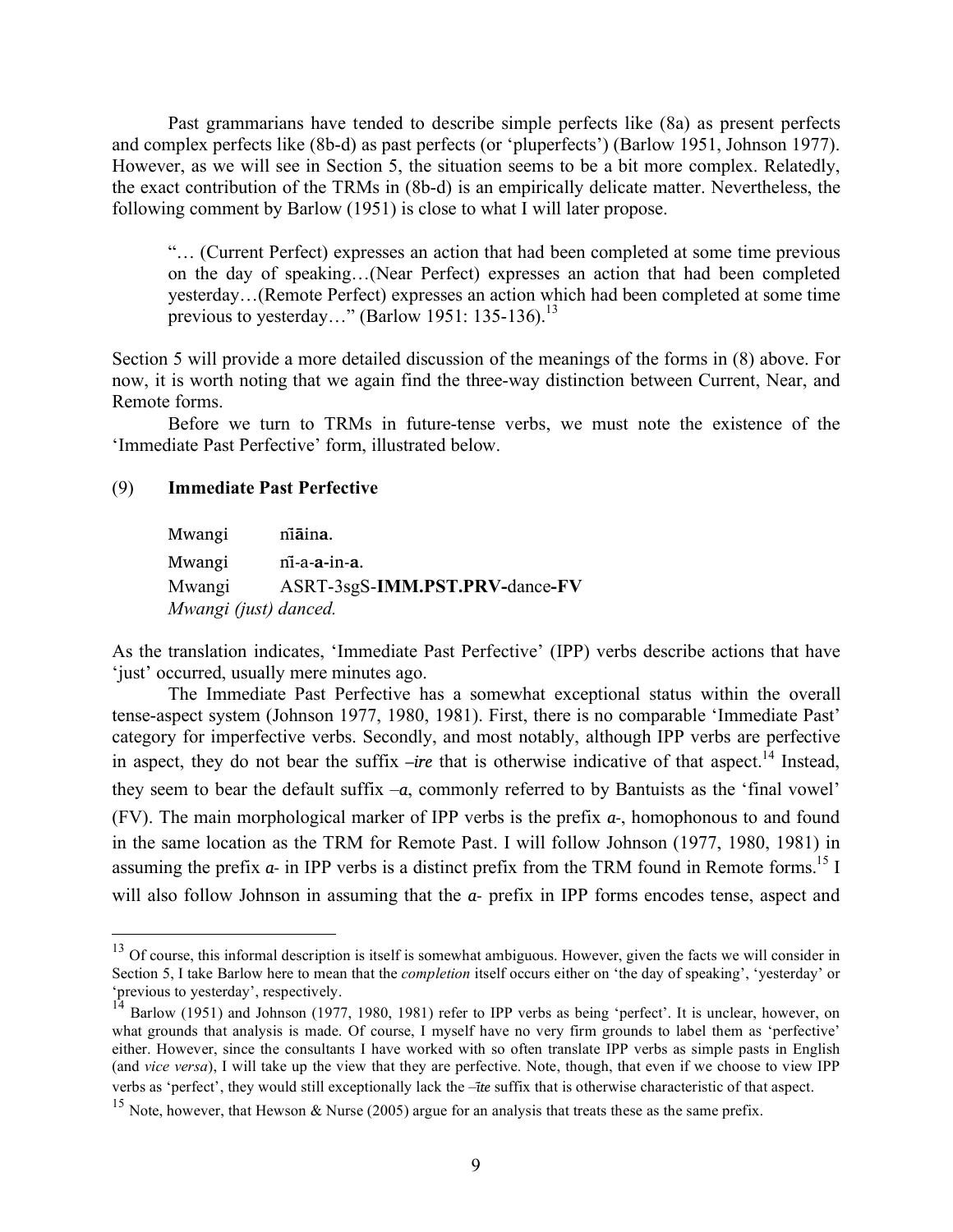'temporal remoteness'. Thus, as the gloss in (9) suggests, I will assume that this prefix bears all three of the features PST (past), PRV (perfective), and IMM (Immediate Past).

Thus far, the TRMs we have seen serve to locate an event in the past. However, TRMs are also obligatory in future tense verbs.

## (10) **Temporal Remoteness Distinctions in Future Tense Forms**

| a.            | <b>Current Future:</b> | Mwangi | niekūina.                                                                 |
|---------------|------------------------|--------|---------------------------------------------------------------------------|
|               |                        | Mwangi | $\overline{\text{n}}$ i-a-k $\overline{\text{u}}$ - $\emptyset$ -in-a     |
|               |                        | Mwangi | ASRT-3sgS-CUR-FUT-dance-FV                                                |
|               |                        |        | Mwangi will dance (within the day; or soon).                              |
| $\mathbf b$ . | Remote Future          | Mwangi | niakaina.                                                                 |
|               |                        | Mwangi | $n\overline{i}$ -a-ka- $\emptyset$ -in-a                                  |
|               |                        | Mwangi | ASRT-3sgS-REMF-FUT-dance-FV<br>Mwangi will dance (some time after today). |

The verbs in (10) illustrate two of the three future tense 'grades' that Gikũyu possesses; the third will be discussed briefly below. Following Mugane (1997), the future form in (10a) will be dubbed 'Current Future', while that in (10b) will be labeled 'Remote Future'.

Current Future forms like (10a) appear to have two distinct kinds of uses. First, such verbs are widely reported to describe future events occurring on the day of speech (Barlow 1951; Gecaga 1955; Johnson 1977, 1980, 1981; Mugane 1997). However, in addition to this meaning, Barlow (1951) and John Mugane (p.c.) report that Current Future forms like (10a) can be used to describe events that are in some sense psychologically 'close', even if they aren't to occur precisely on the day of speaking. This latter use is illustrated in (11) below.

## (11) **Current Future for 'Impending' (or 'Scheduled') Events**

| a. | Tũgũthii              |                               | mweri | ũyũ.                |                                                                                  |  |
|----|-----------------------|-------------------------------|-------|---------------------|----------------------------------------------------------------------------------|--|
|    | tũ-kũ-Ø-thi-a         |                               | mweri | ũyũ                 |                                                                                  |  |
|    | $1p$ IS-CUR-FUT-go-FV |                               | month | this                |                                                                                  |  |
|    |                       | We shall be going this month. |       | (Barlow 1951: 130)  |                                                                                  |  |
| b. | Mwangi                | niegūaka                      |       |                     | nyũmba.                                                                          |  |
|    | Mwangi                | ni-a-kū-Ø-ak-a                |       |                     | nyũmba.                                                                          |  |
|    | Mwangi                | ASRT-3sgS-CUR-FUT-build-FV    |       |                     | house                                                                            |  |
|    |                       | Mwangi will build a house.    |       | (John Mugane, p.c.) |                                                                                  |  |
|    |                       |                               |       |                     | Speaker Comment: The sentence is not predicting that Mwangi will build the       |  |
|    |                       |                               |       |                     | house <i>today</i> , but it does suggest a context where we're assigning duties. |  |

Under this second use, Current Future forms seem to bear an intriguing similarity to futurate progressives in English; given their reported meaning, the sentences in (11) could be felicitously translated into English as 'We are going this month' and 'Mwangi is building a house',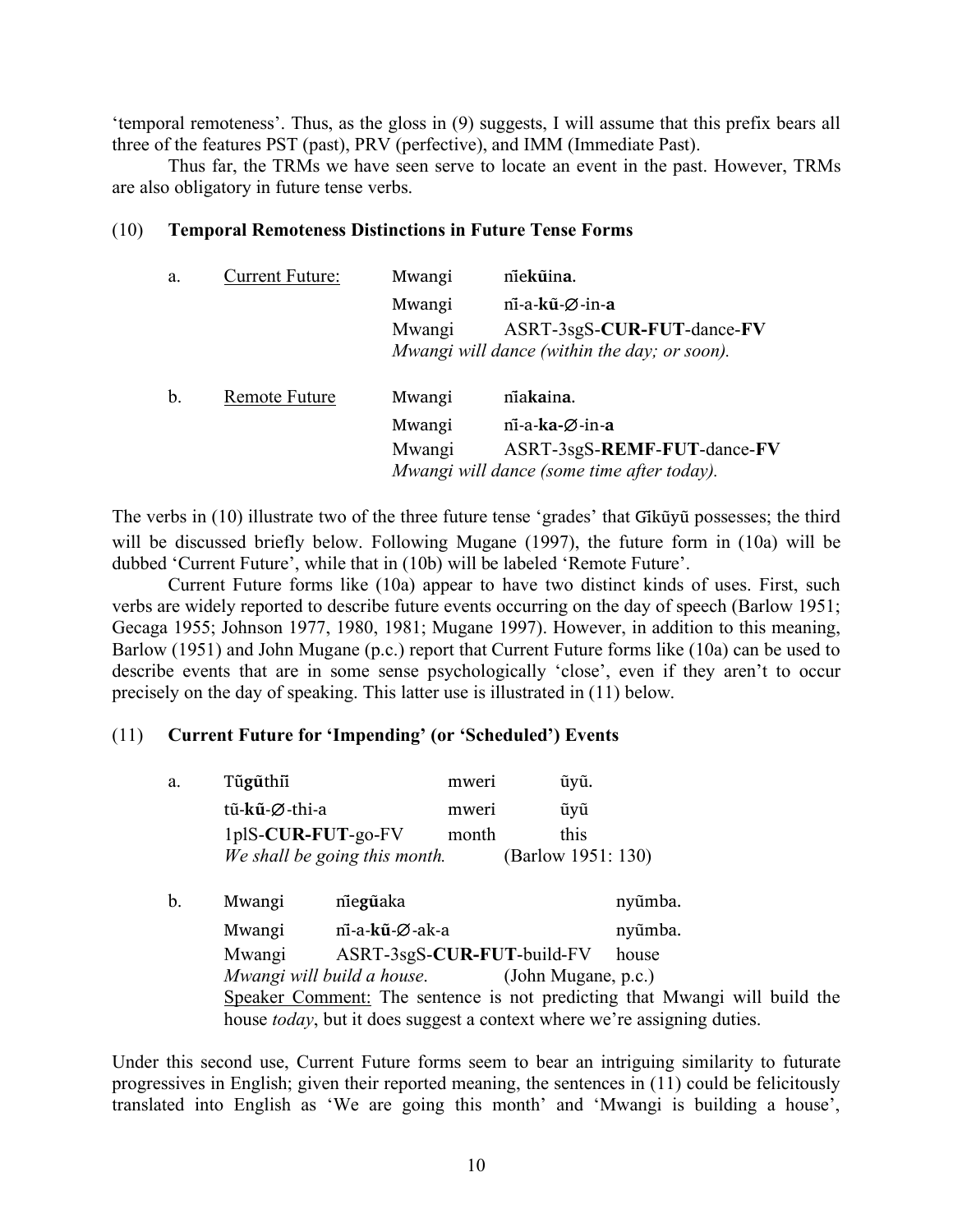respectively.<sup>16</sup> With this in mind, it is worth noting that Barlow (1951) – which was based upon research conducted between 1914 and 1934 – reports that 'Current Future' forms like (10a), (11) can be used as present progressives (Barlow 1951: 41-43, 129-130), and that the (more modern) present progressive forms illustrated below in (13) "have become more prevalent in recent years" (Barlow 1951: 130).

These facts suggest the following picture concerning the use of the Current Future in (11). First, until perhaps the middle of the  $20<sup>th</sup>$  Century, the form we label 'Current Future' had a productive use as present imperfective/progressive and a 'Hodiernal Future' (a 'future of today'). Eventually, however, the modern forms in (13) below became the regular exponent of present imperfective, and the 'Current Future' forms became restricted primarily to their use as a Hodiernal Future. However, the earlier status of forms like (10a) as present imperfectives is retained in the secondary usage illustrated in (11) above, where they have a meaning akin to futurate progressives in English.

The upshot of all of this is that, for better or worse, I will assume in my discussion that the usage in (11) is a separate, isolable meaning for the surface forms in question. That is, I will assume – perhaps wrongly – that Current Future forms like (10a) are *ambiguous*, and that under one interpretation, they are future tense forms where the described event is restricted to the day of speaking. Finally, it is this Hodiernal Future use that I will develop a semantics for in this paper; sentences like those in (11) will be bracketed as a problem for future research.

While the usage of Current Future forms (10a) has the complexities outlined above, the meaning of Remote Future forms (10b) is relatively straightforward: they are used to describe events that will occur later than the day of speaking. It should also be noted that all the future forms in (10) and (11) appear to be 'perfective' in aspect. To express the meaning of 'Future Imperfective' in Gikūvū, a complex auxiliary construction must be used (14). (Mugane 1997: 137).

Turning to the morphological structure of the verbs in (10), the key contrast again lies in a prefix occurring between AgrS and the verb root. In the Current Future, this prefix is *kũ* (CUR); in the Remote Future, the prefix is *ka* (REMF). I will follow Johnson (1977, 1980, 1981) in assuming that the 'Current' prefix in (10a) is the same as that appearing in Current Past imperfectives (3a) and Current perfects (8b). Consequently, the future meaning of (10a) cannot

- (i) Jesũ nĩe**gũ**coka.
	- Jesũ ni-̃a-**ku**-**̃**∅-cok-a
	- Jesus ASSRT-3sgS-**CUR**-**FUT**-return-FV
	- *Jesus is coming back.*

- (ii) Mwangi nĩe**gu**̃thoma.
	- Mwangi ni-̃a-**ku**-**̃**∅-thom-a
		- Mwangi ASRT-3sgS-**CUR-FUT**-go.to.school-FV
		- *Mwangi will go to school.* / *Mwangi is going to school*.

 <sup>16</sup> John Mugane (p.c.) also mentions two other examples fitting this pattern. First, sentence (i) is reported as the translation of 'Jesus is coming back', and does not imply that the return will be on the day of speaking.

Similarly, sentence (ii) is reported to be felicitous in a context where a church congregation has saved enough money to send Mwangi to school, even if his schooling will not take place on the day of the utterance.

I would like to note in passing that both these sentences could, in context, be translated into English using futurate present progressives.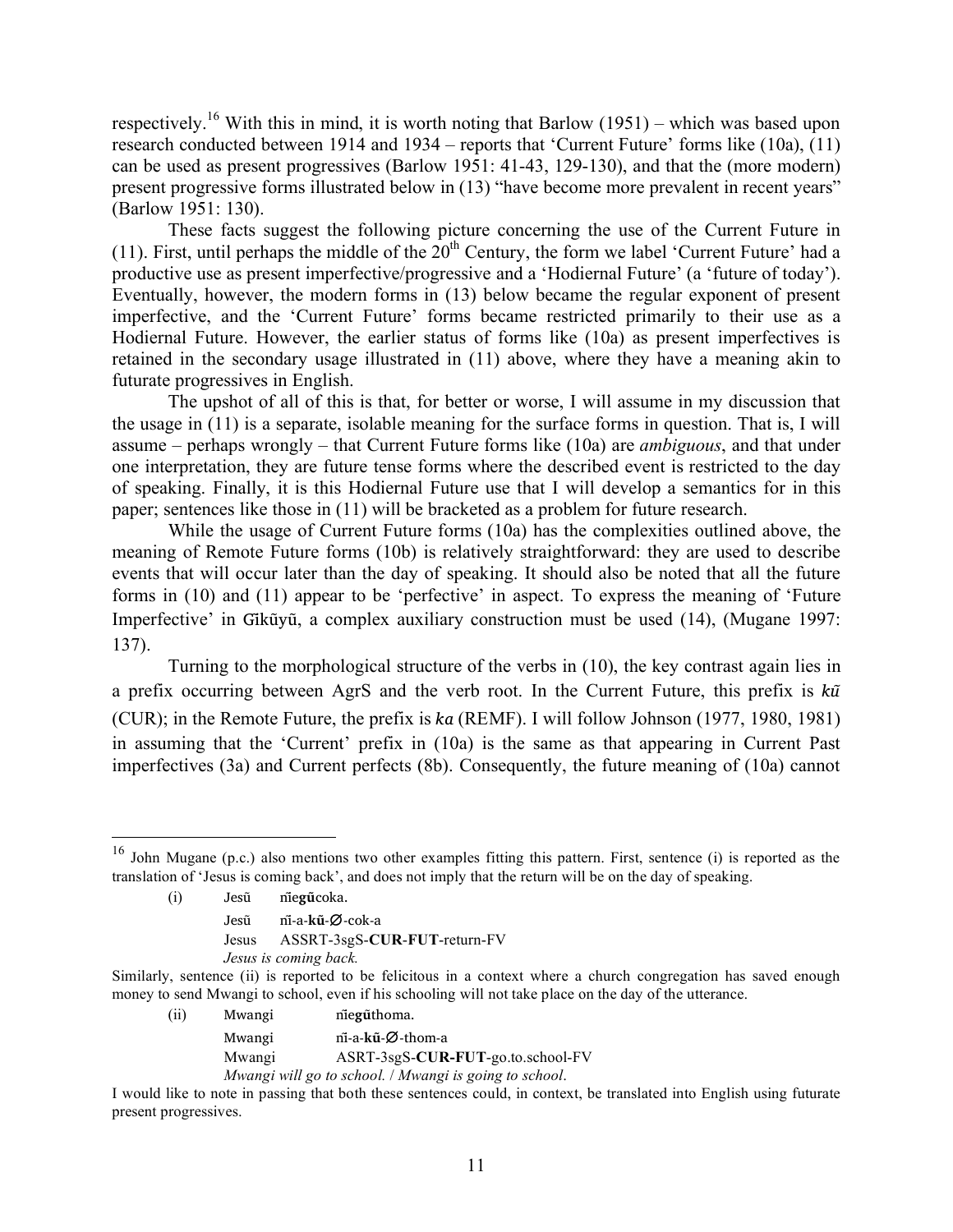be contributed by the TRM prefix alone. I assume, then, that the verbs in (10) also contain a null prefix that encodes the feature 'future' (FUT). <sup>17</sup>

In addition to the two forms in (10), Gikūyū also possesses a third future form. Following Mugane (1997), I refer to this as the 'Near Future' (NRF).

#### (12) **Near Future**

Mwangi nĩa**ri**in**̃ a**. Mwangi ni-̃a-**rĩ-**∅-in-**a** Mwangi ASRT-3sgS-**NRF**-**FUT**-dance-**FV** *Mwangi will dance (some time soon).* 

According to existing descriptions (Barlow 1951; Gecaga 1955; Johnson 1977, 1980; Mugane 1997, p.c.), Near Future forms are used primarily to describe future events that are 'near', 'soon', or 'within the next few days or so'. I must note, however, that the speakers I worked with did not make significant use of Near Future forms. Such forms were never spontaneously offered by these speakers, though they were accepted. Consequently, the present study will not offer much discussion of these forms, and no formal analysis will be proposed.

The final tense-aspect form to consider is the present imperfective, illustrated below.

#### (13) **Present Imperfectives**

| Mwangi             | niaraina.                  |  |  |  |
|--------------------|----------------------------|--|--|--|
| Mwangi             | ni-a-ra-in-a.              |  |  |  |
| Mwangi             | ASRT-3sgS-PRS.IMP-dance-FV |  |  |  |
| Mwangi is dancing. |                            |  |  |  |

As noted by Johnson (1977, 1980, 1981), present imperfectives have many of the morphological peculiarities of Immediate Past Perfectives (9). Although forms like (13) are imperfective, they do not have the suffix –*aga* found in past imperfectives. Instead, the verb root again ends in the default 'final vowel'. Thus, the main morphological marker of present imperfectives is the prefix *ra-*, homophonous to the Near Past TRM found in the same location. I will follow Johnson (1977, 1980, 1981) in assuming that the prefix *ra-* found in present-imperfective verbs like (13) is a distinct prefix from the TRM found in Near Past forms.<sup>18</sup> I will also follow Johnson in assuming that the *ra-* prefix in present-imperfective forms encodes both tense and aspect. Thus, as the gloss in (13) suggests, I will assume that this prefix bears both the features PRS (present), and IMP (imperfective). Furthermore, I assume that these verb forms do *not* contain TRMs. That

 <sup>17</sup> Conceivably, one could also propose that the suffix *–a* in these verbs is a future tense suffix that is simply homophonous with the default final vowel. This would seem to be of comparable complexity to my hypothesis of a phonologically null future morpheme.

<sup>&</sup>lt;sup>18</sup> Again, however, Hewson & Nurse (2005) sketch an analysis whereby Near Past and Present Imperfectives contain the same prefix *ra*.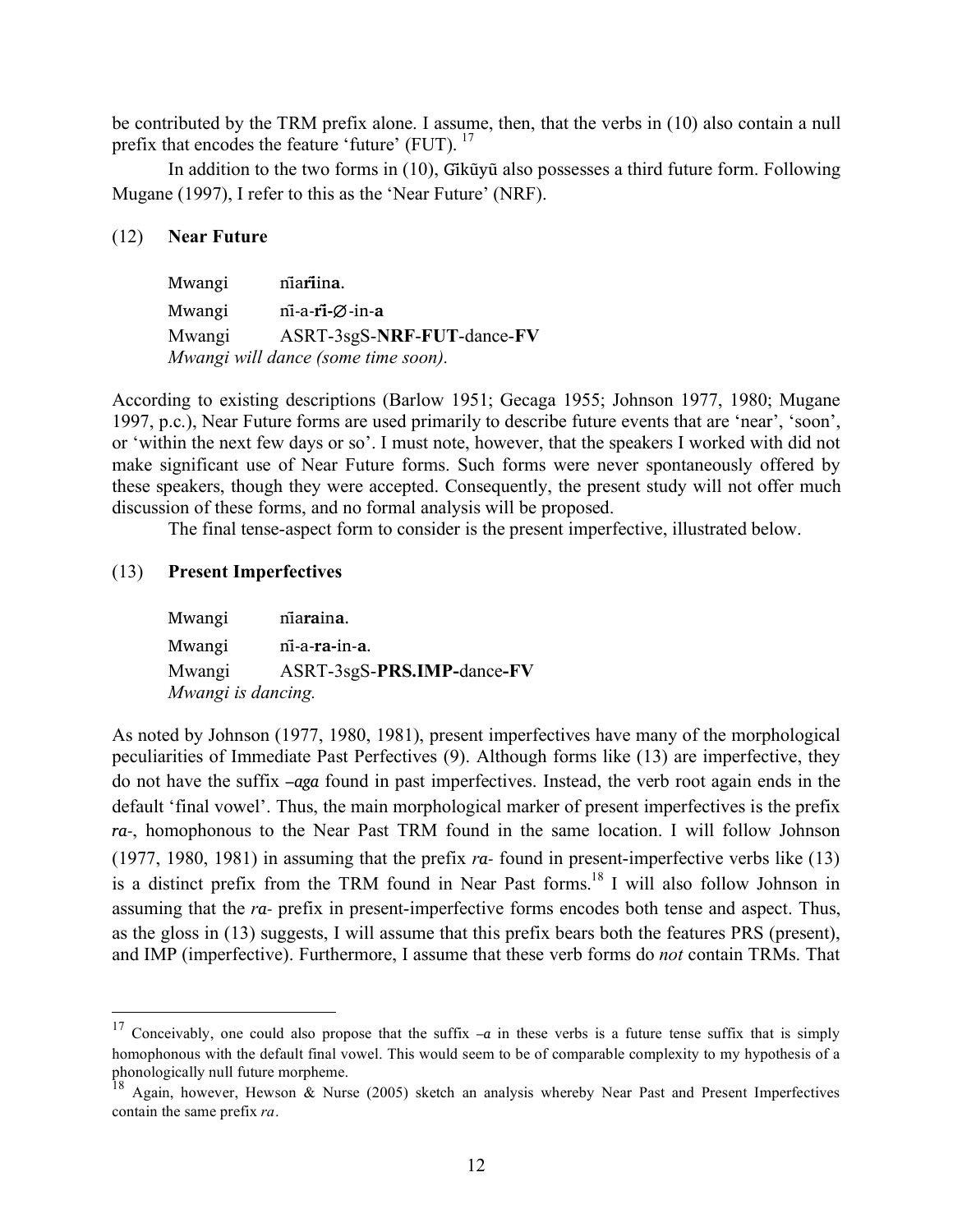is, they encode only the categories tense (present) and aspect (imperfective), and so fall outside of the 'temporal remoteness' system illustrated in (3)-(12).

The morphological categories illustrated above constitute all those that will be discussed and analyzed in the present paper. However, it should be noted that these categories in no way exhaust the tense-aspect-mood system of  $Gik\tilde{u}y\tilde{u}$ . For example, I will offer no discussion here of the so-called 'consecutive' or 'conditional' morphology of the language. Furthermore, I will not provide a discussion or analysis of the complex tense-aspect forms, created through the addition of the auxiliary *korwo* 'found' (Mugane 1997: 120-140).

# (14) **Complex Tense-Aspect Form: The Future Imperfective**

| Mwangi                        | egűkorwo   | agithondeka                              | ruga. |  |  |
|-------------------------------|------------|------------------------------------------|-------|--|--|
| Mwangi                        | a-kũ-korwo | a-ki-thondek-a                           | ruga  |  |  |
| Mwangi                        |            | 3sgS-CUR-find.PASS 3sgS-PARALLEL-make-FV | cake  |  |  |
| Mwangi will be making a cake. |            |                                          |       |  |  |

However, it is the case that the prefixes illustrated in (3)-(12) *do* exhaust all those traditionally labeled as 'tenses' in the literature on Gikūyū (Barlow 1951, Gecaga 1955, Johnson 1977, Mugane 1997).

## **3. Background Assumptions Regarding the Syntax and Semantics of Tense and Aspect**

This paper will presuppose familiarity with various key works in the syntax and semantics of tense-aspect systems (Reichenbach 1947; Partee 1973, 1984; Hornstein 1990; Kamp & Reyle 1993; Heim 1994; Klein 1994; Stowell 1996; Abusch 1997; Kratzer 1998; Demirdache & Uribe-Etxebarria 2000, 2004; Schlenker 2004, Kusumoto 2005). Some of the formal assumptions made here are taken directly from the aforementioned works, while others are augmented slightly. For reasons of space, my presentation of these ideas will be rather terse, but they should be comprehensible to those familiar with the works cited above.

I adopt the notion, central to so much work on the syntax and semantics of tense-aspect systems, that tense and aspect together locate events in time by coordinating three distinct temporal parameters: Utterance Time (UT), Event Time (ET), and Topic Time (TT). UT is, of course, the time of the speaker's utterance, while ET is the time of the event/state in question. The notion of 'Topic Time' is difficult to formulate precisely, but roughly speaking it is the time that the assertion in question is 'about' or 'confined to' (Reichenbach 1947, Klein 1994). The distinct status of TT is most clearly illustrated by past perfects, such as in the boldfaced clause below.

## (15) We arrived at Mwangi's house this morning, but **he had already left yesterday.**

For the boldfaced clause in (15), the UT is the moment of speech, while the ET is the time of Mwangi's departure. There is, however, another key time at play in (15), which is the time of our arrival at Mwangi's house. This is the time identified as the TT.

I will also adopt the notion, originating with Klein (1994), that tense and aspect play two distinct roles in relating UT, TT and ET. While aspect specifies the relation between TT and ET,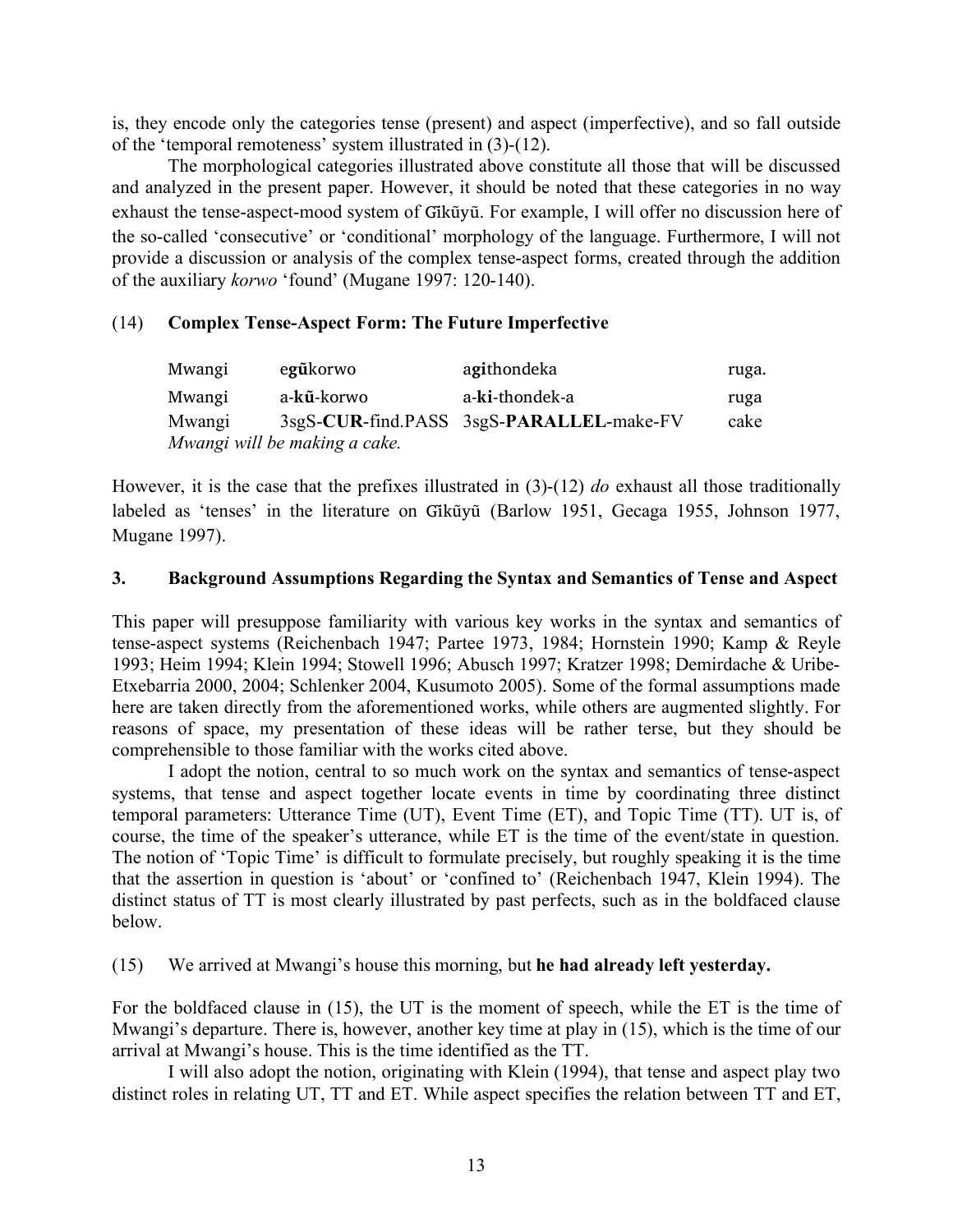tense provides information about the relation of TT to UT. For example, the perfect aspect in (15) indicates that the TT follows the ET; the time of our arrival follows Mwangi's departure. However, the past tense in (15) indicates that the UT follows the TT; the time of our arrival occurred in the past, prior to the moment of utterance. I refer the reader to the works above for more thorough discussion of these key ideas.

While these proposals have been formally implemented in a variety of ways, I will follow an approach that has become widely used in the semantic literature. It has long been noted that there are interesting semantic parallels between tense and pronouns (Partee 1973, 1984; Heim 1994; Abusch 1997; Kratzer 1998; Schlenker 2004). A rather straightforward way of capturing these is to suppose that tense *is* a pronoun of sorts, a pronoun referring to times.19 Under this view, the tense features themselves (past, present, *etc.*) serve to constrain the reference of tense in the way that gender features constrain the reference of pronouns. To be more precise, I assume that past tense has the structure illustrated below.

#### (16) **The Structure of a Past-Tense (Heim 1994, Kratzer 1998)**



Like any pronoun, the tense T bears an index *i*. In addition, it is sister to a tense feature, which can be 'past' [PST], 'present' [PRS], *etc.* Following much work on the semantics of pronominal features, I assume that tense features like [PST] are interpreted as partial identity functions, and so serve to introduce presuppositions regarding the referent of the tense itself (Heim & Kratzer 1998; Sauerland 2002, 2003; Sauerland *et al*. 2005). The relevant lexical entries are as follows.

#### (17) **The Semantic Components of Past Tense**

| a. | $[[T_i]]^{g,t}$              | $=$ | $\mathbf{Q}(1)$                                     |
|----|------------------------------|-----|-----------------------------------------------------|
| b  | $[[$ PST $]$ <sup>g, t</sup> | $=$ | $\lceil \lambda t' : t' \leq t \cdot t' \rceil$     |
| c. | $[[$ PRS $]$ <sup>g, t</sup> | $=$ | $\lceil \lambda t \rceil : t \subseteq t'$ . $t'$ ] |

As indicated above, I assume that interpretation is relative to a variable assignment *g* and an 'evaluation time' *t*. Thus, the lexical entry in (17b) states that at a particular evaluation time *t*, the feature [PST] denotes the identity function restricted to those times *t'* which are prior to *t*. Consequently, the interpretation function  $[[.]]^{g, t}$  will only assign a meaning to T' in (16) if the assignment function *g* maps the index *i* of the T-node to a time preceding *t* (Heim & Kratzer 1998; Sauerland 2002, 2003). Although I will not make much use of it in this paper, I assume that the present tense feature [PRS] has the entry in (17c), and so restricts the TT to times that contain the evaluation time *t*. Finally, it should be noted that, since I will not be discussing embedded tenses in this paper, the evaluation time *t* will always be equal to the Utterance Time.

The hypotheses in (16) and (17) formalize the notion that tense denotes a particular temporal interval. But what of our earlier statement that tense features provide information about the relation between TT and UT? Interestingly, we can reconcile these views through the

<sup>&</sup>lt;sup>19</sup> Throughout this paper, 'times' are understood to be intervals of temporal points (Bennett & Partee 1978).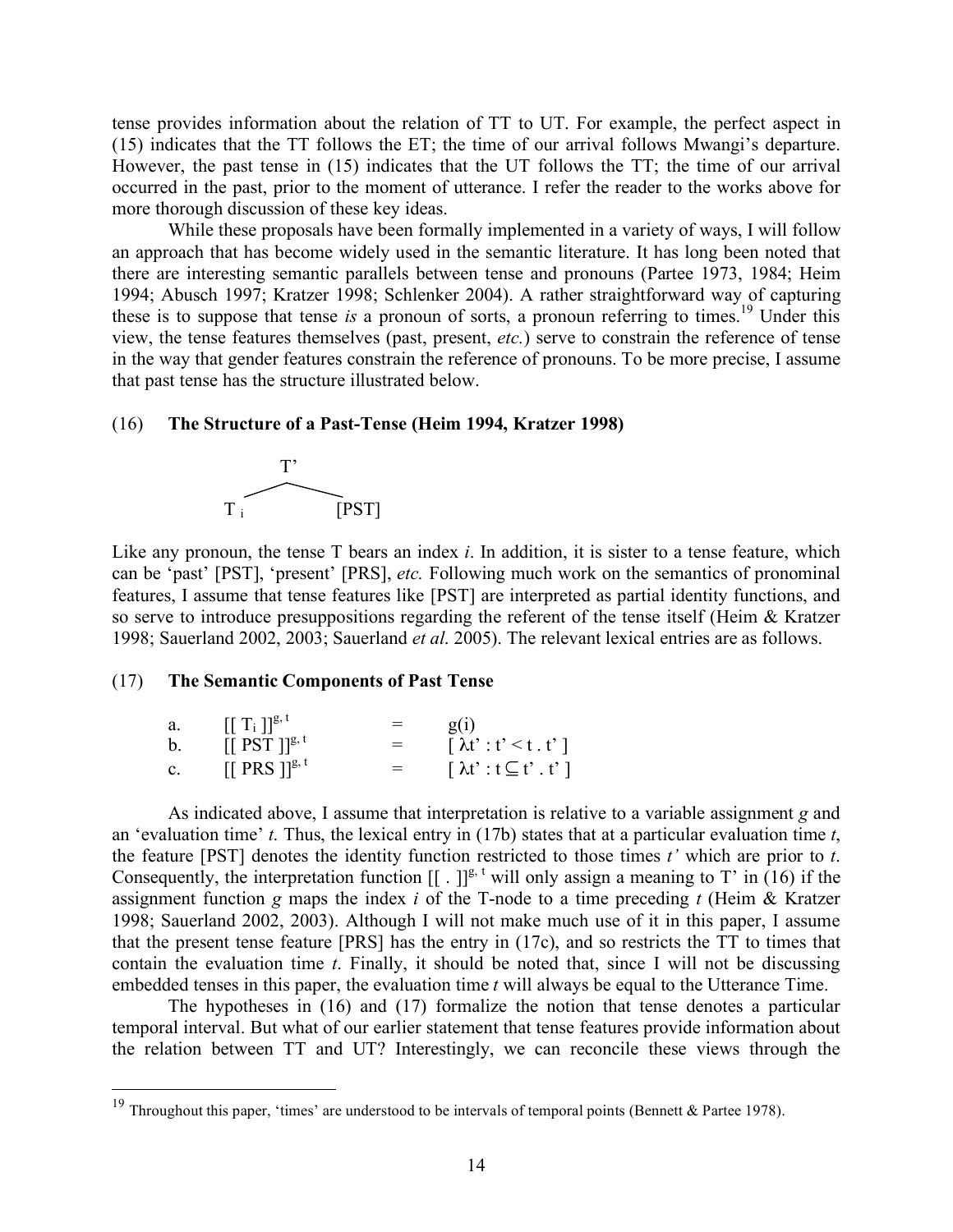hypothesis that syntactic tense nodes denote the TT itself (Kratzer 1998, *inter multia alia*). This view, which is common throughout much of the semantic literature on tense, will be key to some of my later arguments. Consequently, I will highlight it below.

## (18) **Key Hypothesis: Tense Denotes Topic Time (Kratzer 1998)**

The tense node of a clause denotes the Topic Time. The tense features on the tense node constrain the reference of the tense node, and thus the identity of the Topic Time.

These proposals concerning tense are most viable when combined with a particular approach to the semantics of verbal aspect, to which we now turn. To begin, let us clarify our assumptions concerning the morphosyntax of aspect and tense. The structure below summarizes the key assumptions I will make concerning the LF structure of a tensed English sentence.

#### (19) **The Morphosyntax of Tense and Aspect**



First, I assume that every tensed clause contains a Tense Phrase (TP), and that the Tense head of this TP is a temporal pronoun with the structure in (16). The complement of this TP is an Aspect Phrase (AspP), headed by the aspectual features 'perfect' (PERF), 'imperfective' (IMP) and 'perfective' (PRV). Next, the complement of this AspP is the (little) *v*P, which contains the verbal root and its arguments. Two other features of the AspP deserve special attention. First, I assume that the specifier of the AspP is an event pronoun 'ej', which bears a distinct pronominal index. Secondly, I assume that this event pronoun 'ej' is obligatorily bound by an existential quantifier '∃ej'. In other words, as will become clear in a moment, I assume that the Davidsonian event argument of the *v*P is syntactically projected within the AspP, and that existential closure over this argument takes place within the syntax. Concerning temporal adverbs like *yesterday*, I assume that they may adjoin either to *vP* or to AspP'<sup>20</sup> Finally, for purposes of simplicity, I assume that at LF, all verbal arguments reconstruct to *v*P-internal positions.

With these syntactic assumptions in place, let us now present our remaining semantic assumptions, beginning with the semantics of *v*P. I will adopt the now common assumption that

 $^{20}$  As we will see shortly, the position of the adverb will affect whether it is understood to modify the ET or the TT.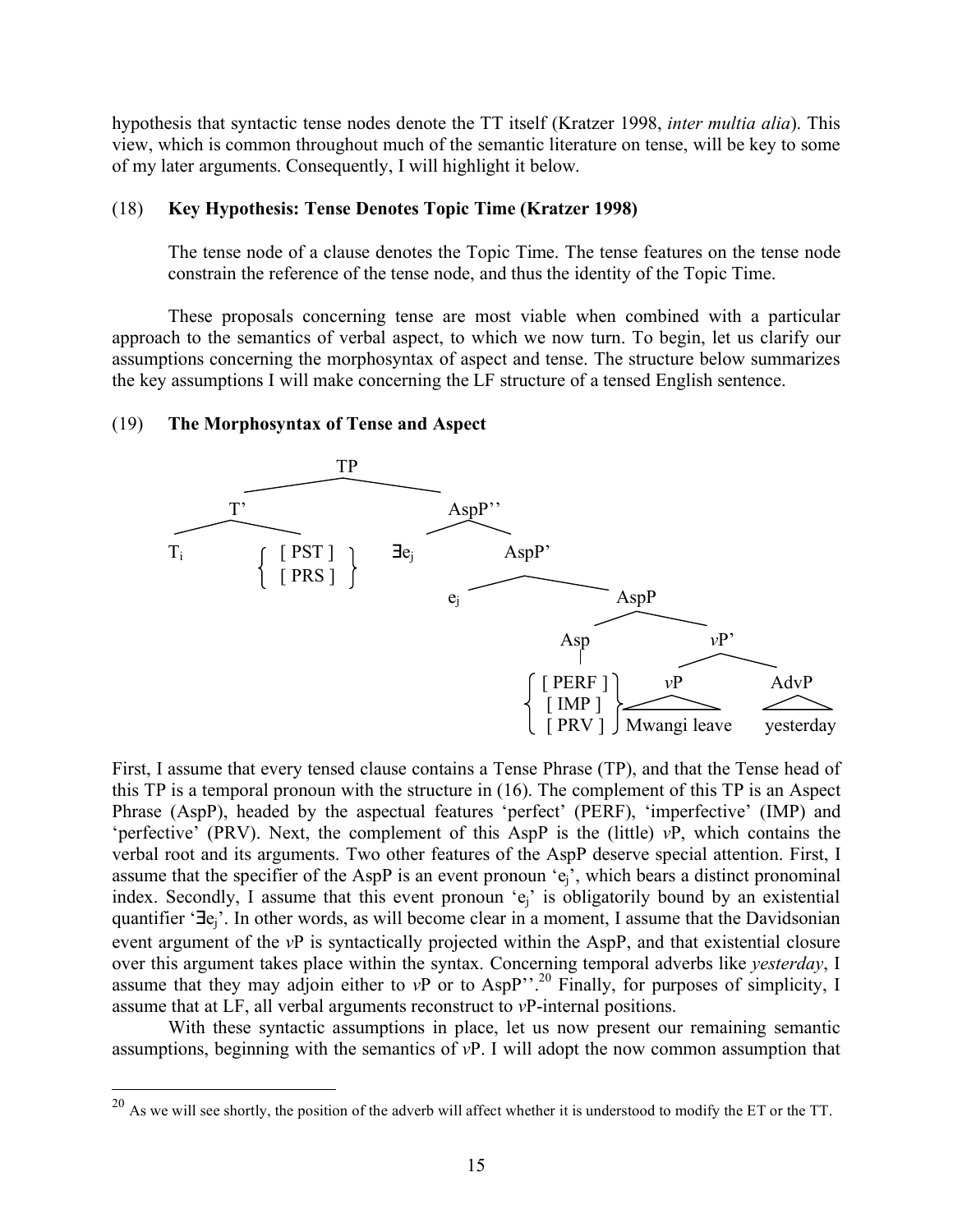*vPs* denote predicates of events (or 'eventualities'), and so are of type  $\leq \epsilon, t$ . In this paper, I will abstract away from the details of their internal semantic composition, and will simply assume equations such as the following.

# (20) **Neo-Davidsonian Event Semantics for vPs**

 $\iint_{\mathbb{R}^p} \mathbb{M}$ wangi leave  $\iint_{\mathbb{R}^p} |\mathbf{e}|^2 dx = \iint_{\mathbb{R}^p} \lambda \mathbf{e}$ : leave(e) & Agent(e) = Mwangi ]

Regarding temporal 'locating adverbs' such as *yesterday*, I will adopt the relatively common assumption that they denote type  $\langle i, t \rangle$  predicates of times (Kamp & Ryle 1993, Demirdache & Uribe-Etxebarria 2004), as illustrated below.

# (21) **The Semantics of Temporal Adverbs 21**

| a.             | $\left[\right]$ yesterday $\left] \right]^{g,t}$  | $=$ | $\lceil \lambda t \rceil$ : $t' \subseteq$ the day preceding t ]                       |
|----------------|---------------------------------------------------|-----|----------------------------------------------------------------------------------------|
| b.             | $\left[\right]$ today $\left] \right]^{g, t}$     | $=$ | $\lceil \lambda t \rceil$ : $t' \subseteq$ the day surrounding t $\lceil \cdot \rceil$ |
| $\mathbf{c}$ . | $\left[\right]$ tomorrow $\left]$ <sup>g, t</sup> | $=$ | $\lceil \lambda t \rceil$ : $t' \subseteq$ the day following t $\lceil$                |

Given the assumptions in (20) and (21), a problem immediately arises concerning the semantics of the *v*P' projection in (19). Although I assume the syntax allows temporal adverbs to be sister to *vP*, their semantic types  $-\leq \epsilon, t$  and  $\leq i, t$  - will not compose via the typical rules of Function Application or Predicate Modification (Heim & Kratzer 1998). I therefore introduce the special rule in (22), illustrated in (23), where the notation ' $T(e)$ ' stands for 'the time of the event e'.

## (22) **The Rule of Temporal Event Modification**

If Z is a binary branching structure with daughters X and Y, and X is of type  $\leq \epsilon, t$  and Y is of type  $\leq i$ , then relative to any variable assignment *g* and evaluation time *t*:  $[[ Z ]]^{g,t}$  =  $[\lambda e : [[X]]^{g,t} (e) \& [[Y]]^{g,t} (T(e))]$ 

|  |  | $=$ (by (22)) |
|--|--|---------------|
|  |  |               |

b.  $\left[\begin{array}{cc} \lambda e : [[Mwangi leave]]^{g,t}(e) & [yesterday]]^{g,t}(T(e)) \end{array}\right] = \left(\begin{array}{cc} \text{(by (20), (21))} \end{array}\right)$ 

c.  $\left[ \begin{array}{c} \lambda e : \text{leave}(e) \& \text{Agent}(e) = \text{Mwangi} \& \text{if}(e) \subseteq \text{the day preceding } t \end{array} \right]$ 

Thus, the *v*P' projection in (19) is interpreted as a predicate that holds of an event *e* iff *e* is an event of leaving whose agent is Mwangi and whose Event Time T(*e*) is a subpart of the day preceding the time of utterance.

 <sup>21</sup> The entries in (21) state that the interpretation of the adverbs *yesterday*, *today*, *tomorrow* depends upon the evaluation time *t*. However, it is more common to view the meaning of these elements as dependent upon a contextual parameter  $c$ , distinct from the evaluation time  $t$  (Schlenker 2004). However, because the data motivating this practice are not discussed in this paper (e.g., the inability for adverbials to 'shift' in complement clauses), I omit the parameter *c* for purposes of simplicity.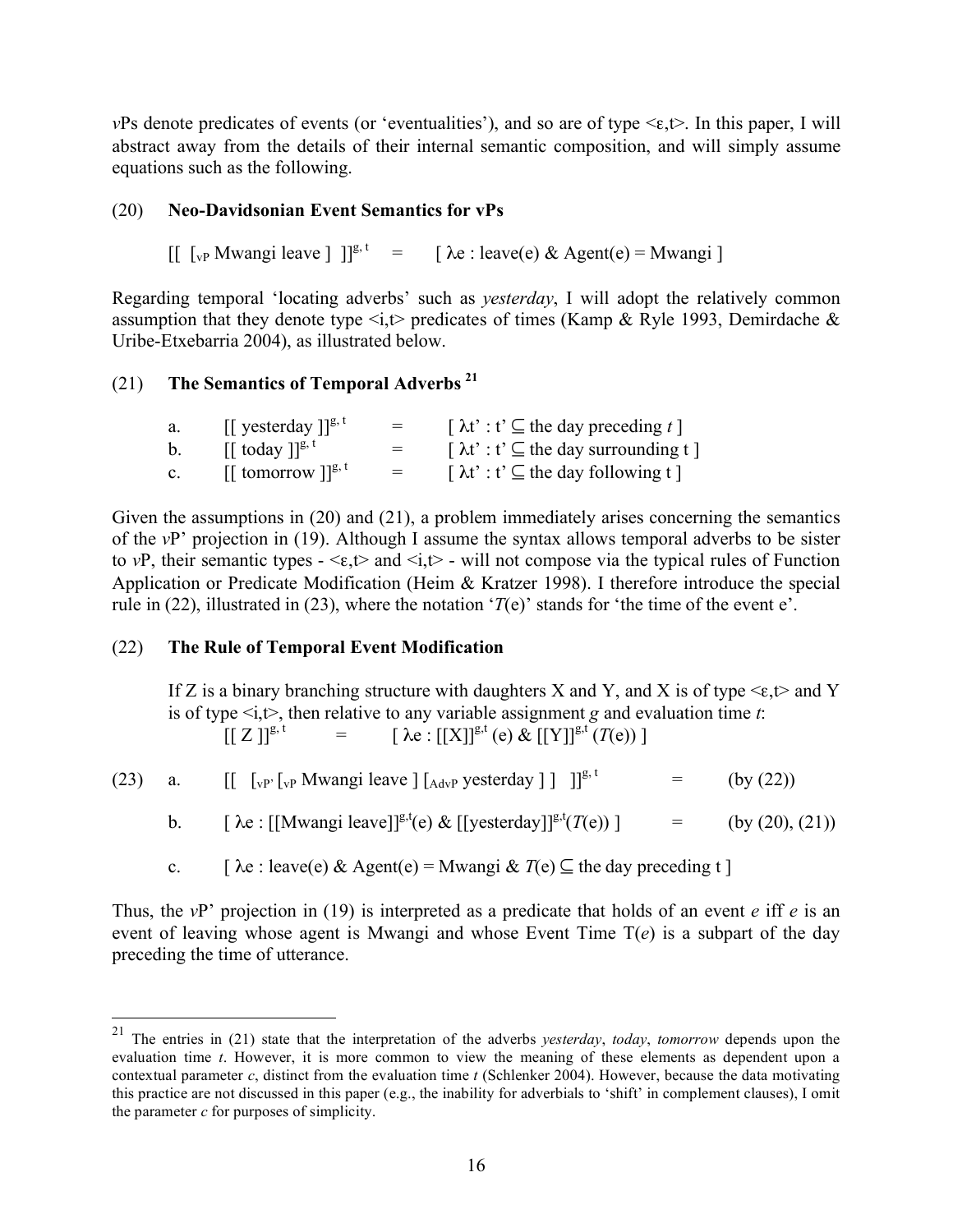As mentioned above, I assume following Klein (1994) that the meaning of verbal aspect characterizes the relation between the ET and the TT. Given our formal assumptions in (18)-(21), this general perspective can be captured through lexical entries like the following.

## (24) **The Formal Semantics of Aspect**

| a.          | $[[IMP]]^{g, t}$           | $=$ | $\left[\lambda P_{\leq E} : \left[\lambda e : \left[\lambda t' : T(e) \supseteq t' \& P(e)\right]\right]\right]$     |
|-------------|----------------------------|-----|----------------------------------------------------------------------------------------------------------------------|
| $b_{-}$     | $[$ [PRV]] <sup>g, t</sup> | $=$ | $\left[ \lambda P_{\leq t} : \left[ \lambda e : \left[ \lambda t' : T(e) \subset t' \& P(e) \right] \right] \right]$ |
| $c_{\cdot}$ | $[[PERF]]^{g,\tau}$        | $=$ | $\left[ \lambda P_{\leq t>} : \right] \lambda e : \left[ \lambda t' : T(e) \leq t' \& P(e) \right]$                  |

Under the semantics in (24), an Aspect head takes as its first argument a predicate of events *P*. Given the syntax in (19), this predicate *P* will be contributed by the *v*P complement of AspP. After taking  $[[vP]]^{g,t}$  as argument, the aspect head returns a relation holding between an event *e* and a time *t'*. As we will see in a moment, this time *t*' will be contributed by the T-node of the TP, and thus will be the Topic Time of the sentence. Furthermore, as can be seen by a cursory examination of (24), the relation returned by the aspect head will hold between an event *e* and the TT *t'* if and only if a particular topological relation holds between the Event Time of *e* (*T*(e)) and *t'.* Thus, as can be seen from (24a), imperfective aspect (IMP) will require that the Event Time *T*(e) *contains* the Topic Time *t'*, a common view of the semantics of IMP (Bennett & Partee 1978). Similarly, perfective aspect (PRV) will require that the Event Time *T*(e) *is contained in* the Topic Time *t'* (24b), and perfect aspect (PERF) will require that the Event Time *T*(e) *precedes* the Topic Time *t'* (24c), both of which are widespread views in the semantics of aspect (Bennett & Partee 1978).

Before we can explicitly compute meanings for LFs like (19), there are two final elements we must provide a semantics for: the event pronoun 'ej' and the existential quantifier '∃ej'. As the reader will see momentarily, the entries below will suffice.

#### (25) **The Semantics of the Event Argument and its Existential Binder**

a.  $[[e_j]]^{g,t} = g(j)$ b.  $[[\overrightarrow{\mathbf{J}}\mathbf{e}_j \mathbf{X}P]]^{g,t}$  =  $[\lambda t':\overrightarrow{\mathbf{J}}\mathbf{e} \cdot [[\mathbf{X}P]]^{g(j \to e), t}(t')]$ 

The reader is invited to confirm that, with these ingredients in place, we can compute the meaning of an Asp'' headed by 'PERF' in the following way.

### (26) **The Compositional Semantics of the Complement of TP**

 $\left[\left[\right]$   $\left[\right]$   $\left[\right]$   $\left[\right]$   $\left[\right]$   $\left[\right]$   $\left[\right]$   $\left[\right]$   $\left[\right]$   $\left[\right]$   $\left[\right]$   $\left[\right]$   $\left[\right]$   $\left[\right]$   $\left[\right]$   $\left[\right]$   $\left[\right]$   $\left[\right]$   $\left[\right]$   $\left[\right]$   $\left[\right]$   $\left[\right]$   $\left[\right]$   $\left[\right]$   $\left[\right]$   $\left[\right]$   $\left[\right]$   $\left$ 

 $\lceil \lambda t' : \exists e \cdot T(e) \leq t' \& \text{ leave}(e) \& \text{ Agent}(e) = \text{ Dave} \& T(e) \subseteq \text{the day preceding } t \rceil$ 

Putting together all the individual pieces in (16)-(26) we arrive at the following picture concerning the compositional semantics of the boldfaced English sentence in (15).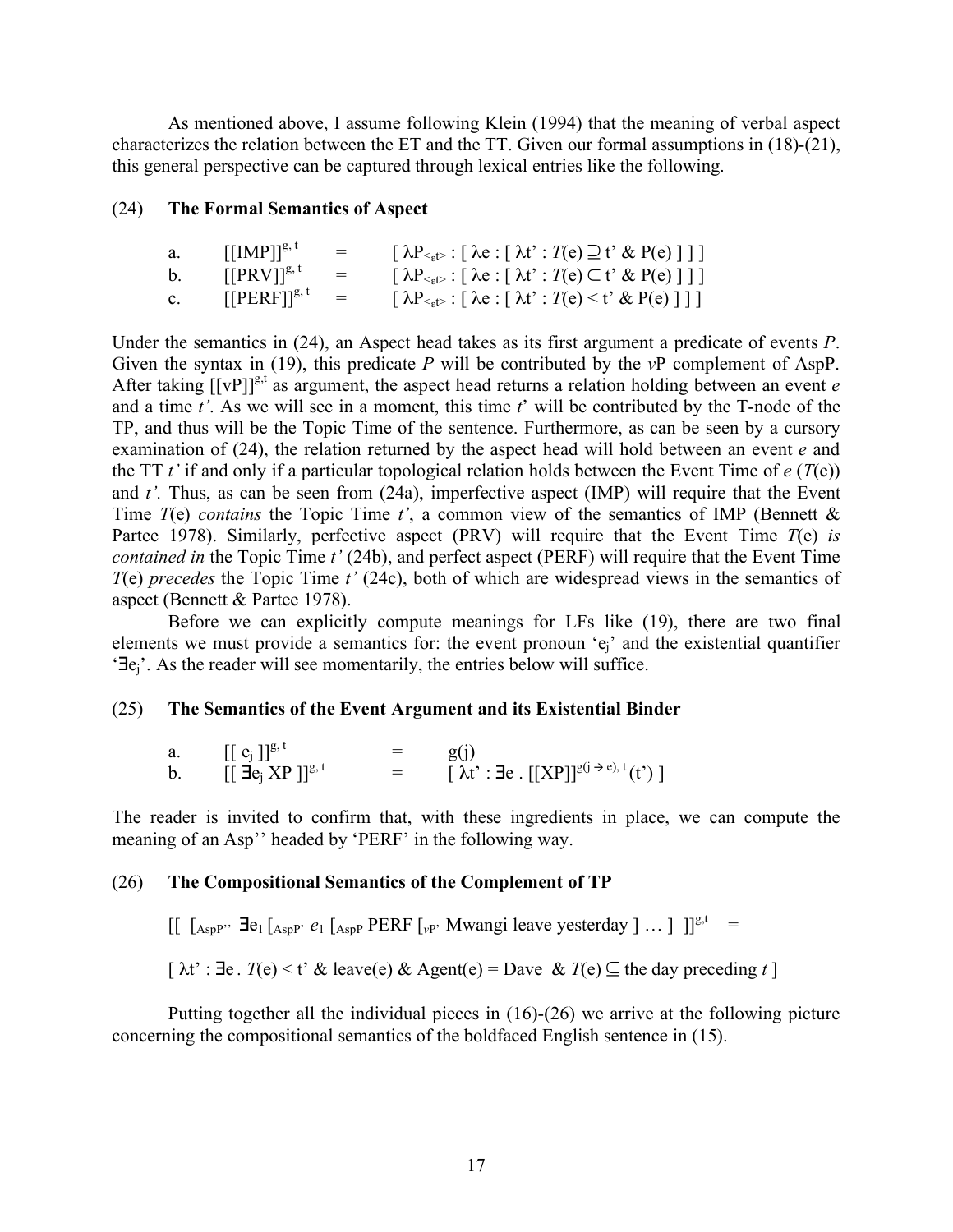### (27) **The Compositional Semantics of Tense and Aspect**

a. Sentence:

We arrived at his house this morning, but **Mwangi had already left yesterday.**

b. Assumed LF:



∃e . *T*(e) < *g*(1) & leave(e) & Agent(e) = Mwangi & *T*(e) ⊆ the day preceding *t*

As the reader can confirm, our semantics for PST in (17b) predicts that LF (27b) will only have an interpretation relative to  $g$  and  $t$  if  $g$  maps the index of ' $T_1$ ' to some time prior to  $t$  (the Utterance Time). Thus, given the assumption in (18), it follows that (27) will only have a defined meaning if the TT precedes the UT. Moreover, given the denotation of the AspP'' in (26), it follows that the entire TP will be true *iff* the Topic Time  $(g(1))$  follows the Event Time  $(T(e))$  of an event of Mwangi leaving. In this way, we see that the semantic contribution of Tense restricts the relation between the TT and the UT, while the semantics of aspect restricts the relation between the TT and the ET, just as famously proposed by Klein (1994). Finally, the modification of *v*P by the adverb *yesterday* contributes the information that the ET is contained within the day preceding the UT. Therefore, we can give the predicted truth-conditions of (27a) the topological representation in (28).

## (28) **Graphic Representation of Truth-Conditions in (27c)**

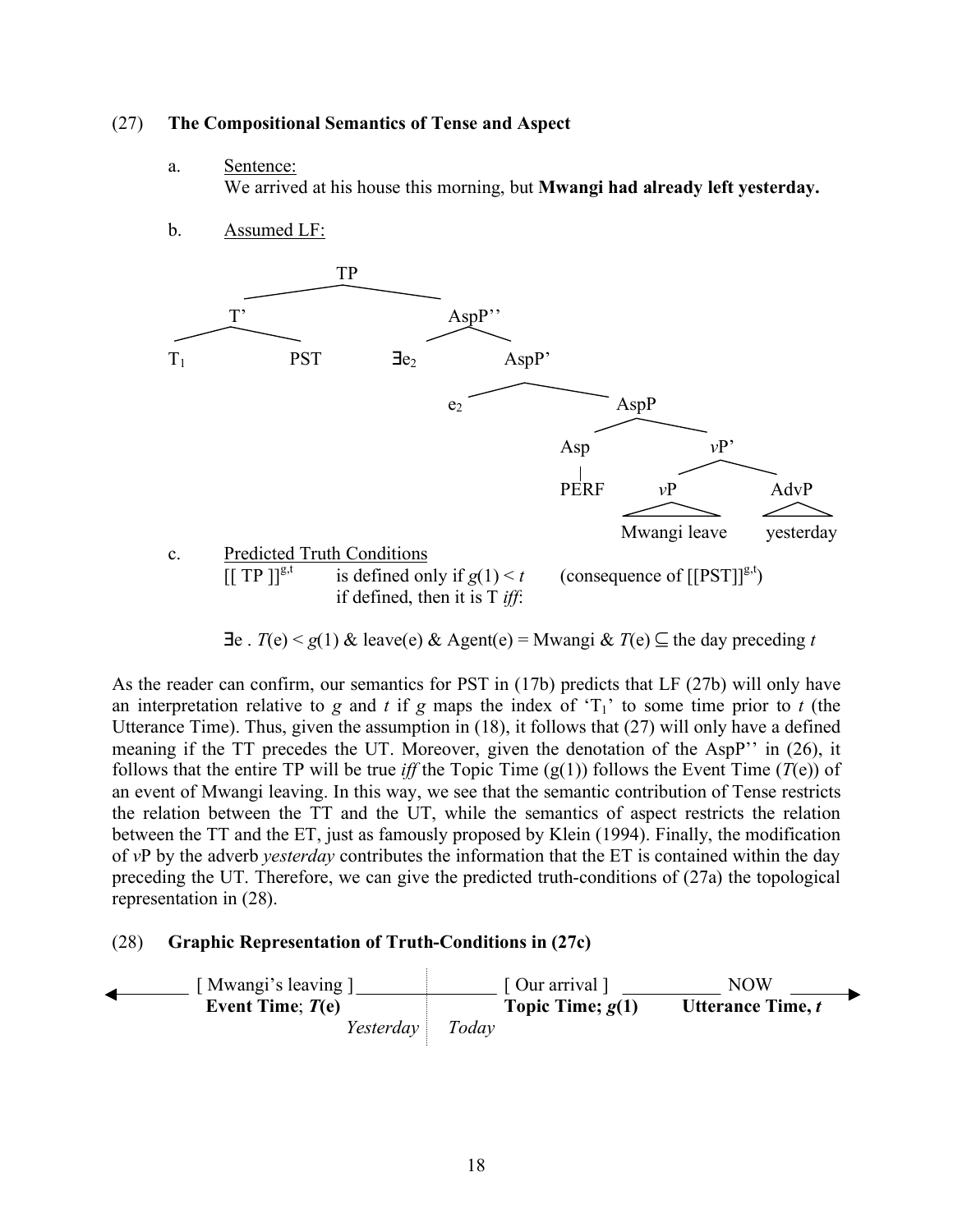Finally, before we turn back to the semantics of Gikũyũ TRMs, there are two further matters to briefly discuss. First, we've seen that in sentences like (27a), a temporal adverb can be understood as modifying the Event Time of the clause. However, it's been noted that such adverbs can also be understood as modifying the Topic Time (Demirdache & Uribe-Etxebarria 2000, 2004). For example, a sentence like (29) below allows a reading whereby the Topic Time is 'yesterday' while the Event Time (the time of the repair) is two days ago.

### (29) **Temporal Adverbs Modifying Topic Time**

Yesterday, Dave had already fixed Mary's car one day earlier.

Happily, such readings are entirely consistent with our semantic assumptions in (16)-(25). Given that adverbs like *yesterday* are of type <it>, our semantics predicts that they can be modifiers of AspP'', combining with such phrases via the general rule of Predicate Modification. As the reader is invited to confirm, under such a parse, the temporal adverb will predicate the Topic Time of the clause, rather than the Event Time. Since such readings are not of central importance to our analysis of Gikūyū TRMs, I will put them aside in the remainder of this paper.

Secondly, the reader will no doubt have noticed that the list of tenses in (17) does not include an entry for 'future'. Indeed, I will adopt the commonly held view that future is not really a 'tense'; rather, it is a modal or aspectual category (Enç 1996, Copley 2002, Condoravdi 2002; *cf.* Kissine 2008). In particular, I will assume that the feature 'FUT' (at least in Gikūyū) is a kind of aspectual head, with the semantics below.

## (30) **The Semantics of Future (Copley 2005)**

 $[ [FUT]]^{g, t} = [\lambda P_{\leq t} : [\lambda e : [\lambda t' : t' \leq T(e) \& P(e)] ] ]$ 

Thus, future indicates that the ET *follows* the TT, and so is a kind of inverse of the perfect aspect.<sup>22</sup> To illustrate, a simple 'future tense' sentence like  $(31a)$  is assumed to have the LF in (31b), and thus the truth-conditions in (31c).

## (31) **Illustration of the Syntax and Semantics of 'FUT'**

- a. Sentence: *Dave will dance tomorrow.*
- b. LF Structure  $[TP [T' T_1 PRS ] [A_{sPP'}^3 \ \exists e_2 [A_{sPP'}^3 \ e_2 FUT [V_{VP'}^3 \] Dave$  dance  $] [A_{dVP}$  tomorrow  $]]]]]$
- c. Predicted Truth-Conditions<br>  $\left[\begin{array}{cc} \text{T} P \end{array}\right] \right\}^{g, t}$  is defined on  $\overline{\text{is defined only if}} \, t \subseteq g(1)$ . If defined, then it is T *iff:* 
	- $\exists e \cdot g(1) \leq T(e) \& \text{ dance}(e) \& \text{Agent}(e) = \text{Dave} \& T(e) \subseteq \text{the day following t}$ *There is an event e of Dave dancing such that T(e) follows the TT and falls on the day following the UT.*

 <sup>22</sup> I thank Angelika Kratzer for this interesting observation.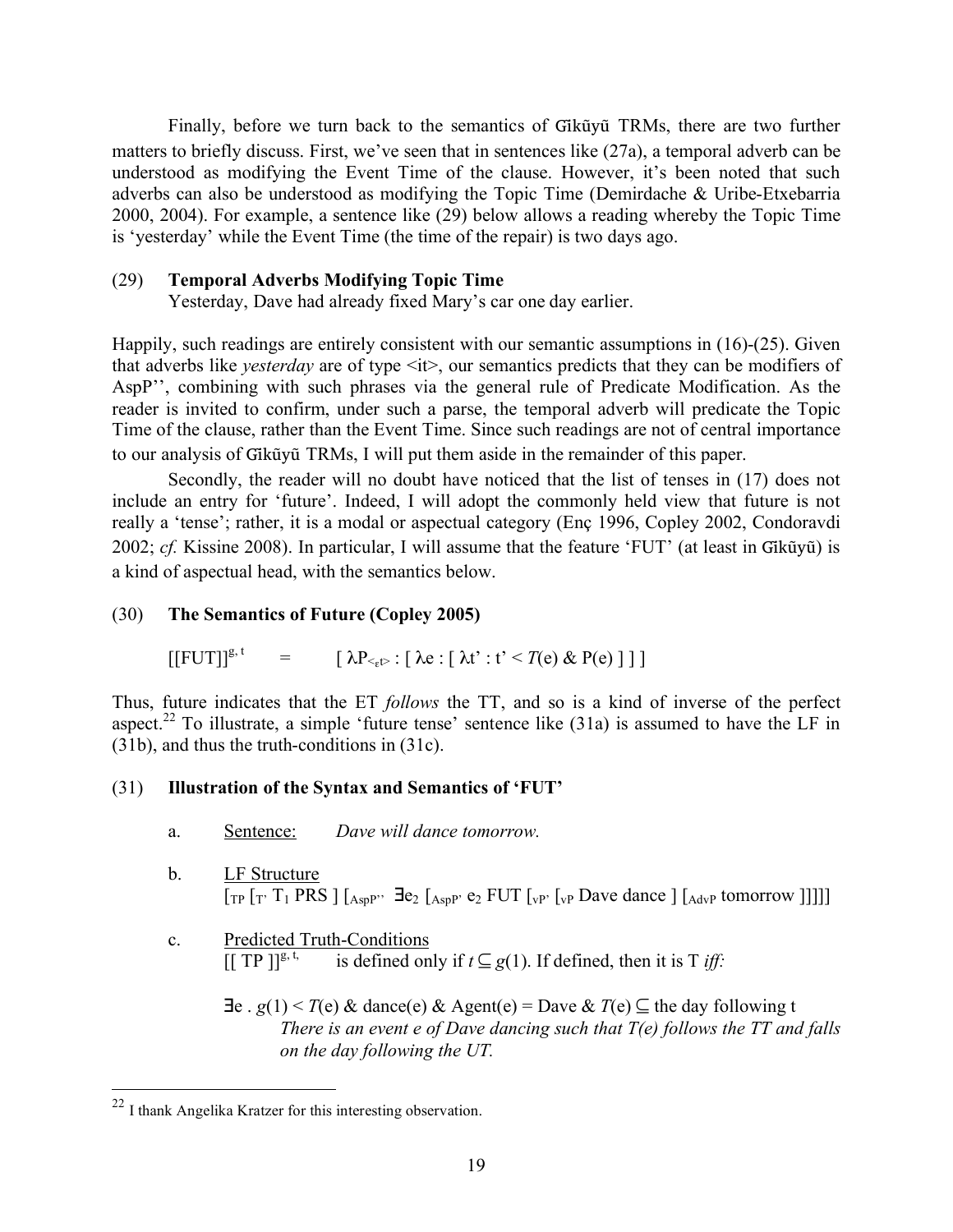Thus, our system predicts that (31a) is only true if the TT contains the UT, and the ET *follows* the TT. Consequently, we correctly predict that (31a) is true only if the ET – the time of Dave's dancing – follows the UT.

## **3.1 A Brief Note on Partial Identity Functions Modifying Bound Variables**

In the sections to follow, I will argue that Gikūyū TRMs should be analyzed as partial identity functions modifying the event pronoun 'e<sub>i</sub>' within the specifier of AspP. In this way, the Gik $\tilde{u}$ y $\tilde{u}$ TRMs are treated like tense features appearing within the AspP. However, given that the event pronoun 'ej' is bound by the existential operator '∃ej', the content of the TRM features will not 'project' in the way predicted and observed for formal features modifying unbound pronouns, such as the tense features in T. Since this point will be important for understanding the formal analysis presented in the following section, I will spend just a few moments expanding upon it.

The fact of central importance here is the general equivalence proven in (32) below. To begin, consider the partial identity function '[ $\lambda y : Q(y)$  . y ]', whose domain is restricted to those entities z such that 'Q(z)'. Suppose now that this function takes as argument the variable 'x', and that the result is argument to the predicate 'P'. Finally, suppose that the variable 'x' is itself existentially bound, yielding the formula ' $\exists x \cdot P$  (  $[\lambda y : Q(y) \cdot y](x)$  )'. As the proof below demonstrates, this formula is logically equivalent to the formula '∃x . Px & Qx', where the predicate 'Q' introduced by the partial function is simply conjoined with the predicate 'P'.

# (32) **A Critically Important Logical Equivalence**

 $\exists x \cdot P$  ( $\lceil \lambda y \cdot Q(y) \cdot y \rceil(x)$ )' is T *iff*  $\exists x \cdot Px \& Qx'$  is T.

*Proof:*

a.  ${}^{\circ}$ **Ex** . P ( $[\lambda y : Q(y)$ . y  $](x)$ )' is T *iff* 

- b. There is an  $\alpha$  such that 'P ( $[\lambda y : Q(y) \cdot y](\alpha)$ )' is T *iff*
- c. '[λy :  $O(y)$ . y  $I(\alpha) = \alpha'$  is T and 'P( $\alpha$ )' is T *iff*
- d. ' $Q(\alpha)$ ' is T and ' $P(\alpha)$ ' is T *iff*
- e. ' $\exists x \cdot P(x) \& Q(x)'$  is T

This equivalence will be used in the following section to simplify various derived truthconditional statements. As the reader will see, however, this equivalence will have a curious effect. Although the TRMs will be analyzed as partial identity functions – which introduce definedness conditions / presuppositions into the meaning of *sub-constituents* of the larger sentence – their global contribution to the sentence's truth-conditions will be equivalent to that of a type <ε,t> modifier of the *v*P. Thus, one cannot hope to use the standard 'projection tests' for presupposition to confirm the proposed 'presuppositional' semantics for Gikũyũ TRMs. Consequently, the evidence that Gikūyū TRMs have such a 'presuppositional' semantics will necessarily be rather indirect, and will rest upon the way in which the principle 'Maximize Presupposition' (Heim 1991) might explain certain puzzles concerning the use of TRMs.

These points will become clearest to the reader after Section 4. However, it is nevertheless worth highlighting them here, particularly for those readers who may (incorrectly)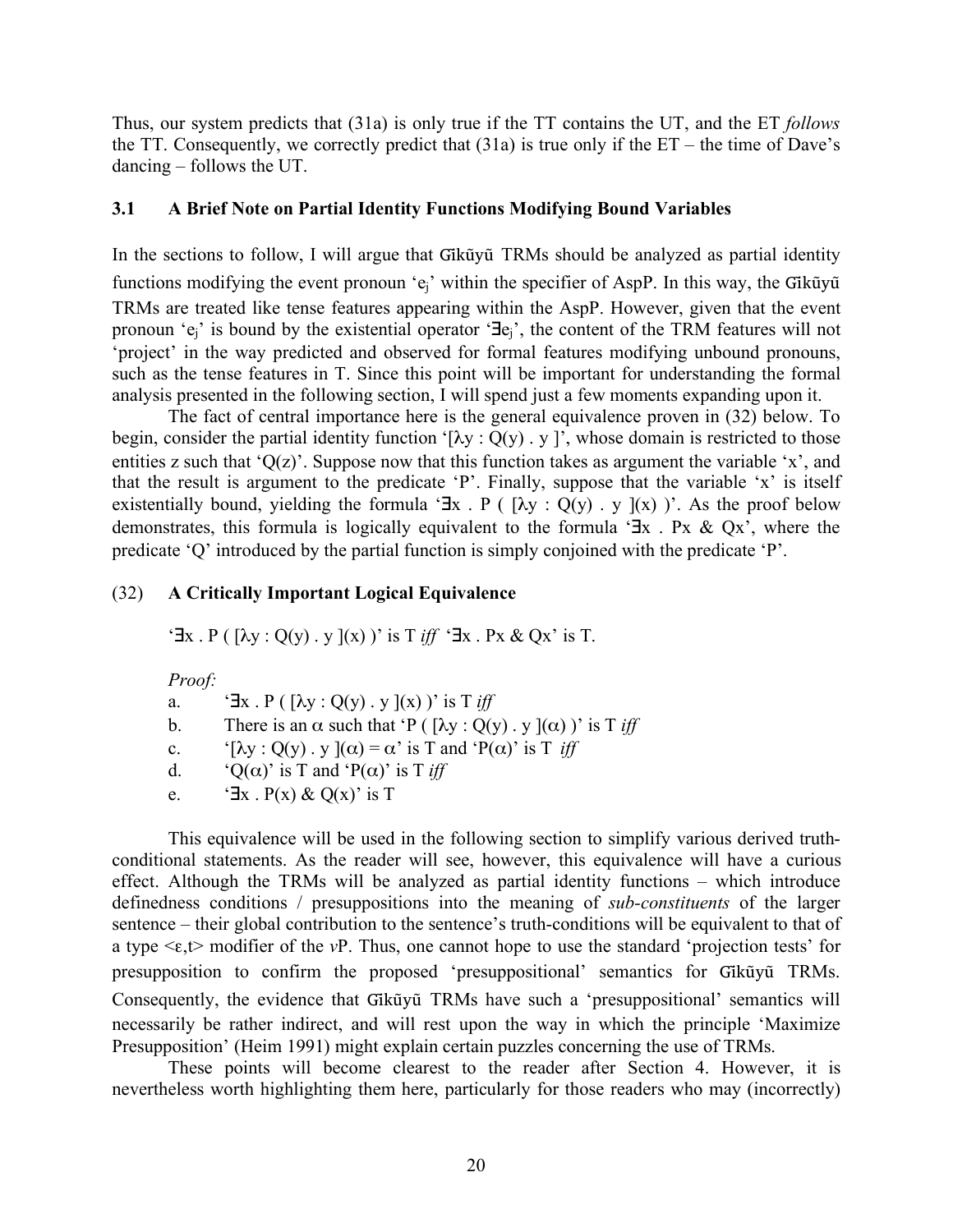expect that our 'presuppositional' semantics for Gikũyũ TRMs should predict certain distinctive interactions within larger discourse units.

# **4. The Presuppositional Semantics of TRMs in Gĩkũyũ**

In this section, we will begin examining in more detail the semantics of Gikũyũ's Temporal Remoteness Morphemes. The main analytic claim of this section is that these prefixes have a 'presuppositional semantics' akin to that proposed for tense in (17). As briefly foreshadowed in Sections 1 and 3, the basic idea is that TRMs denote partial identity functions over events, and so serve to introduce presuppositions concerning the location of the Event Time of the sentence.

The empirical argument for this semantics will rest on the use of TRMs in contexts where the speaker is (partially) ignorant of the exact time of the event described. We will see that, in these contexts, some TRMs appear to have a *weaker* meaning than was suggested by our informal discussion in Section 2. This fact, in turn, raises the question of why these TRMs indeed seem to have a *strengthened* interpretation in contexts where the speaker knows the time of the event. I will argue that this strengthened interpretation is best analyzed as a so-called 'antipresupposition', *i.e.*, as a consequence of the principle 'Maximize Presupposition'. As we will see, such an analysis will require that TRMs have a presuppositional semantics akin to that given for tense.

# **4.1 Temporal Remoteness Morphemes in Contexts of Speaker Ignorance**

Section 2 provided a rather broad, informal description of Gikũyu's TRM prefixes. According to that discussion, the meanings of the prefixes glossed 'CUR', 'NRP', 'REMP', and 'REMF' could be roughly summarized as follows.

# (33) **Earlier Characterization of the Semantics of Gĩkũyu TRMs (3) ̃ -(10)**

| a.             | Remote Past:           | Event did not occur recently.                  |
|----------------|------------------------|------------------------------------------------|
| $\mathbf{b}$ . | Near Past:             | Event occurred recently, but not today.        |
| $\mathbf{c}$ . | <b>Current Past:</b>   | Event occurred today.                          |
| d.             | <b>Current Future:</b> | Event will occur today.                        |
| e.             | Remote Future:         | Event will occur some time <i>after</i> today. |
|                |                        |                                                |

That is, following standard reference works on the language, it was reported that (i) the Remote Past restricts the described event to 'non-recent' times, (ii) the Near Past restricts the event to 'recent' times that *precede* the day of speaking, (iii) the Current Past restricts the event to the day of speaking, as does (iv) the Current Future, and (v) the Remote Future restricts the event to times *following* the day of speaking.

Importantly, however, this informal semantics in (33) raises a rather obvious question: what TRM should a speaker use when they aren't at all sure whether (a) the event occurred recently or not, (b) the event occurred today or yesterday, or (c) the event will occur today, tomorrow, or weeks from now? Curiously, existing references on Gikũyũ are entirely silent on this question, an omission that provided the initial impetus for this study. As we will see, the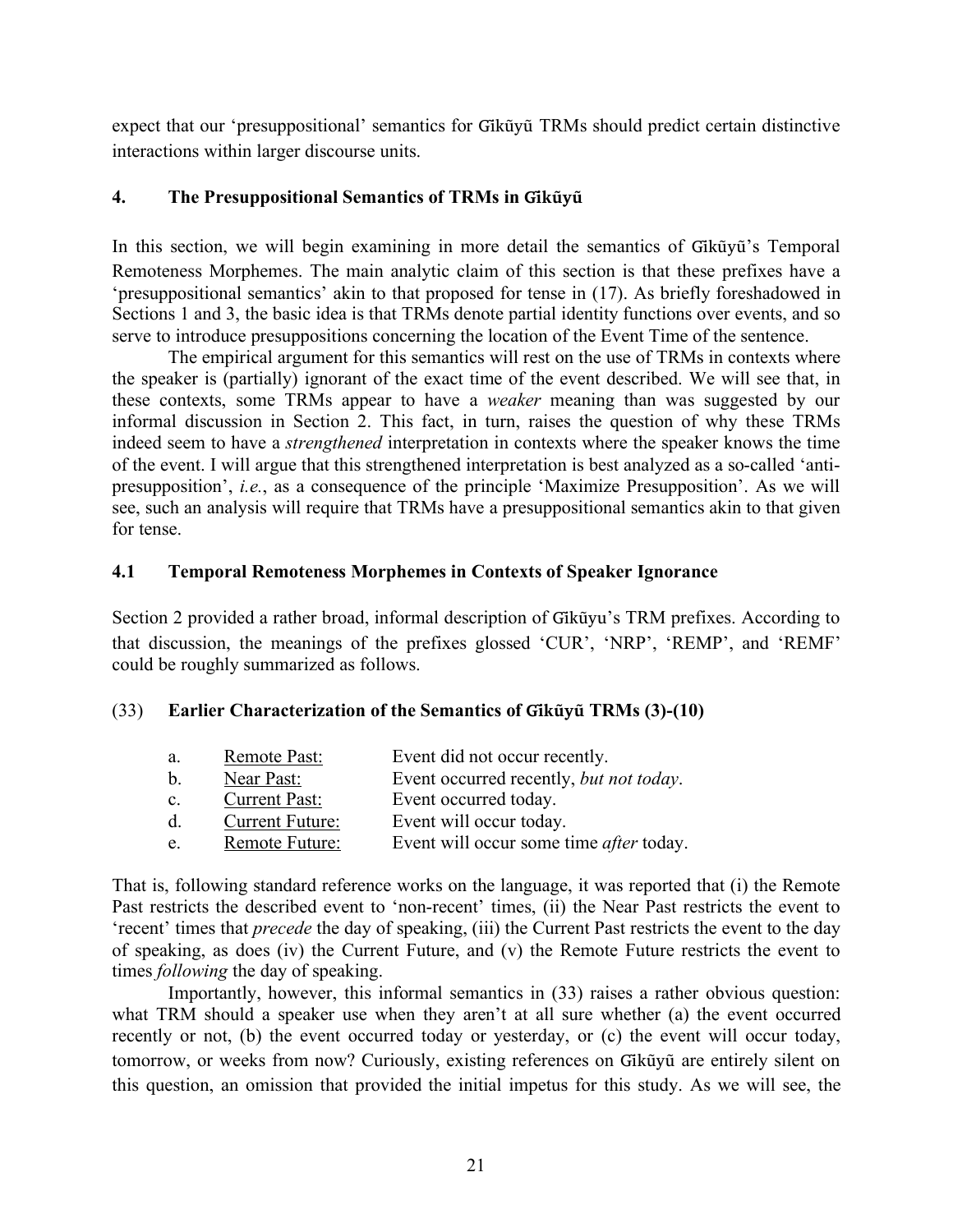answer to this question will ultimately suggest a rather different picture of the meaning of the TRMs in (33).

To begin, consider the context in (34) and the judgments reported for sentences (34a-c).

### (34) **Context Where the Event May or May Not Have Happened 'Recently'**

**Situation:** You are visiting your friend Mwangi, who you haven't seen in weeks. There is a brand new TV in his living room. You have no idea when he bought the TV. It could have been several days ago; it could have been yesterday; it could have been today. You want to ask when he bought it:

| a. | Wagürire    |                             | rĩ  | TV iyo?                                                        |
|----|-------------|-----------------------------|-----|----------------------------------------------------------------|
|    | u-a-gũr-ire |                             | ri. | TV iyo                                                         |
|    |             | 2sgS-REMP-buy-PST.PRV       |     | when TV that                                                   |
|    |             | When did you buy that TV?   |     |                                                                |
|    | Judgment:   |                             |     | Correct in this context. Offered by speakers as translation of |
|    |             | "When did you buy that TV?" |     |                                                                |

| b. | Uragürire    |                                                  | ŕĩ | TV iyo?      |
|----|--------------|--------------------------------------------------|----|--------------|
|    | u-ra-gũr-ire |                                                  |    | TV iyo?      |
|    |              | 2sgS-NRP-buy-PST.PRV                             |    | when TV that |
|    |              | When did you buy that TV?                        |    |              |
|    |              | Indoment: Not correct in this context Would only |    |              |

Judgment: *Not* correct in this context. Would only be used if you believed (or *strongly suspected*) that the purchasing happened 'recently'.

| $\rm c.$ | Ugürire                    | rĩ | TV iyo?                                                                                                                                         |
|----------|----------------------------|----|-------------------------------------------------------------------------------------------------------------------------------------------------|
|          | $u - \varnothing$ -gũr-ire | rĩ | TV iyo?                                                                                                                                         |
|          | 2sgS-CUR-buy-PST.PRV       |    | when TV that                                                                                                                                    |
|          | When did you buy that TV?  |    |                                                                                                                                                 |
|          | Judgment:                  |    | <i>Not</i> correct in this context. Would only be used if you believed (or<br><i>strongly suspected</i> ) that the purchasing happened 'today'. |

As shown above, if a speaker is completely ignorant as to the time of a past event – if the speaker has no guess as to whether it occurred 'today', 'recently', or 'not recently' – then the *Remote Past* must be used (34a).<sup>23</sup> Note that this is a direct challenge to the informal generalization in (33a) that the Remote Past necessarily limits the event to 'non-recent' times. After all, if such a limitation were part of the meaning of REMP, then use of that prefix in (34a) would be as anomalous in the context above as the use of NRP in (34b) or CUR in (34c). While it is easiest to elicit these judgments through the use of 'when questions' as in (34), parallel facts can be observed for declaratives, as shown below.

<sup>&</sup>lt;sup>23</sup> Note, however, that if the speaker has some reason to believe / suspect that the event occurred 'recently', then the Near Past must be used (34b). Similarly, if there is some evidence that the event occurred 'today', then the Current Past must be used (34c). We will see later that this nuance is predicted by our formal account (Footnote 44). I thank John Mugane for bringing these facts to my attention.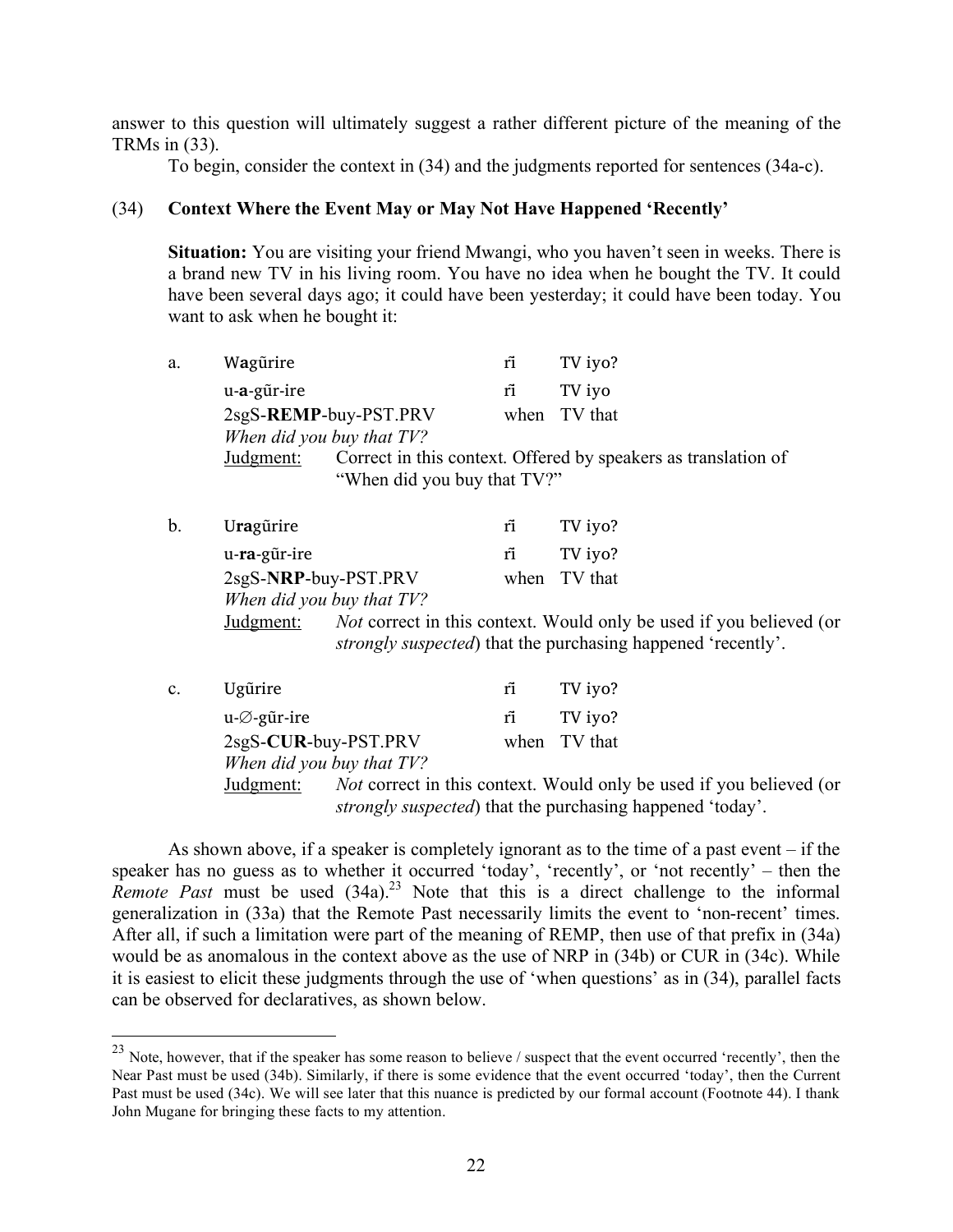### (35) **Context Where the Event May or May Not Have Happened 'Recently'**

**Situation:** Today, you visited a group of your friends who live together. You've not seen them for quite some time. When you go to their house, you notice that they've got a new TV. You have absolutely no idea when they bought it: it could have been today, yesterday or weeks ago. Later that day, you get home. Your roommate asks how everyone is. You want to tell her about the new TV.

| a. | Nimagurire                                                             |                         | TV       | njeru!                                                         |
|----|------------------------------------------------------------------------|-------------------------|----------|----------------------------------------------------------------|
|    | ni-ma-a-gūr-ire<br>ASRT-3plS-REMP-buy-PST.PRV<br>They bought a new TV! |                         | TV<br>TV | njeru!<br>new                                                  |
|    | Judgment:                                                              | "They bought a new TV!" |          | Correct in this context. Offered by speakers as translation of |
| b. | Nimaragürire                                                           |                         | TV       | njeru!                                                         |

| ni-ma-ra-gūr-ire      |                                                                      | TV | njeru!                                                                     |
|-----------------------|----------------------------------------------------------------------|----|----------------------------------------------------------------------------|
|                       | ASRT-3plS-NRP-buy-PST.PRV                                            | TV | new                                                                        |
| They bought a new TV! |                                                                      |    |                                                                            |
| Judgment:             |                                                                      |    | <i>Not</i> correct in this context. Would only be used if you believed (or |
|                       | <i>strongly suspected</i> ) that the purchasing happened 'recently'. |    |                                                                            |

| $\mathbf{c}$ . | Nimagürire                                  |                                                                   | TV | njeru!                                                                     |
|----------------|---------------------------------------------|-------------------------------------------------------------------|----|----------------------------------------------------------------------------|
|                | $n\overline{i}$ -ma- $\varnothing$ -gũr-ire |                                                                   | TV | njeru!                                                                     |
|                |                                             | ASRT-3plS-CUR-buy-PST.PRV                                         | TV | new                                                                        |
|                | They bought a new TV!                       |                                                                   |    |                                                                            |
|                | Judgment:                                   |                                                                   |    | <i>Not</i> correct in this context. Would only be used if you believed (or |
|                |                                             | <i>strongly suspected</i> ) that the purchasing happened 'today'. |    |                                                                            |

Again, we find that if the speaker is entirely ignorant of when a past event occurred, then the socalled 'Remote Past' TRM must be used.<sup>24</sup> Given the importance of these facts to our analysis, they are summarized and highlighted below.

## (36) **Generalization Regarding the 'Remote Past'**

REMP is used when a speaker does not know whether an event occurred on the day of the utterance, 'recently', or some time prior to that.

Now let us consider contexts in which the speaker does know that the event in question occurred 'recently', but is entirely unsure as to whether it occurred on the day of speech or not. Such a context is presented in (37) below.

<sup>&</sup>lt;sup>24</sup> As mentioned in Footnote 23, however, if the speaker has reason to believe that the event occurred 'today' or 'recently', then they must use the Current Past and the Near Past, respectively.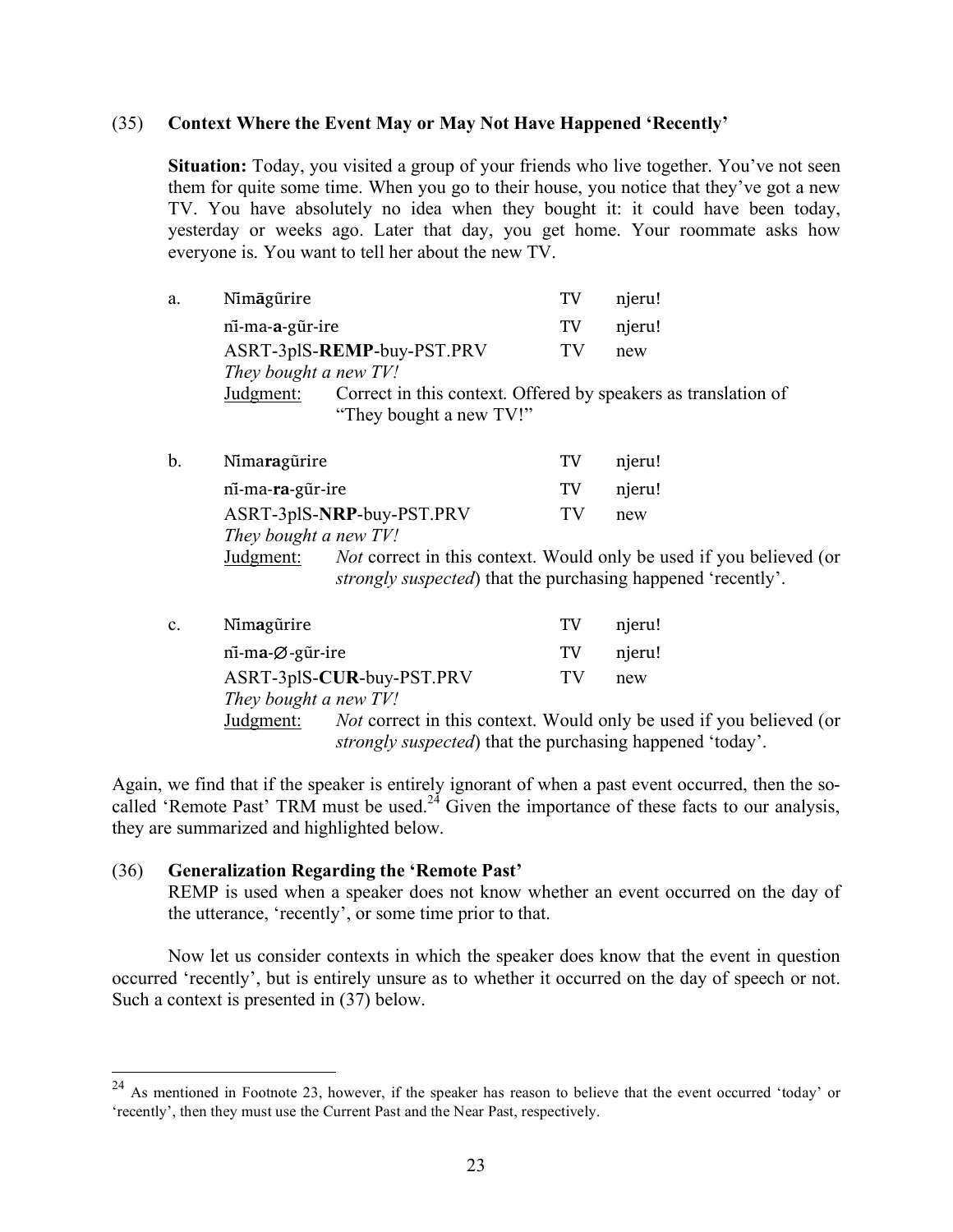### (37) **Context Where the Event May or May Not Have Happened 'Today'**

**Situation:** You are visiting your friend Mwangi, who you haven't seen since yesterday. There is a brand new TV in his living room. You don't know exactly when he bought it. It could have been yesterday, after your visit. It could have been earlier today. However, it definitely could not have been before yesterday. You want to ask when he bought it:

| а. | Uragürire                 |                             | ri | TV iyo?                                                        |
|----|---------------------------|-----------------------------|----|----------------------------------------------------------------|
|    | 2sgS-NRP-buy-PST.PRV      |                             |    | when TV that                                                   |
|    | When did you buy that TV? |                             |    |                                                                |
|    | Judgment:                 | "When did you buy that TV?" |    | Correct in this context. Offered by speakers as translation of |

b. Ugũrire rĩ TV iyo? 2sgS-**CUR**-buy-PST.PRV when TV that *When did you buy that TV?* Judgment: *Not* correct in this context. Would only be used if you believed (or *strongly suspected*) that the purchasing happened 'today'.

| $\mathbf{c}$ . | Wagürire  |                           | rī | TV iyo?                                                                |
|----------------|-----------|---------------------------|----|------------------------------------------------------------------------|
|                |           | 2sgS-REMP-buy-PST.PRV     |    | when TV that                                                           |
|                |           | When did you buy that TV? |    |                                                                        |
|                | Judgment: |                           |    | <i>Not</i> correct in this context, because you were in touch with him |
|                |           |                           |    | yesterday, and so you know that the TV wasn't bought before then.      |

As shown above, if the speaker knows that the event happened 'recently' – but cannot say for certain whether it happened 'today' or earlier – then the *Near Past* form must be used (37a). This fact seems to contradict the informal generalization in (33b) that the Near Past necessarily limits the event to times prior to the day of speech. Again, if this were actually part of the meaning of NRP, then (37a) should be as anomalous in this context as (37b). It is also worth noting here that use of REMP in this context is rejected as well (37c), a fact that will later be of much importance.

While the sentences in (37) are all interrogative, the data in (38) show that parallel judgments can be obtained for declarative sentences.<sup>25</sup>

## (38) **Context Where the Event May or May Not Have Happened 'Today'**

**Situation:** Today, you visited a group of friends who live together. You saw them yesterday, but are stopping by again today. When you go to their house, you notice that they've got a new TV. You don't know exactly when they bought it: it could have been

<sup>&</sup>lt;sup>25</sup> Data parallel to those in (37) and (38) have been independently discovered by Hayashi (2011) for the 'Hodiernal Past' and 'Pre-Hodiernal Past' of South Baffin Inuktitut. This raises the possibility that the analysis developed here for Gikūyū TRMs may indeed have broad cross-linguistic applicability.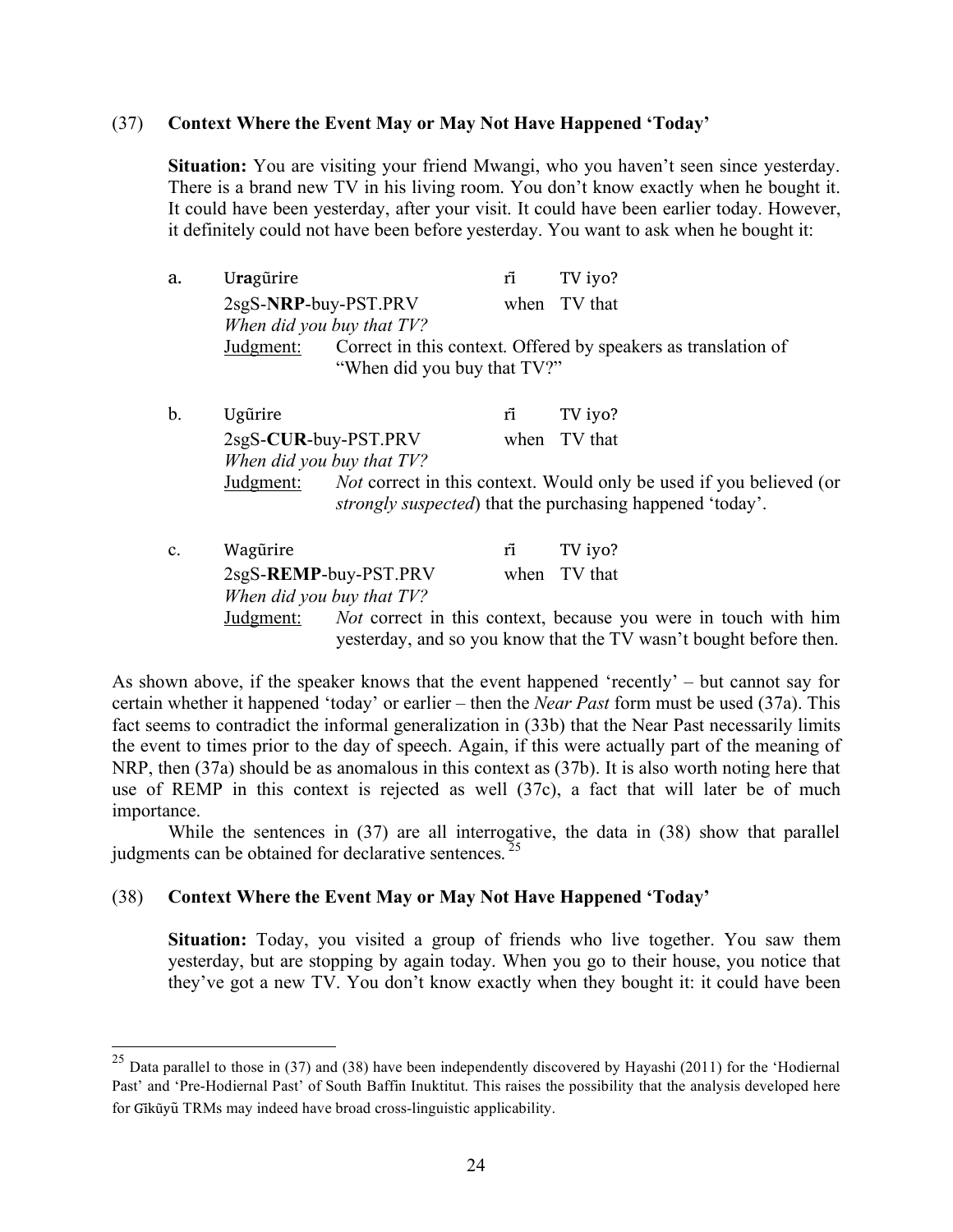after your visit yesterday, but it could also have been today. Later that day, you get home. Your roommate asks how everyone is. You want to tell her about the new TV.

| a. | Nimaragürire                         |                              | TV | njeru!                                                         |
|----|--------------------------------------|------------------------------|----|----------------------------------------------------------------|
|    |                                      | ASRT-3plS-NRP-buy-PST.PRV TV |    | new                                                            |
|    | The bought a new TV!                 |                              |    |                                                                |
|    | Judgment:<br>"They bought a new TV!" |                              |    | Correct in this context. Offered by speakers as translation of |

- b. Nimagūrire TV njeru! ASRT-3plS-**CUR**-buy-PST.PRV TV new *They bought a new TV!* Judgment: *Not* correct in this context. Would only be used if the speaker believed (or *strongly suspected*) the purchase happened today.
- c. Nimāgūrire TV njeru! ASRT-3plS-**REMP**-buy-PST.PRV TV new *They bought a new TV!* Judgment: *Not* correct in this context, because you were in touch with them yesterday, and so know that the TV wasn't bought before then.

Again, we find that if the speaker does not know whether a 'recent' event occurred 'today' or earlier, the Near Past must be used. This fact is summarized and highlighted below.

#### (39) **Generalization Regarding the 'Near Past'**

NRP is used when a speaker does not know whether an event occurred on the day of the utterance or at an earlier 'recent' time, *but does know that it occurred 'recently'.*

Finally, let us consider contexts where the speaker is not at all sure whether some future event will occur 'today' or at some later time.

#### (40) **Context Where Event May or May Not Happen 'Today'**

**Situation:** You know I am planning a trip to New York soon, but you have no idea when I will be leaving. It could be today for all you know, but it could also be several days from now. You want to ask when I am leaving:

a. Ugathie rĩ New York? u-ka-∅-thi-a rĩ New York 2sgS-**REMF-FUT-**go-FV when New York *When will you go to New York?* Judgment: Correct in this context. Offered by speakers as translation of "When will you go to New York?"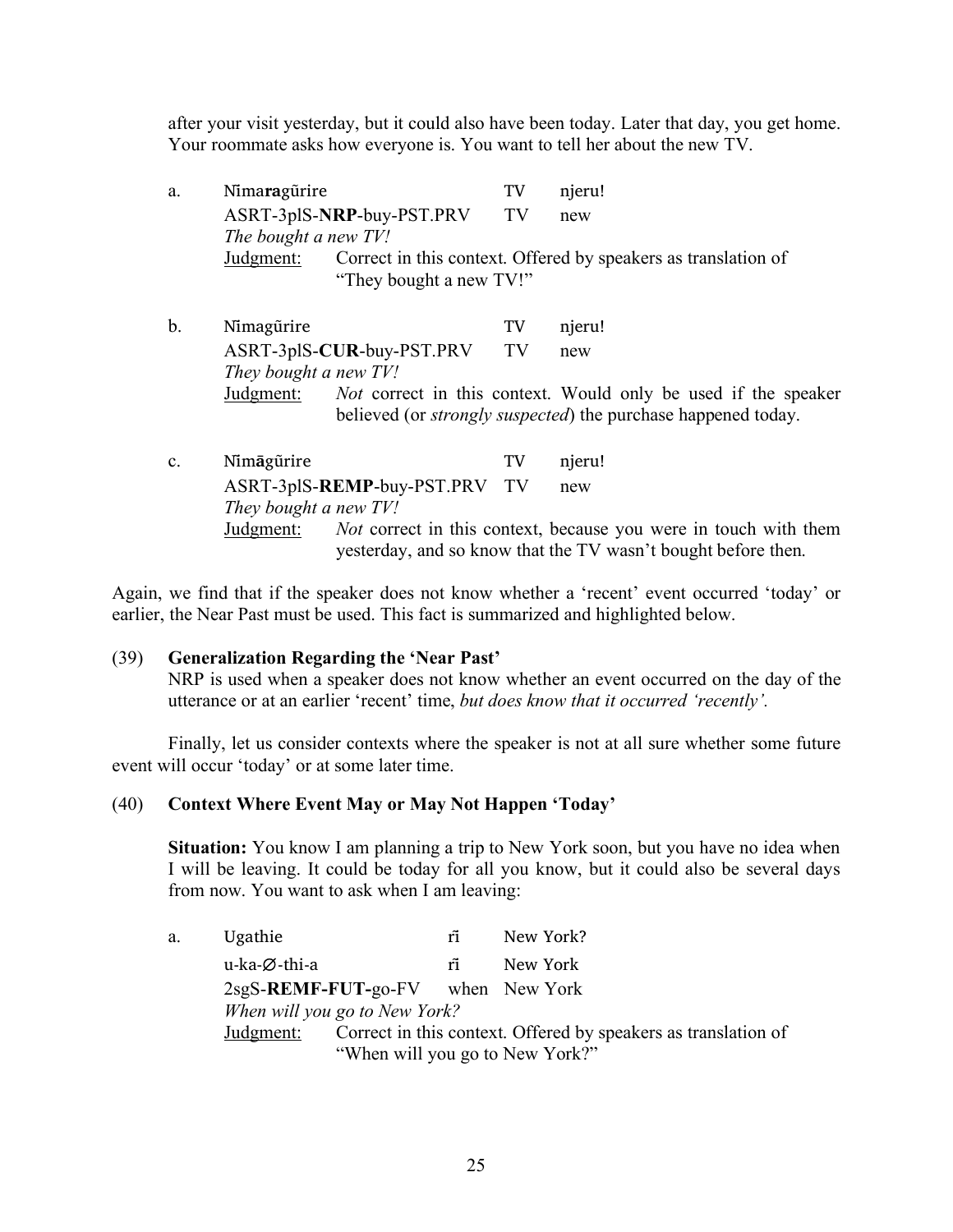| $b_{\cdot}$                                                                                                                                        | Ugũthie                            | rĩ | New York? |  |  |  |
|----------------------------------------------------------------------------------------------------------------------------------------------------|------------------------------------|----|-----------|--|--|--|
|                                                                                                                                                    | u-kũ-Ø-thi-a                       | rĩ | New York  |  |  |  |
|                                                                                                                                                    | $2sgS-CUR-FUT-go-FV$ when New York |    |           |  |  |  |
|                                                                                                                                                    | When will you go to New York?      |    |           |  |  |  |
| <i>Not</i> correct in this context. Would only be used if the speaker<br>Judgment:<br>believed (or <i>strongly suspected</i> ) the trip was today. |                                    |    |           |  |  |  |

As we see above, if the speaker is completely ignorant as to the time of a future event – if the event could for all they know happen either today or tomorrow or later – then the *Remote Future* must be used  $(40a)^{26}$ . This is again a challenge to the informal generalization in (33e) that the Remote Future limits the event to times following the day of speech. Given its importance to our argumentation, this fact is highlighted below.

### (41) **Generalization Regarding the 'Remote Future'**

REMF is used (in interrogatives) when a speaker does not know whether an event will occur on the day of the utterance or some time after that.

It should be noted, however, that while the judgments reported in (40) have been robustly confirmed on several occasions, I have had some difficultly obtaining parallel judgments for declarative sentences. For the contexts I have attempted to date, speakers generally prefer locutions other than REMF to make assertions about future events whose time is uncertain. For example, in a context directly parallel to (40), speakers prefer to use the present progressive (42a) to speak of Mwangi's state. While (42b) has been offered and accepted on a few occasions, its use does not seem to be as favored as that of (40a). Regrettably, while I believe (41) is accurate for interrogatives, I will need to leave declaratives as a puzzle for future study.

## (42) **Context Where Event May or May Not Happen 'Today'**

**Situation:** You know that Mwangi will leave for New York soon. However, you're not sure exactly whether he is leaving today or tomorrow. I see that Mwangi is hurring about, going shopping, cleaning his house, etc. I ask "What is up with Mwangi?" You answer:

 $^{26}$  John Mugane, a native speaker of Gikūyū, reports disagreement with this judgment, and reports that the following 'Near Future' sentence must be used in context (40), rather than sentences (40a) or (40b).

<sup>(</sup>i) Urĩthie riū New York? u-ri-̃∅-thi-a rĩ New York 2sgS-**NRF-FUT**-dance-FV when New York *When will you go to New York?*

However, the speakers I have worked with have confirmed that, for them, (40a) is felicitous in the associated context. When asked about the Near Future sentence in (i), the speakers agreed that this sentence would also be acceptable, but had no clear preference between the two. As mentioned in Section 2, these speakers have never made spontaneous use of the 'Near Future' in our interviews, and for this reason, I must leave Near Future as a problem for future study.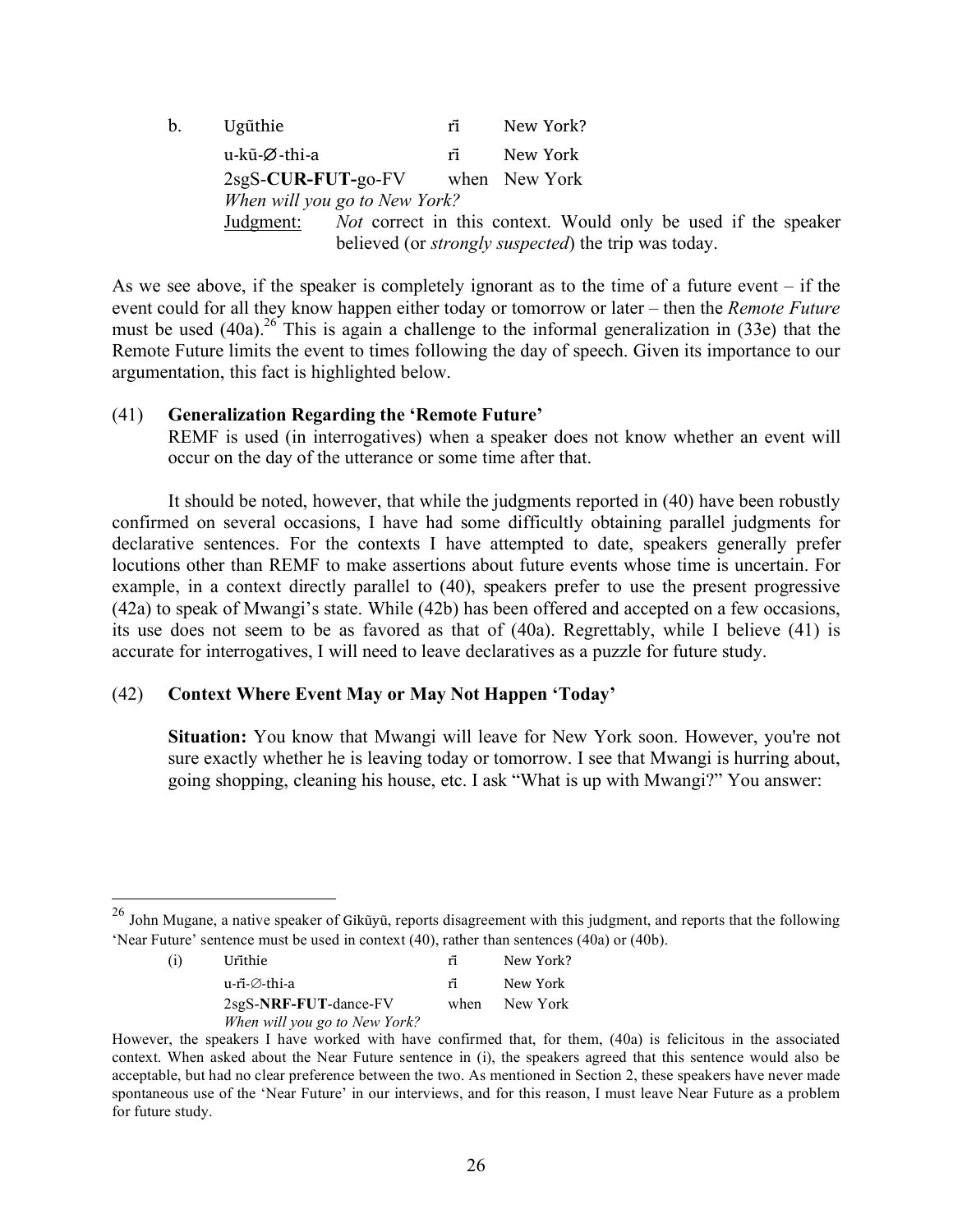| a.  | Mwangi                          | niarathie                                                                                                                                             | New York. |  |  |  |
|-----|---------------------------------|-------------------------------------------------------------------------------------------------------------------------------------------------------|-----------|--|--|--|
|     | Mwangi                          | ni-a-ra-thi-a                                                                                                                                         | New York  |  |  |  |
|     | Mwangi                          | ASRT-3sgS-PRS.IMP-go-FV                                                                                                                               | New York  |  |  |  |
|     | Mwangi is going to New York.    |                                                                                                                                                       |           |  |  |  |
|     | Judgment:                       | Correct in this context. Offered by speakers as the most natural<br>answer to the question prompt.                                                    |           |  |  |  |
| $b$ | Mwangi                          | niagathie                                                                                                                                             | New York. |  |  |  |
|     | Mwangi                          | ni-a-ka-Ø-thi-a                                                                                                                                       | New York  |  |  |  |
|     | Mwangi                          | ASRT-3sgS-REMF-FUT-go-FV                                                                                                                              | New York  |  |  |  |
|     | Mwangi will leave for New York. |                                                                                                                                                       |           |  |  |  |
|     | Judgment:                       | <i>Not</i> correct in this context. Moreover, would only be used if the<br>speaker believed (or <i>strongly suspected</i> ) the trip was after today. |           |  |  |  |

# **4.2 The 'Specificity Principle' for Gĩkũyu Temporal Remoteness Morpheme ̃ s**

As noted above, the generalizations in (36), (39) and (41) – repeated below – directly challenge the informal semantic characterization of the Gikūyu's TRMs from Section 2 and (33).

### (43) **Generalization Regarding the 'Remote Past'**

REMP is used when a speaker does not know whether an event occurred on the day of the utterance, 'recently', or some time prior to that.

#### (44) **Generalization Regarding the 'Near Past'**

NRP is used when a speaker does not know whether an event occurred on the day of the utterance or at an earlier 'recent' time, *but does know that it occurred 'recently'.*

## (45) **Generalization Regarding the 'Remote Future'**

REMF is used (in interrogatives) when a speaker does not know whether an event will occur on the day of the utterance or some time after that.

Indeed, (43)-(45) suggest the following general picture regarding the meanings of these prefixes.

## (46) **Informal Semantic Hypotheses, Based on Generalizations (43)-(45)**

- a. Current Past Applies only to events that occurred 'today'
- b. Near Past: Applies to *all* 'recent' events, including those that occurred 'today'
- c. Remote Past: Applies to *all* past events, including 'recent' ones and ones that occurred 'today'.
- d. Current Future: Applies only to events that will occur 'today'
- e. Remote Future: Applies to *all* future events, including ones occurring 'today'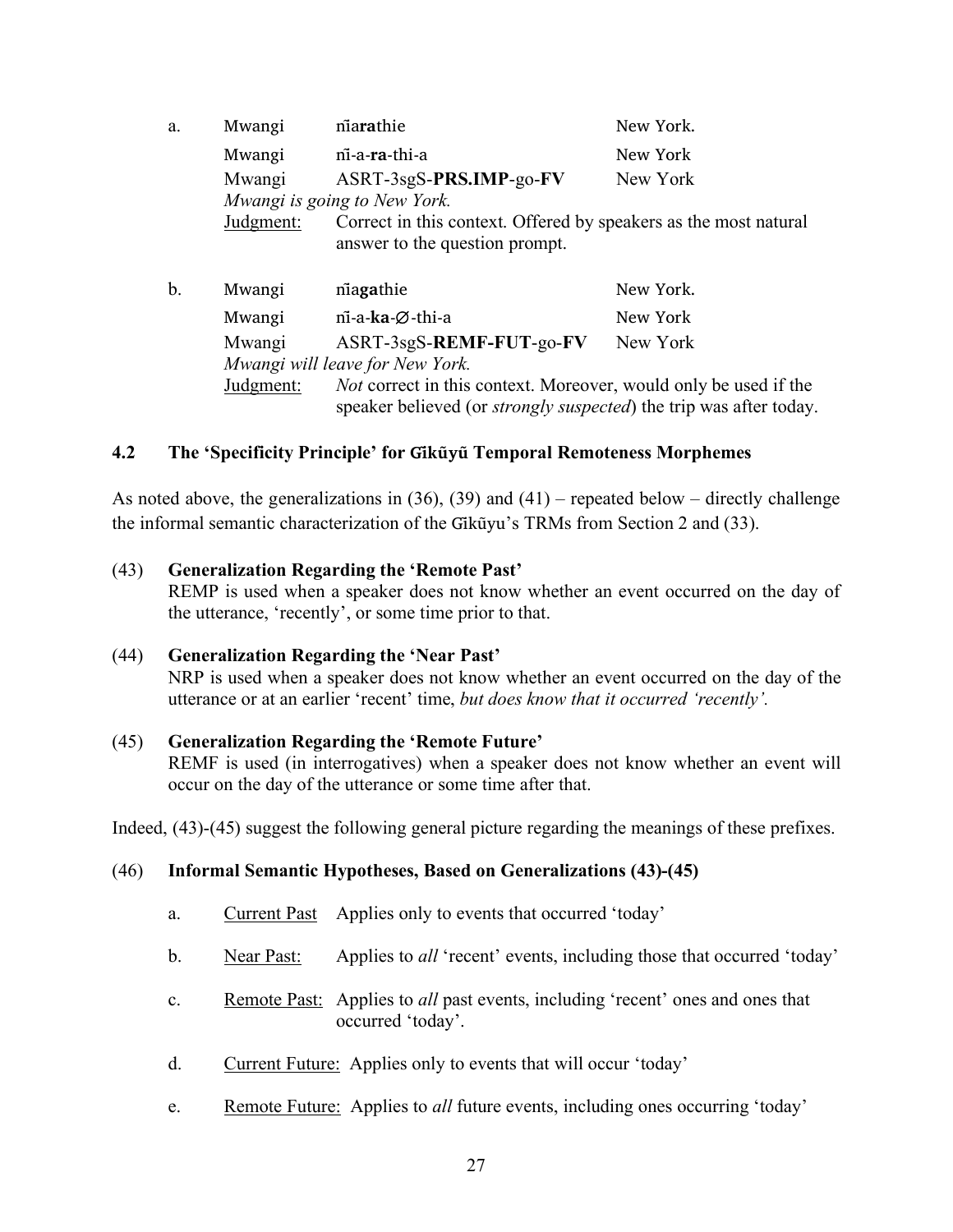Unlike the hypotheses in (33), those in (46) are consistent with the generalizations in (43)-(45). Importantly, under this view, the Current Past is strictly *stronger* in its meaning than the Near Past, which is in turn stronger than the Remote Past. Similarly, the Current Future is strictly *stronger* than the Remote Future. In addition to its consistency with the facts in (43)-(45), the general picture in (46) is supported by contrasts like the following.

### (47) **Supporting Evidence that 'Near Past' is Weaker than 'Current Past'**

| a. | Mwangi    | niarateng'erire                                    | ira                                                           | na  | ũmũthĩ |  |  |  |  |  |
|----|-----------|----------------------------------------------------|---------------------------------------------------------------|-----|--------|--|--|--|--|--|
|    | Mwangi    | ni-a-ra-teng'er-ire                                | ira                                                           | na  | ũmũthi |  |  |  |  |  |
|    | Mwangi    | ASRT-3sgS-NRP-run-PST.PRV                          | yesterday                                                     | and | today  |  |  |  |  |  |
|    |           | Mwangi ran today and yesterday.                    |                                                               |     |        |  |  |  |  |  |
|    | Judgment: |                                                    | Well-formed, sensible sentence. Offered as translation of the |     |        |  |  |  |  |  |
|    |           | English sentence "Mwangi ran today and yesterday." |                                                               |     |        |  |  |  |  |  |
| b. | * Mwangi  | niateng'erire                                      | ira                                                           | na  | ũmũthi |  |  |  |  |  |
|    | Mwangi    | $n\overline{i}$ -a- $\emptyset$ -teng'er-ire       | ira                                                           | na  | ũmũthi |  |  |  |  |  |
|    | Mwangi    | ASRT-3sgS-CUR-run-PST.PRV                          | yesterday                                                     | and | today  |  |  |  |  |  |
|    | Judgment: | Ill-formed sentence. No sensible interpretation.   |                                                               |     |        |  |  |  |  |  |

While a precise account of this contrast lies beyond the scope of this paper,  $27$  we can nevertheless observe that the conjoined modifier *ira na ũmũthĩ* 'yesterday and today' can combine consistently with a Near Past verb (47a), but cannot modify a Current Past verb (47b). This coheres well with the view in (46a,b) that Near Past covers *all* recent events – including those occurring 'today' – while Current Past only covers events occurring 'today'.

Unfortunately, while these 'logical strength' relations in (46) are well motivated empirically, they also face a rather acute empirical challenge. Note that if the Near Past is indeed stronger than the Remote Past, then a sentence headed by a Near Past verb should *entail* a parallel sentence with a Remote Past verb. However, as shown in (37c) and (38c), speakers adamantly deny that Remote Past sentences are in any sense 'true' or 'correct' in contexts where corresponding Near Past sentences are. That is, the informal hypotheses in (46) are immediately faced with the following problem. If 'Remote Past' verbs truly apply to *all* past events, then why is use of the Remote Past so strongly infelicitous in contexts like (37) and (38), where the event in question is known to have happened 'recently'? Note too that there is a crucial contrast here with English. In the context in (38), an English speaker could felicitously utter either of the sentences in  $(48)$ .

## (48) **English Sentences Felicitous in Context (38)**

- a. They bought a TV. (unrestricted past reference)
- b. They bought a TV recently. (past reference restricted to 'recent' times)

 $27$  Any such account will need to provide an analysis of the conjoined adverb 'yesterday and today', an issue that itself requires substantial discussion.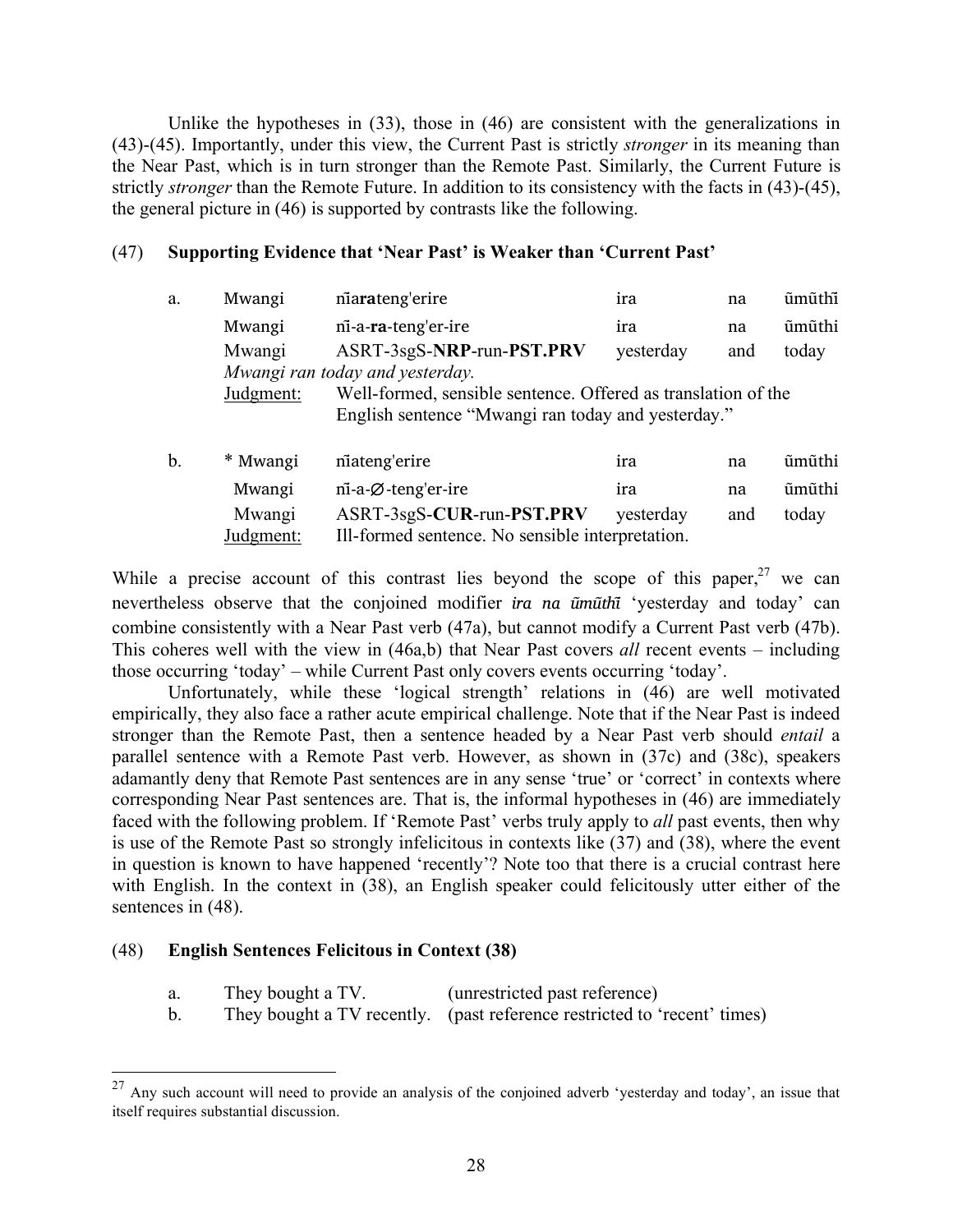Thus, we find that the felicity of the English sentence (48b) does not 'block' the use of the weaker sentence in (48a). Why, then, should the felicity of Near Past (38a) – which is allegedly parallel to English (48b) – seem to 'block' the use of Remote Past (38c) – which is allegedly parallel to (48a)?

As shown below, this same general question also arises for the Near Past, Current Past, and Current Future TRMs. That is, if we assume the basic picture in (46), it would seem that the use of TRMs in Gikūyu is governed by the following general principle.

## (49) **The Specificity Principle**

Speakers must use the most specific TRM consistent with their knowledge. That is, if the use of a particular TRM  $\alpha$  is 'licit' in some context, then the speaker *cannot* use any TRM weaker than  $\alpha$ .

Before we consider possible explanations for (49), let us first observe its effect across a variety of TRMs and contexts. To begin, consider the context in (50) and the judgments for (50a-c).

# (50) **The Specificity Principle and Current Past**

**Situation:** A local store is running a special promotion. If you bought a TV any time during the year, you can bring in the receipt and get a free DVD player. You bought a TV **today**, and have the receipt with you. You walk to the counter, and want to ask for your free DVD player.

| a. | Ningürire                                                                | TV. | na |                                           | noo nyende DVD player.           |
|----|--------------------------------------------------------------------------|-----|----|-------------------------------------------|----------------------------------|
|    | $n\overline{i}$ -n- $\varnothing$ -g $\overline{i}$ r-ire                | TV  | na | noo nyende DVD player                     |                                  |
|    | ASRT-1sgS-CUR-buy-PST.PRV TV and I.would.like DVD player                 |     |    |                                           |                                  |
|    | I bought a TV, and I would like a DVD player                             |     |    |                                           |                                  |
|    | $\mathbf{r}$ 1 $\mathbf{r}$ 1 $\mathbf{r}$ 1 $\mathbf{r}$ 1 $\mathbf{r}$ |     |    | $\sim$ $\sim$ $\sim$ $\sim$ $\sim$ $\sim$ | $0.1 \quad \text{m} \quad 11.01$ |

Judgment: Correct in this context. Offered as a translation of the English "I bought a TV, and I would like a DVD player."

- b. Nĩnda**ra**gũrire TV, na noo nyende DVD player. ni-̃n-**ra-**gũr-ire TV na noo nyende DVD player ASRT-1sgS-**NRP**-buy-PST.PRV TV and I.would.like DVD player *I bought a TV, and I would like a DVD player* Judgment: Not felicitous in this context. Would only be used if you *didn't* buy the TV today.
- c. Nĩnd**a**gũrire TV, na noo nyende DVD player. ni-̃n-**a-**gũr-ire TV na noo nyende DVD player ASRT-1sgS-**REMP**-buy-PST.PRV TV and I.would.like DVD player *I bought a TV, and I would like a DVD player* Judgment: Not felicitous in this context. Would only be used if you *didn't* buy the TV recently.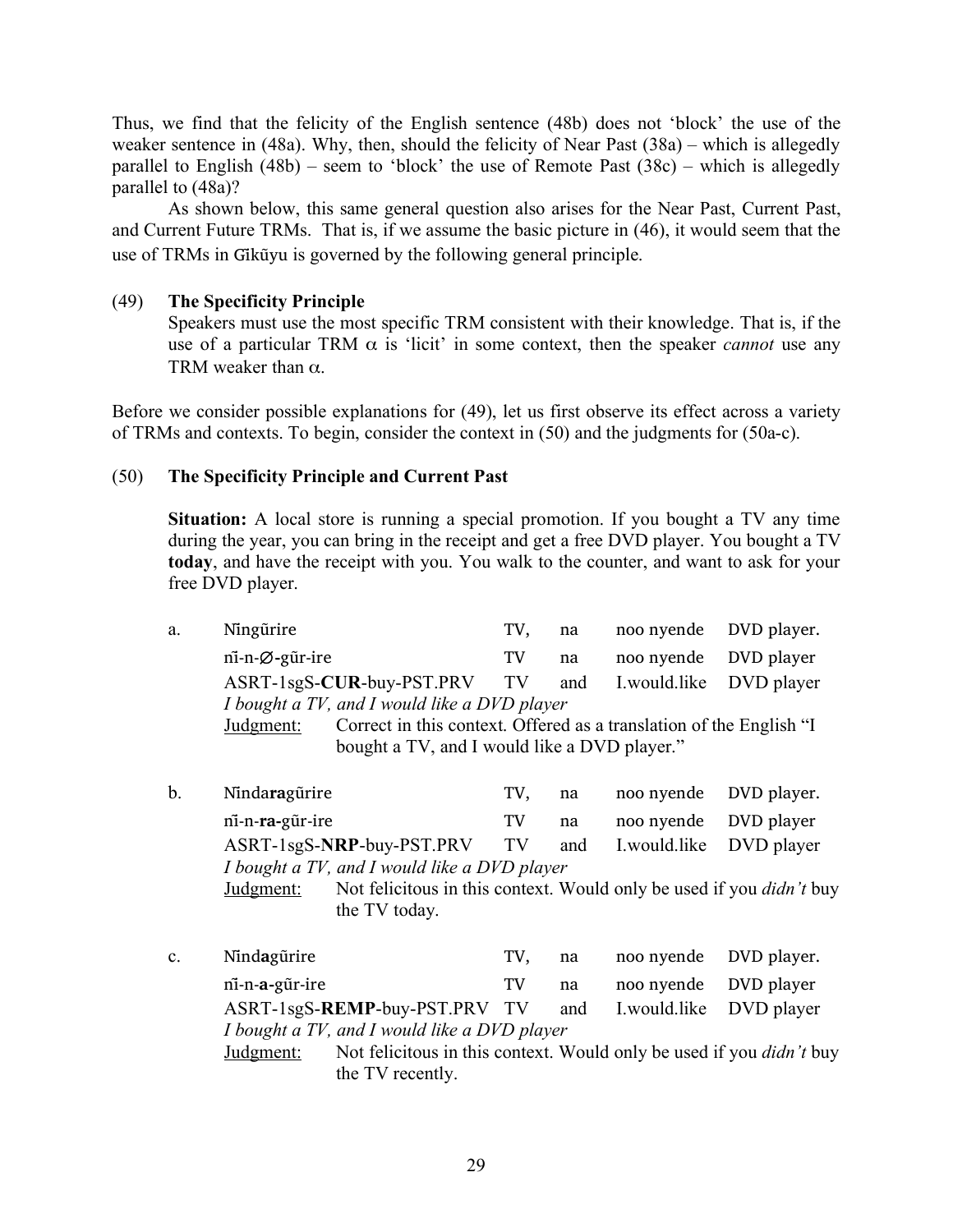As shown above, in contexts where the speaker knows that the event occurred on the day of speech, the Current Past *must* be used (50a), and neither the Near Past nor the Remote Past are acceptable. A similar pattern is shown for the Near Past in (51).

# (51) **The Specificity Principle and Near Past**

**Situation:** A local store is running a special promotion. If you bought a TV any time during the year, you can bring in the receipt and get a free DVD player. You bought a TV **yesterday**, and have the receipt with you. You walk to the counter, and want to ask for your free DVD player.

- a. Ninda**ra**gürire TV, na noo nyende DVD player. ASRT-1sgS-**NRP**-buy-PST.PRV TV and I.would.like DVD player *I bought a TV, and I would like a DVD player* Judgment: Correct in this context. Offered as a translation of the English "I bought a TV, and I would like a DVD player."
- b. Nindagürire TV, na noo nyende DVD player. ASRT-1sgS-**REMP**-buy-PST.PRV TV and I.would.like DVD player *I bought a TV, and I would like a DVD player* Judgment: Not felicitous in this context. Would only be used if you *didn't* buy the TV recently.

As shown in (51), in a context where the speaker knows that the event occurred 'recently', the Near Past must be used (51a), and the Remote Past is not acceptable (51b).

The Specificity Principle in (49) also leads to an interesting restriction on the use of the Current Past. As shown below, in contexts where the speaker knows that the event occurred just a few moments ago, the Immediate Past Perfective (52a) precludes use of the Current Past Perfective (52b).

## (52) **The Specificity Principle and the Immediate Past Perfective**

**Situation:** Your roommate Mwangi has just left for the store in the last couple minutes. Your friend Kamau walks in and asks where Mwangi is. You answer:

| a. | Mwangi                    | niāthie                                                          | nduka. |
|----|---------------------------|------------------------------------------------------------------|--------|
|    | Mwangi                    | ni-a-a-thi-a                                                     | nduka. |
|    | Mwangi                    | ASRT-3sgS-IMM.PST.PRV-go-FV                                      | store  |
|    | Mwangi went to the store. |                                                                  |        |
|    | Judgment:                 | Correct in this context. Offered as a translation of the English |        |
|    |                           | "Mwangi went to the store."                                      |        |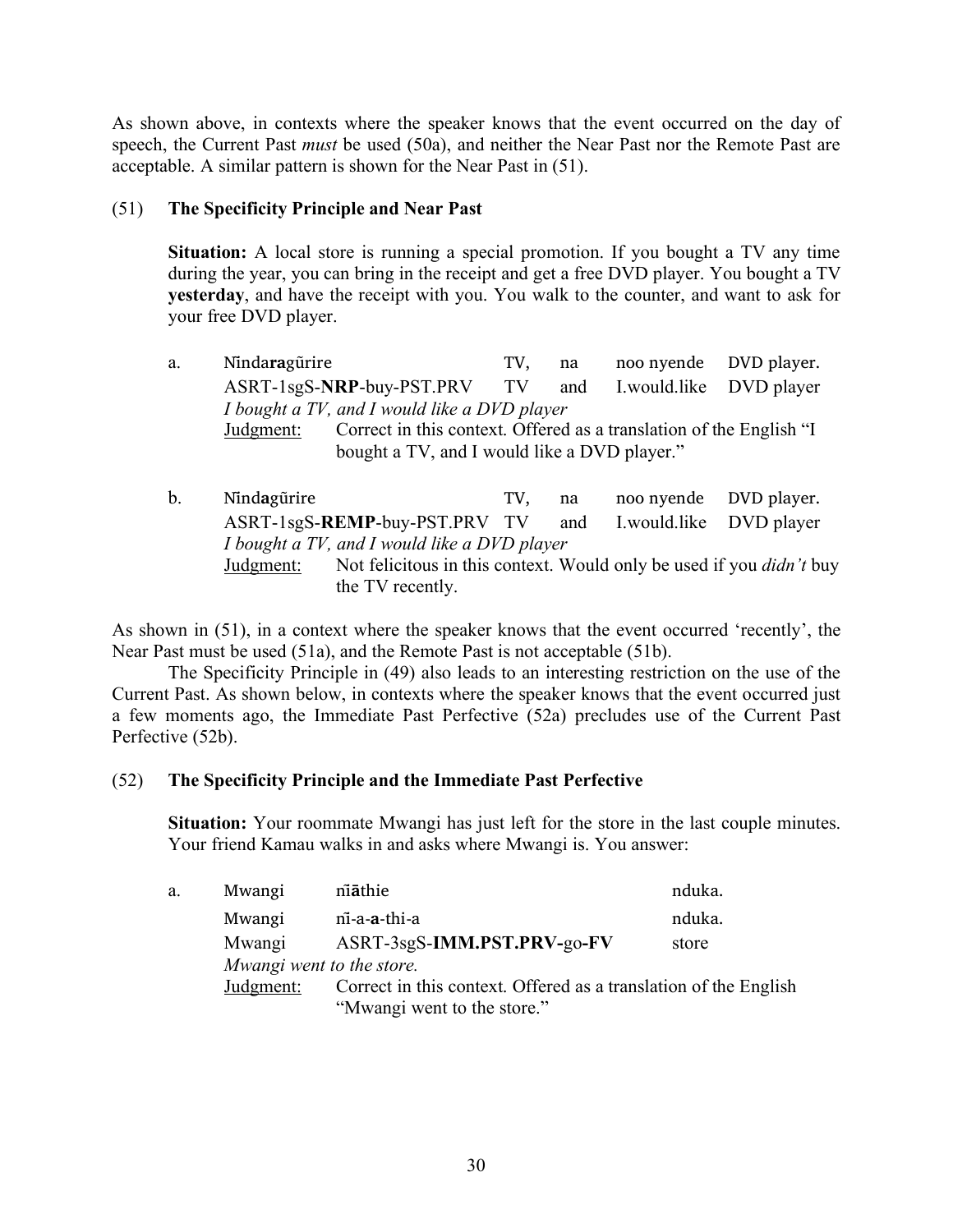| b. | Mwangi                    | niathiire                                                                                | nduka. |
|----|---------------------------|------------------------------------------------------------------------------------------|--------|
|    | Mwangi                    | $n\overline{i}$ -a-Ø-thi-ire                                                             | nduka. |
|    | Mwangi                    | ASRT-3sgS-CUR-go-PST.PRV                                                                 | store  |
|    | Mwangi went to the store. |                                                                                          |        |
|    | Judgment:                 | <i>Not</i> felicitous in this context. Would only be used if Mwangi left a<br>while ago. |        |

However, as noted in Section 2, the 'Immediate Past' TRM category is only available for perfective verbs; there is no corresponding category for imperfective verbs in Gikūyu. Consequently, as shown below, Current Past can be used with *imperfective* verbs to describe events that were occurring just a few moments ago.

## (53) **Current Past Imperfectives Can Describe Events in the 'Immediate Past'**

**Situation:** You are at a party. Mwangi is in one room dancing. You leave the room for a moment, and see your friend Kamau in the hallway. He says, "Oh man, I would love to see Mwangi dance!" You want to tell him that Mwangi was just dancing a second ago.

| hindi ni-a-kũ-in-aga<br>Mwangi<br>no<br>time ASRT-3sgS-CUR-dance-PST.IMP<br>Mwangi<br>just<br>Mwangi was just dancing.<br>Correct in this context. Offered as a translation of the English<br>Judgment:<br>"Mwangi was just dancing." | a. | Mwangi | no. | hindi nieküinaga. |
|---------------------------------------------------------------------------------------------------------------------------------------------------------------------------------------------------------------------------------------|----|--------|-----|-------------------|
|                                                                                                                                                                                                                                       |    |        |     |                   |
|                                                                                                                                                                                                                                       |    |        |     |                   |
|                                                                                                                                                                                                                                       |    |        |     |                   |
|                                                                                                                                                                                                                                       |    |        |     |                   |

Thus, the infelicity of (52b) in context (52) appears to be tied to the existence of the stronger, more specific 'Immediate Past' form in (52a).

Finally, let us observe the activity of the Specificity Principle (49) in future tense sentences. As shown below, if the speaker knows that the event in question is to occur on the day of speech, the Current Future must be used (54a), and the Remote Future is not acceptable (54b).

#### (54) **The Specificity Principle and the Current Future**

**Situation:** You know I am planning a trip to New York, and that I am to leave *today*, but you don't know the exact hour of my departure. You want to ask when I am leaving:

a. Ugũthie rĩ New York? u-kũ-∅-thi-a rĩ New York 2sgS-**CUR-FUT-**go-FV when New York *When will you go to New York?* Judgment: Correct in this context. Offered by speakers as translation of "When will you go to New York?"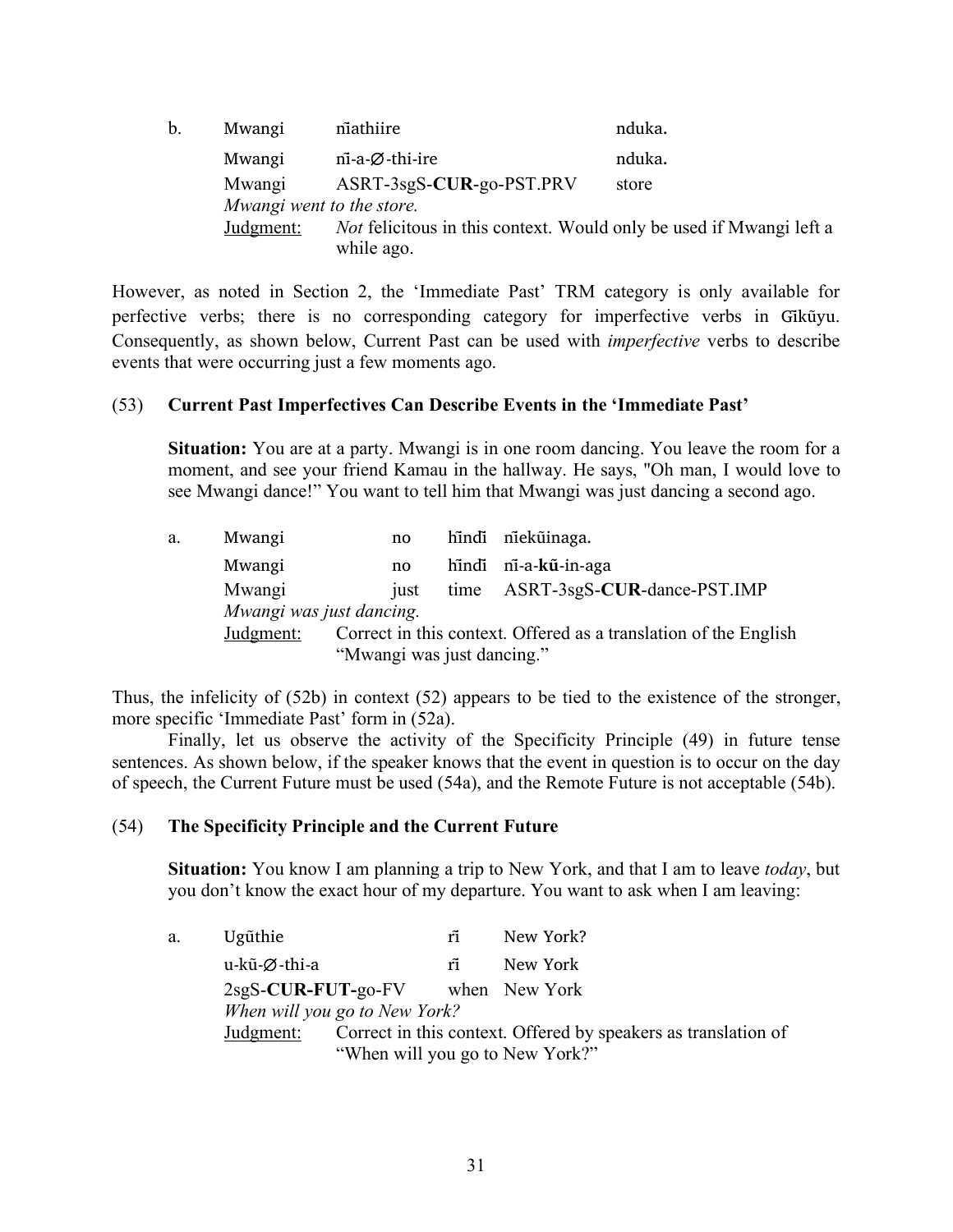| b. | Ugathie                              |                          | rĩ | New York?                                                                  |
|----|--------------------------------------|--------------------------|----|----------------------------------------------------------------------------|
|    | u-ka-Ø-thi-a                         |                          | rĩ | New York                                                                   |
|    | $2sgS$ -REMF-FUT-go-FV when New York |                          |    |                                                                            |
|    | When will you go to New York?        |                          |    |                                                                            |
|    | Judgment:                            | were leaving 'tomorrow'. |    | <i>Not</i> felicitous in this context. Would only be used if the addressee |

Thus far, we've seen that the Specificity Principle in (49) accounts for various patterns in the use of Gikūyu TRMs in discourse. But what, in turn, explains the existence of this principle? As the reader has no doubt noticed, our principle in (49) seems like it might be a simple consequence of the more general pragmatic principle below.

#### (55) **Gricean Maxim of Quantity**

"Make your contribution as informative as is required (for the purposes of the exchange). Do not make your contribution more informative than is required." (Grice 1975)

After all, as is well known, the Maxim of Quantity generally puts pressure on a speaker to make the strongest assertion consistent with their knowledge. Consequently, in a discourse like that in (56), only the strongest assertion in (56a) is acceptable. Although (56b) would technically be 'true' in this context, any assertion of it would be in violation of (55), and so would be felt to be 'incorrect' or 'infelicitous'.

#### (56) **The Maxim of Quantity At Work**

**Situation:** Mary has four children. Bill has just asked Mary how many children she has.

- a. I have four children. Judgment: Felicitious in this context.
- b. I have three children. Judgment: Not felicitous in this context. Would only be used if Mary had no more than three children.

At first blush, then, it seems that the judgments in (50)-(54) involve nothing more than the typical kind of scalar implicature found so often with lexical items ordered in terms of their strength. Indeed, exactly this kind of analysis is (momentarily) put forth by Hayashi (2011: 51- 54) for parallel data concerning the 'graded tenses' of South Baffin Inuktitut.

Unfortunately, despite its *prima facie* appeal, a Gricean explanation of our Specificity Principle faces two difficult problems. The first is that in none of the contexts in (50)-(52) is the *exact time* of the event directly relevant to the purposes of the conversational exchange. Note that, in its classic formulation above, the Maxim of Quantity only requires speakers to be as informative "as is *required* for the purposes of the exchange." Consequently, if the demands of the conversation do not require some piece of information, then (55) does not require speakers to provide it. Given that in contexts (50)-(52), it isn't directly relevant whether the event occurred recently, today, or just a few moments ago, the Maxim of Quantity in (55) would not be sufficient to force the speaker to use the strongest possible TRM in those contexts.

To see this in more detail, let us consider first the context in (50). In this context, all that is required for a DVD player is that a TV have been purchased at some time during the year. Intuitively, then, whether the purchase happened today, yesterday, or weeks ago isn't directly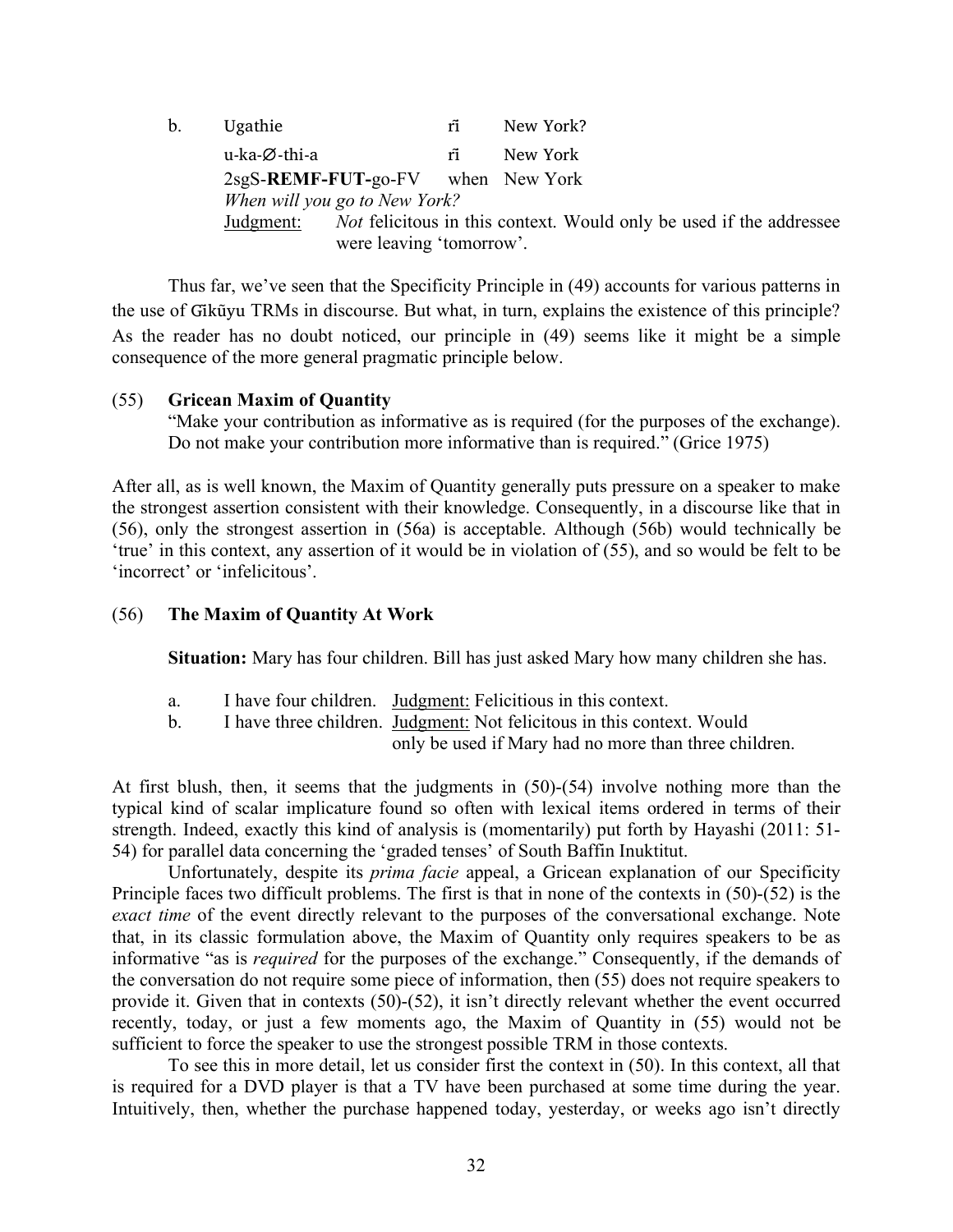relevant to the addressee of the speaker's utterance. Consequently, in context (50), any of the following English sentences could be felicitously asserted.

# (57) **English Sentences Felicitous in Context (50)**

- a. Unrestricted Past Tense Reference (*cf.* Remote Past (50c)) I bought a TV, and I would like a DVD player.
- b. Restriction to 'Recent Times' (*cf.* Near Past (50b)) I bought a TV **recently**, and I would like a DVD player.
- c. Restriction to Times During 'Today' I bought a TV **today**, and I would like a DVD player.
- d. Restriction to Times During 'This Morning' I bought a TV **this morning**, and I would like a DVD player.

Of course, the felicity of all these sentences is correctly predicted by the Gricean Maxim of Quantity in (55), precisely because that maxim only requires the speaker to provide as much *relevant* information as their knowledge allows. Therefore, we find that the maxim in (55) will *not* be sufficient to rule out the use of the parallel Gikũyũ sentences in (50b,c). Moreover, an identical argument could also be made from the fact that both the English sentences in (57a) and (57b) would be felicitous in context  $(51)$ .<sup>28</sup> Finally, consider the context in (52). Intuitively, the addressee in this context merely wants to know *where* Mwangi has gone; the time of Mwangi's departure is not directly relevant to the conversational exchange. Consequently, the classic Gricean maxim in (55) correctly predicts that both the English sentences in (58) are felicitous in this context, and so (55) cannot alone predict the *infelicity* of the Gikũyũ sentence in (52b).

# (58) **English Sentences Felicitous in Context (52)**

| <b>Unrestricted Past Tense Reference:</b> | Mwangi went to the store.      |
|-------------------------------------------|--------------------------------|
| Restriction to 'Immediate Past' Times:    | Mwangi just went to the store. |

For these reasons, it is doubtful that the general pragmatic principle in (55) can explain the sharp contrasts seen in  $(50)-(54)$ <sup>29</sup> A second, more acute, problem for such a 'Gricean' analysis concerns the contrasting behavior of temporal adverbs in Gikūyū. Unlike the TRMs, Gikū̃yū<sup>'</sup>s temporal adverbs are *not* subject to the Specificity Principle in (49). That is, as shown

<sup>&</sup>lt;sup>28</sup> Similarly, note that the contrast between the English data in  $(48)$  and the Gikūyū data in  $(38)$  provide further motivation against attempting to derive (49) from (55).

<sup>&</sup>lt;sup>29</sup> For similar reasons, Hayashi (2011: 53-54) ultimately rejects her own Gricean analysis of the parallel data in South Baffin Inuktitut. In the end, Hayashi stipulates a principle similar to our 'Specificity Principle' (49), and leaves open the problem of explaining that principle in terms of more general mechanisms (Hayashi 2011: 53-54). It is hoped that the formal analysis developed for Gikū̃yu in Section 4.3 might help to resolve these questions for Inuktitut as well.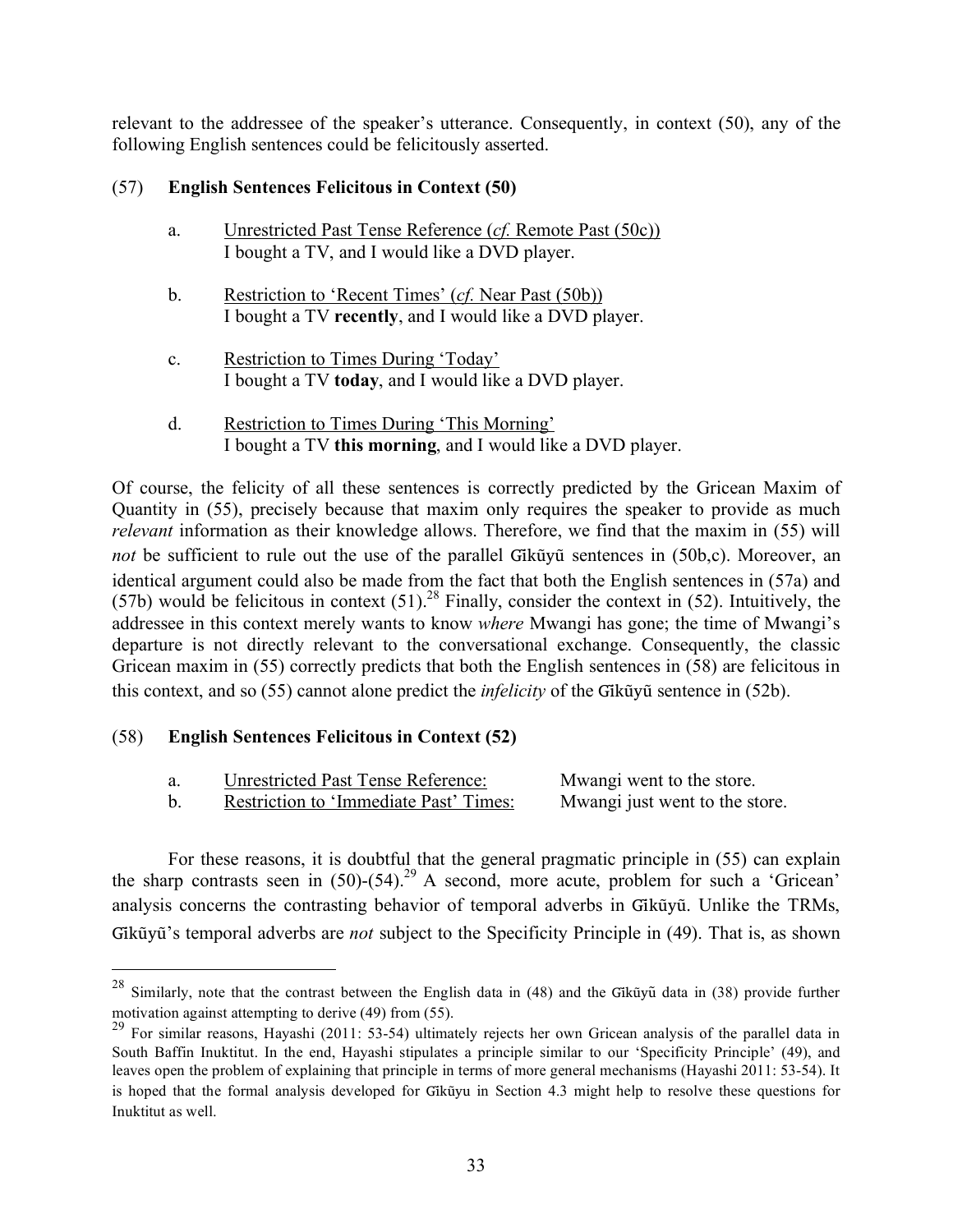below, when the temporal location of the event is restricted by an *adverb*, Gikũyu speakers are free to make assertions that are logically weaker than what their knowledge allows for.

## (59) **No Specificity Principle With Temporal Adverbials in Non-Finite Clauses**

**Situation:** Mwangi was planning a trip to New York for a long time. He was supposed to leave yesterday evening, but found out at the last minute that his flight was cancelled. He's now stuck at home, and feeling very disappointed. You know all this. Your friend Kamau asks why Mwangi looks so glum. You answer:

| Mwangi      | niarendaga                  |           |  |                   |                                                                                     |  |
|-------------|-----------------------------|-----------|--|-------------------|-------------------------------------------------------------------------------------|--|
| Mwangi      | ni-a-ra-end-aga             |           |  |                   |                                                                                     |  |
| Mwangi      | ASRT-3sgS-NRP-want-PST.IMPF |           |  |                   |                                                                                     |  |
|             |                             |           |  |                   |                                                                                     |  |
| gũthie      | New York                    | (ira)     |  | (ira              | hwain $i)$                                                                          |  |
| gũ-thi-a    | New York                    | (ira)     |  | (ira              | hwain <sup>1</sup> )                                                                |  |
| $INF-go-FV$ | New York                    | yesterday |  | yesterday evening |                                                                                     |  |
| cancelled)  |                             |           |  |                   | Mwangi wanted to go to New York (yesterday / yesterday evening) (but his flight was |  |

Judgment: Sentence is felicitous either with or without *ira* 'yesterday' Sentence is felicitous either with or without *ira hwainĩ*'yesterday evening'

The context in (59) is one where the speaker knows that Mwangi's desired time of departure was yesterday evening. Importantly, in this context, the speaker can choose to be maximally informative, by including the adverbial phrase *ira hwainĩ*'yesterday evening'. However, they are also free to be less informative, by including simply the adverbial *ira* 'yesterday', or no adverbial at all. Thus, the data in (59) show that our Specificity Principle in (49) is correctly restricted to the TRM prefixes, and does not seem to apply to *all* temporal modifiers. Unfortunately, it isn't clear how a Gricean explanation deriving (49) from (55) would successfully distinguish between the TRMs in (50)-(54) and the temporal adverbials in  $(59)^{30}$  To put it differently, given that the exact time of the event is not conversationally relevant in (50)-(54) or (59), the Maxim of Quantity in (55) correctly predicts the optionality seen in (59), but fails to predict the contrasts in  $(50)-(54)$ .

The initial appeal of predicting the data in (50)-(54) from the Quantity Maxim in (55) was the similarity between those data and classic 'scalar implicatures' like (56). However, there is another class of cases that resemble the data in (50)-(54), where the possibility of a 'more specific' form serves to block use of a 'less specific' form. One such case is the use of dual number in languages like Slovenian. As illustrated below, if it is known that some plurality is a

<sup>&</sup>lt;sup>30</sup> However, as suggested by a reviewer, one possibility might be that the TRMs in (50)-(54) form a so-called 'Horn Scale' while the temporal adverbials in (59) do not. Unfortunately, without a greater understanding of when lexical items compete within a Horn Scale (and when they do not), this approach would seem to be more stipulative than the account developed below.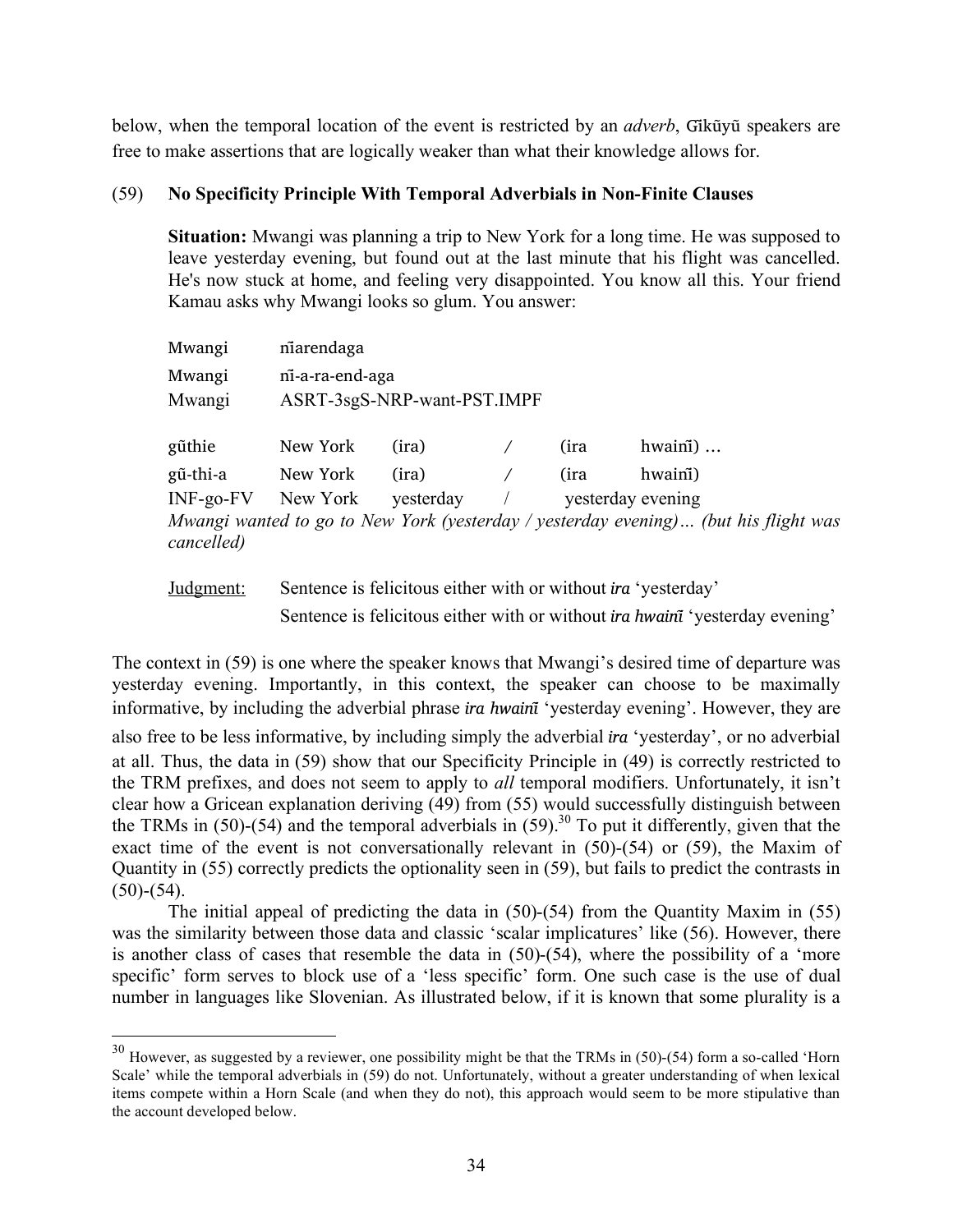pair of entities, then speakers must use the dual number form to refer to that plurality (60a), and use of plural number is not acceptable (60b), *even if the exact number of the entities is not conversationally important.*

## (60) **Dual Number and Plural Number in Slovenian (Dvořák & Sauerland 2006)**

**Situation:** The addressee is two individuals.

| a. | Kaj   | sta                                   | délala          | vcéraj          | zvecér?   |         |
|----|-------|---------------------------------------|-----------------|-----------------|-----------|---------|
|    | what  | be.2DU                                | work. <b>DU</b> | yesterday       | evening   |         |
|    |       | What have you done yesterday evening? |                 |                 |           |         |
| b. | # Kaj | ste                                   | délali          |                 | vcéraj    | zvecér? |
|    | what  | be.2PL                                |                 | work. <b>PL</b> | yesterday | evening |

Importantly, it has been argued that – despite their superficial similarity to 'scalar implicatures' – cases like (60) are not to be derived from the Gricean Quantity Maxim in (55). Rather, such cases have been claimed to be 'anti-presuppositions', and are derived from a separate, general principle dubbed 'Maximize Presupposition'.

Given the similarity between such 'anti-presuppositions' and the data in  $(50)-(54)$  – as well as the inability to analyze those data in terms of scalar implicature – I will in the remainder of this paper pursue a formal analysis that derives our 'Specificity Principle' in (49) from the more general principle of 'Maximize Presupposition'.

## **4.3 The Formal Semantics of Gĩkũyu TRMS, and 'Maximize Presupposition' ̃**

In this section, I will put forth a formal semantics of Gikũyu TRMs, one that relates the data from Section 4.2 to the principle 'Maximize Presupposition'. The analysis rests on two main proposals, a semantic one and a syntactic one. To begin with the former, I will provide a semantics for the TRM prefixes under which they are partial identity functions, akin to the denotations assumed for tense in (17). Unlike tenses, however, the Gikūvū TRMs will denote identity functions on *events*, rather than times. To illustrate with the simplest case, I propose that the TRM feature CUR – found both in Current Past and Current Future forms – has the semantics in (61), where I use the symbol ' $\infty$ ' to mean 'overlap'.

## (61) **The Semantics of the TRM 'Current' (Past/Future)**

 $[[ \text{ CUR}]]^{\text{g},t} = [\lambda \text{e} : T(\text{e}) \propto \text{day surrounding } t \text{ . } \text{e}]$ 

Under the semantics above, CUR denotes an identity function on events, whose domain is restricted to those events whose time *T*(e) overlaps the day surrounding the evaluation time *t*   $(i.e., the Utterance Time).$ <sup>31</sup> In a moment, we will see how this denotation will, when combined

<sup>&</sup>lt;sup>31</sup> The motivation for appealing to 'overlap' in the semantics of TRMs, rather than 'containedness', will become clear in Section 4.4.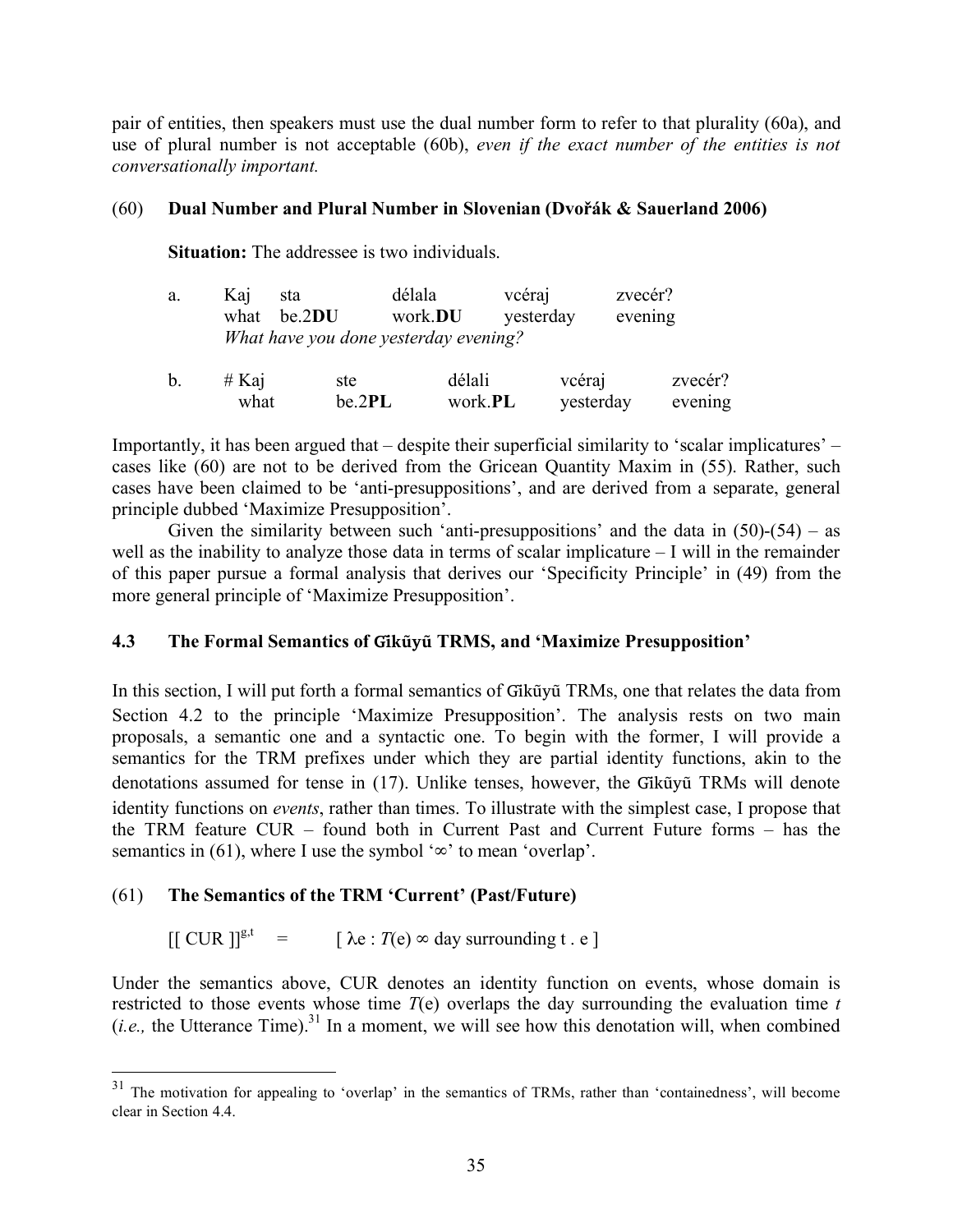with the background assumptions from Section 3, predict the observed semantics of Current Past and Current Future verbs.

Next, I turn to the semantics of Near Past and Immediate Past. As noted in Section 2, both these forms have highly variable, context dependent meanings. Unfortunately, a sophisticated treatment of their context dependency (and 'vagueness') will be beyond the scope of this paper.<sup>32</sup> Instead, my analysis will appeal to the functions in (62) below.

# (62) **The Functions 'IMPST' and 'REC'**

a.  $IMPST(t)$ :

A function from temporal intervals to temporal intervals. Maps interval *t* to an interval  $[t'...t'']$ , where  $t'$ ,  $t'' \leq t$ , and both lie within the day surrounding  $t$ .

- (i) *Illustration:* IMPST('12PM; 5/31/12') = ['11AM; 5/31/12 … '11:30AM; 5/31/12']
- b.  $REC(t)$ :

A function from temporal intervals to temporal intervals. Maps interval *t* to an interval  $[t'...t'']$ , where  $t' < t$  and lies before the day surrounding  $t$ , and  $t''$  is the endpoint of the day surrounding *t*.

(i) *Illustration:* REC(*'*12PM; 5/31/12') = ['3PM; 5/27/12' … '11:59PM; 5/31/12']

As stated above, the function 'IMPST' maps a temporal interval *t* to an interval preceding it but lying within the same day. The function 'REC' maps a temporal interval *t* to an interval containing the day surrounding *t* and extending to times preceding that day. With these functions at hand, we can provide the semantic entries in (63) for 'Immediate Past' and 'Near Past'.

## (63) **The Semantics of the TRMs 'Near Past' and 'Immediate Past'**

a.  $[[ \text{IMM}]]^{\text{g},t} = [\lambda e : T(e) \in \text{IMPST}(t) \text{ . } e]$ 

b.  $\left[\left[\begin{array}{cc} NRP \end{array}\right] \right]^{g, t} = \left[\begin{array}{cc} \lambda e : T(e) \propto REC(t) \end{array} \right]$ 

Under this semantics, both IMM and NRP denote partial identity functions on events. The domain of 'IMM' is restricted to those events whose times overlap the interval that the function IMPST returns for the evaluation time (Utterance Time). Similarly, the domain of 'NRP' is restricted to those events whose times overlap the interval that REC returns for the UT. Note, then, that the domain of 'IMM' is a strict subset of the domain of 'CUR', which is in turn a strict subset of the domain of 'NRP'.

<sup>&</sup>lt;sup>32</sup> However, for a more sophisticated treatment of this phenomenon in a related language, the reader is referred to the work of Bochnak & Klecha (2012), which focuses upon the context dependency of the 'graded tenses' of Luganda.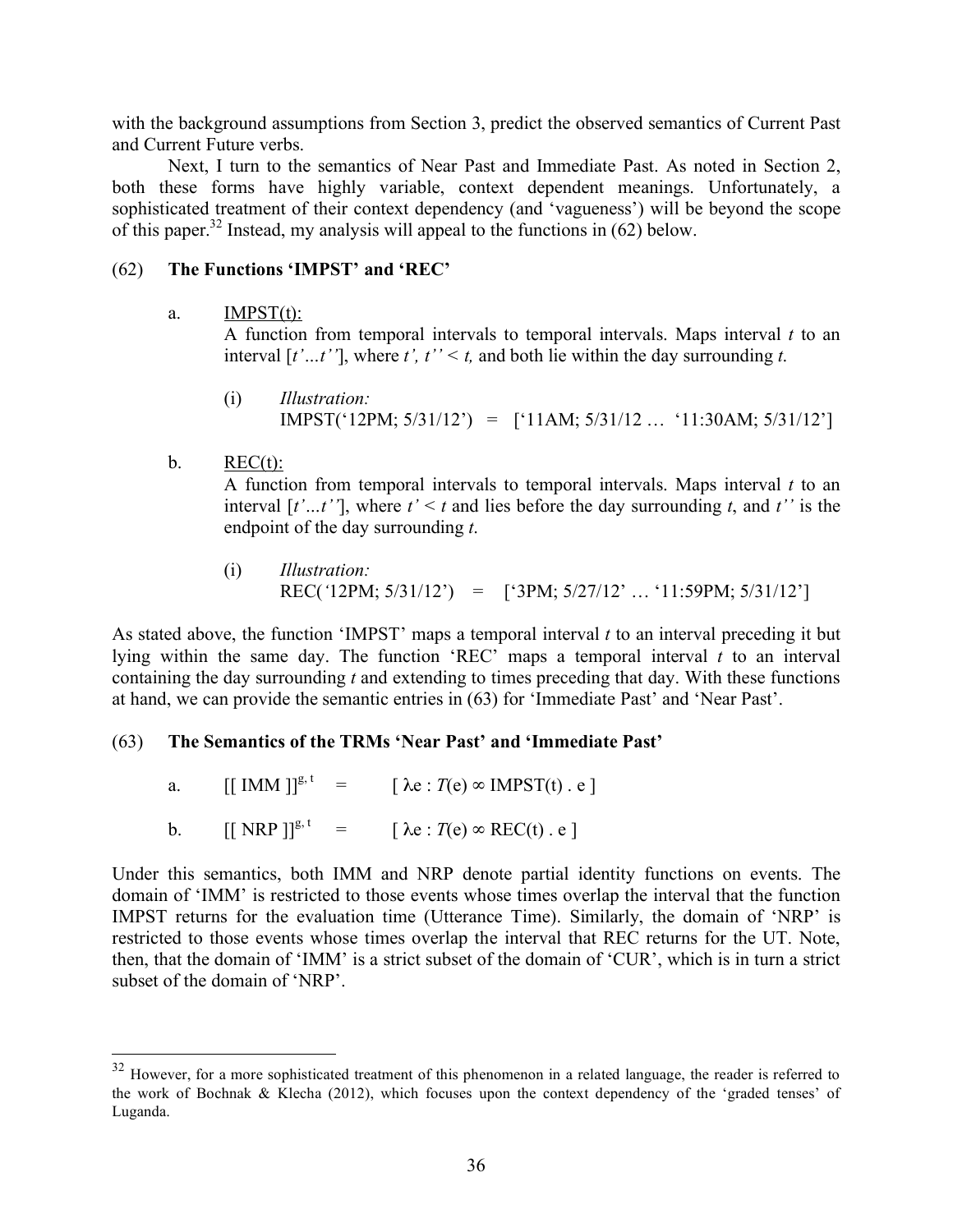Finally, let us consider the Remote Past and the Remote Future. Although we have thus far distinguished these two TRM categories, I will henceforth explore the view that these are actually one and the same formal feature, with the denotation in (64).

## (64) **The Semantics of the TRM 'Remote' (Past/Future)**

$$
[[\text{REM}]]^{\mathsf{g},\mathsf{t}} = [\lambda \mathsf{e} : \mathsf{e}]
$$

Under this view, the morphological differences between Remote Past and Remote Future verbs are due to some kind of contextually allomorphy.<sup>33</sup> Underlyingly, both verbal forms contain the same TRM feature, REM, which denotes an *unrestricted* identity function on events. Consequently, the domains of 'IMM', 'CUR', and 'NRP' are all strict subsets of the domain of 'REM'.

In addition to the semantic proposals above, our account will rest upon the following, key syntactic hypothesis.

### (65) **The Syntax of Gĩkũyũ TRMs**

Gikū̃yu TRMs are adjoined to the event argument 'e<sub>i</sub>' in the specifier of AspP.

This syntactic proposal will receive more extended discussion and defense in Section 5. For the moment, however, it is worth recalling that tense features such as 'PST' are assumed to be adjoined to the pronoun T, and thereby serve to restrict the location of the Topic Time (16), (27). The hypothesis in (65) states that TRMs have a similar syntactic status: they are partial identity functions adjoined to the event argument. Thus, the claim is that TRMs are the equivalent of tense features for the event pronoun 'ej'. They introduce presuppositions that must be satisfied by  $'e_i$ , and – given their assumed denotations (61)-(64) – they thereby serve to restrict the location of the Event Time.

Putting these hypotheses together, the sentence in (66a) below is assumed to have the LF in (66b), and thus the truth-conditions in (66c). Furthermore, given the general equivalence in (32), it follows that the truth-conditions in (66c) are equivalent to those in (66d).

# (66) **The Syntax and Semantics of 'Near Past' in Gĩkũyũ 34**

| Sentence: | Nimaragürire              | TV | njeru! |
|-----------|---------------------------|----|--------|
|           | ASRT-3plS-NRP-buy-PST.PRV |    | new    |
|           | They bought a new TV!     |    |        |

 $33$  For example, if we assume a Distributive Morphology architecture, we could assume that the grammar of Gik $\tilde{u}$ y $\tilde{u}$ contains the following two Vocabulary Insertion rules.

<sup>(</sup>i)  $[REM] \rightarrow /ka/$  / [ FUT ]

<sup>(</sup>ii)  $[REM] \rightarrow /a/$  (otherwise)

 $34$  I will remain agnostic as to how the surface morphological structure of the verb in (66a) is related to the syntactic structure in (66b).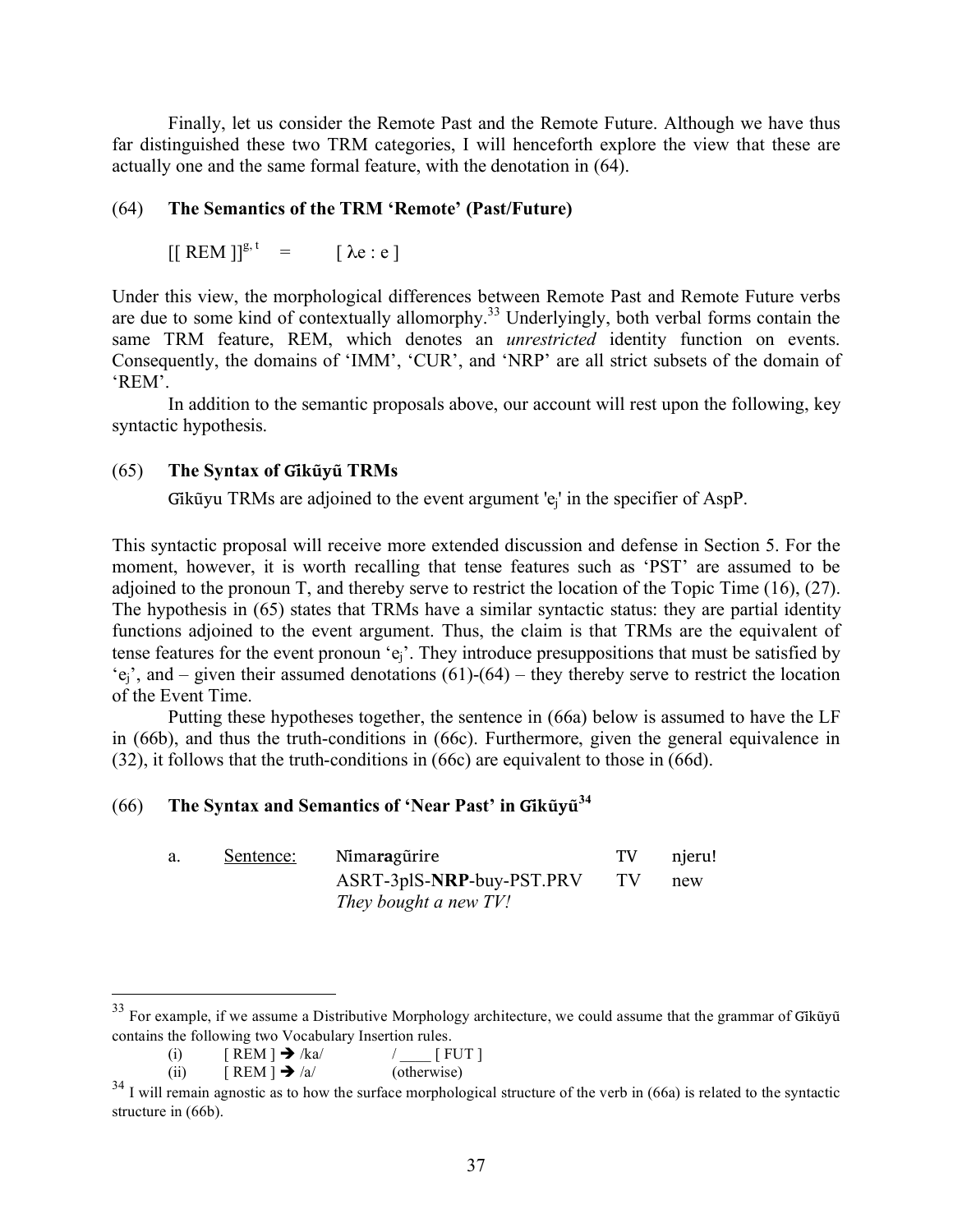b. LF Structure:



 $[$ [ TP ]]<sup>g, t</sup> is defined only if  $g(1) < t$ ; if defined, then it is T *iff*:

∃e. *g*(1) ⊃ *T*(e) & *T***(e)** ∞ **REC(t)** & buy(e) & Agent(e) = 'them' & Theme(e)= 'new.TV'

Since the pronominal sister to the TRM is existentially bound, the general equivalence in (32) entails that the (local) presupposition introduced by the TRM is effectively a further restriction on the scope of the existential quantifier.<sup>35</sup> Consequently, in the interests of simplicity, I will

Relatedly, a reviewer asks whether Gĩkuỹu TRMs can introduce ̃ *new* information into the discourse. For example, they ask whether TRMs can supply the answer to wh-questions, and so whether discourses like the following are possible:

| (i) | a. | Wagürire                     | ñ       | TV iyo? |
|-----|----|------------------------------|---------|---------|
|     |    | 2sgS-REMP-buy-PST.PRV        | when    | TV that |
|     |    | When did you buy that TV?    |         |         |
|     | b. | Ndiragürire                  | TV iyo. |         |
|     |    | 1sgS-NRP-buy-PST.PRV         | TV that |         |
|     |    | I bought that TV (recently). |         |         |

As it turns out, speakers reject discourses like the above, but for reasons unrelated to the semantics of the TRM. Given their prefixal status, TRMs cannot themselves bear (new information) focus. Consequently, discourses like that in (i) are highly unnatural, and are best repaired as follows:

<sup>&</sup>lt;sup>35</sup> Note that, for this reason, the content of the TRM is *not* predicted to 'project' in the way that presuppositional content typically does. In particular, our semantics does not predict that a Near Past TRM requires that some 'recent' past time already be salient in the context. Consequently, the empirical argument that TRMs possess the proposed 'presuppositional' semantics will necessarily be rather indirect. It will rest on the fact that such a semantics allows us to derive the Specificity Principle in (49) from the principle of Maximize Presupposition, and that such an account fairs better than one seeking to derive (49) from the Gricean Quantity Maxim in (55).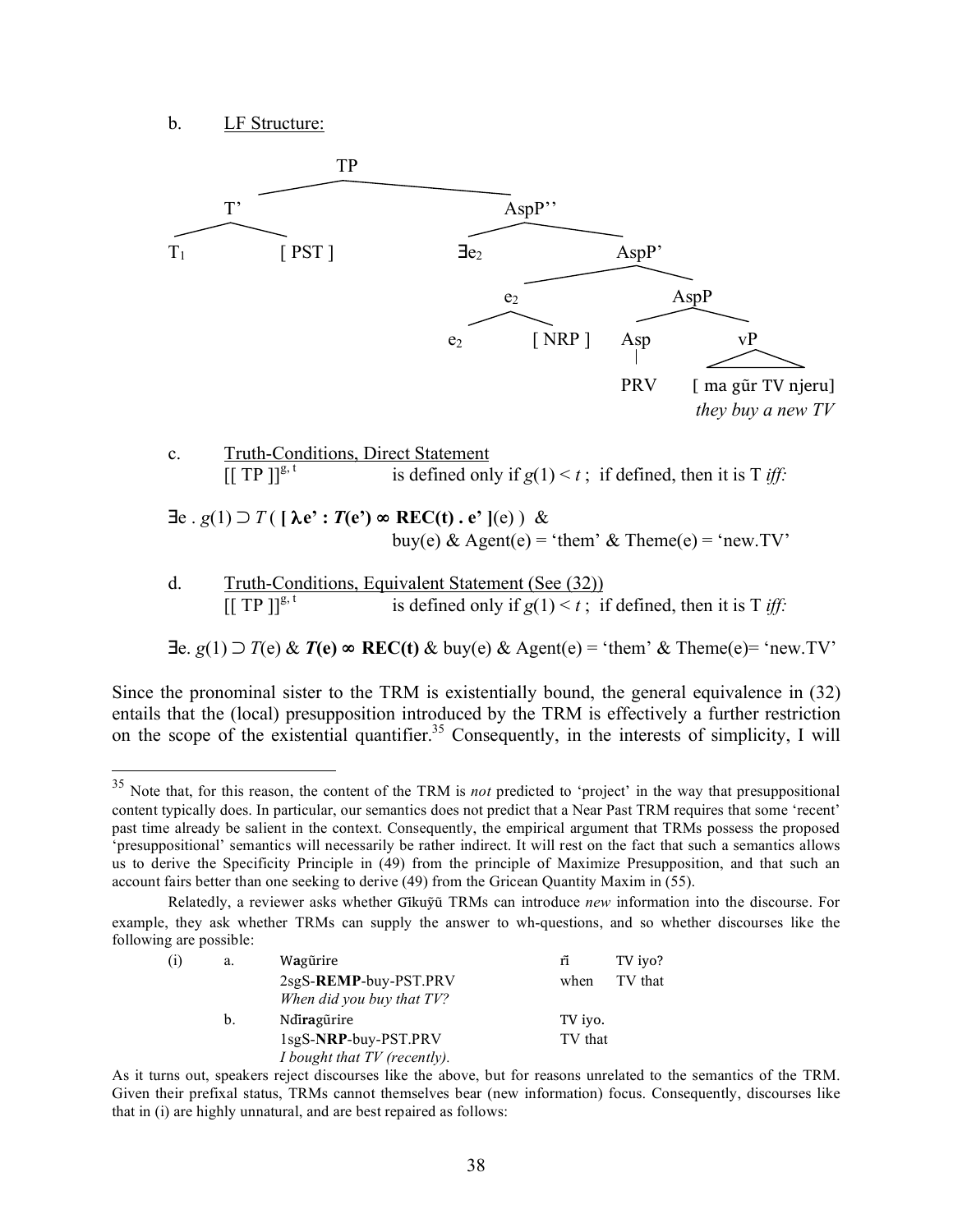henceforth present the truth-conditions predicted by our theory as is done in (66d), with the presuppositional content of the TRM serving as a restrictor to the scope of the operator '∃e'.

Looking to (66d), we find that our analysis predicts (66a) to have a defined meaning only if the Topic Time, g(1), precedes the Utterance Time *t*. Moreover, we predict that – when defined  $-$  (66a) will be true *iff* there is an event e of 'them buying a TV', whose Event Time  $T(e)$  is contained within the Topic Time and *overlaps the interval that 'REC' assigns to the Utterance Time.* Consequently, our semantics predicts that (66a) will be true in either of the situations schematically represented below.

#### (67) **Situations Verifying Sentence (66a)**

 $\overline{a}$ 

a. Purchase of TV Occurred Prior to the Day of Speaking:



b. Purchase of TV Occurred *On* the Day of Speaking



That is, as shown above, our semantics predicts that (66a) will be true *either* if the purchase happened on the day of speaking *or* one day prior. The reader will note that this prediction results from our definition of the 'REC' function in (62), whereby the interval it returns for any time *t* properly contains the day surrounding *t*. Finally, we see that this result in (67) itself predicts the felicity of (38a) in context (38). After all, in this context, the speaker knows that the purchase of the TV happened *either* on the day of speaking or one day prior. Consequently, their knowledge entails the truth of  $(66a)/(38a)$ , and so this sentence can be felicitously asserted.<sup>36</sup>

In a similar way, the reader can confirm that our analysis correctly predicts the felicity of sentence (35a) in context (35), and that of sentence (40a) in context (40). More generally, our semantics predicts that the Gikūvū TRMs make the truth-conditional contributions highlighted below.

| (i) | a. | Wagũrire<br>2sgS-REMP-buy-PST.PRV<br>When did you buy that TV?     | rī<br>when        | TV iyo?<br>TV that |  |
|-----|----|--------------------------------------------------------------------|-------------------|--------------------|--|
|     | b. | Ndiragürire<br>1sgS-NRP-buy-PST.PRV<br>I bought that TV yesterday. | TV iyo<br>TV that | ira.<br>yesterday. |  |

<sup>36</sup> In the interests of space, I will not provide a formal analysis of the parallel 'when questions' in (34), (37), and (40). The analysis of these interrogatives does not differ importantly from that of the corresponding declarative sentences. The only difference is that, with the interrogatives, the felicity of the utterance depends upon whether the speaker's knowledge entails that there is a true answer to the question.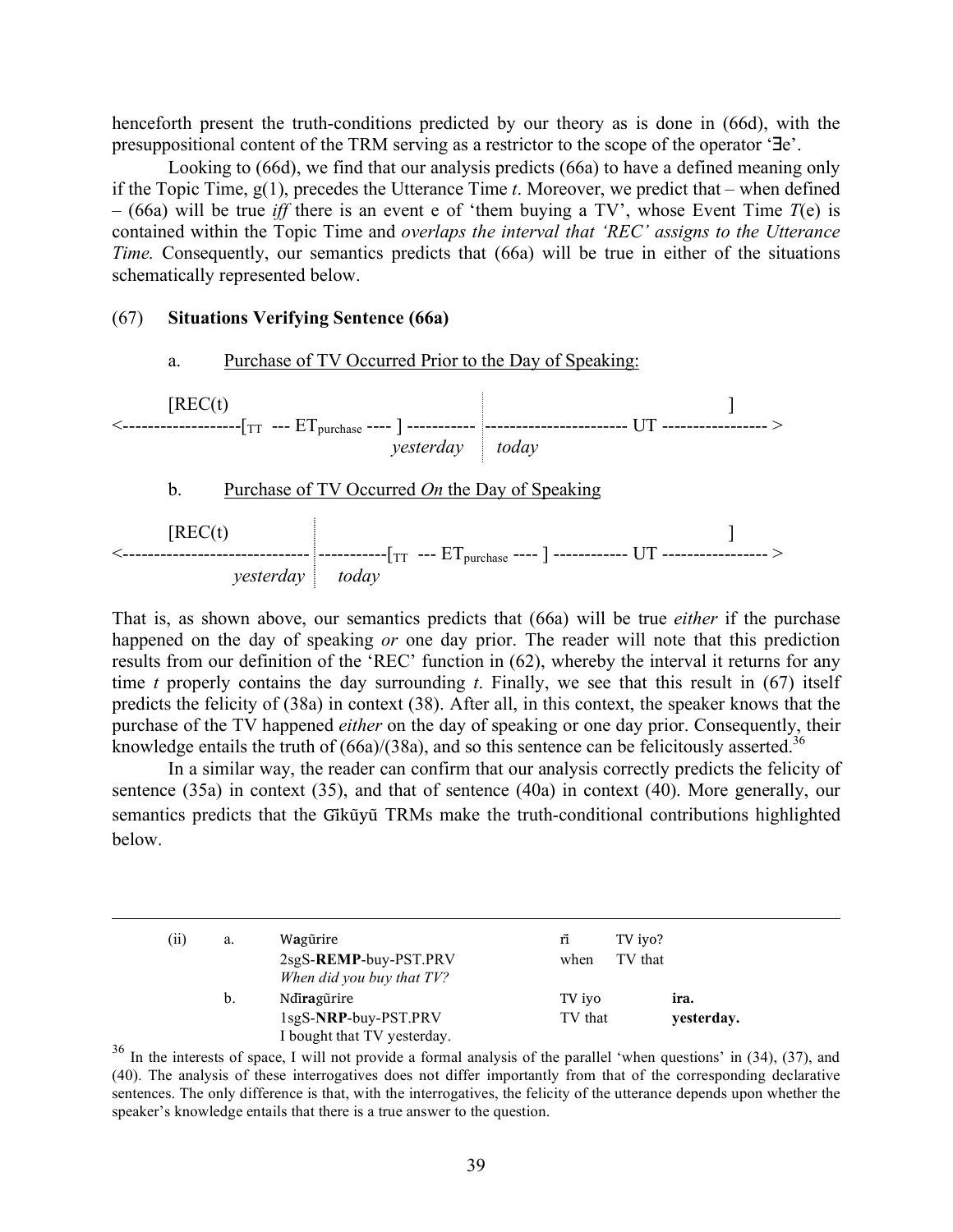# (68) **The Predicted Truth-Conditional Contributions of the TRM Categories** <sup>37</sup>

a. Immediate Past: Mwangi ni**a**̃ in**a**. Mwangi ASRT-3sgS-**IMM.PST.PRV-**dance**-FV** *Mwangi (just) danced.*

Sentence is defined (relative to *g*, *t*) only if  $g(1) \le t$ . If defined, it is true *iff* ∃e. *g*(1) ⊃ *T*(e) & *T***(e)** ∞ **IMPST(t)** & dance(e) & Agent(e) = Mwangi

*There is an event of Mwangi dancing, whose Event Time overlaps the 'immediate past' of the Utterance Time t***.** 

b. Current Past: Mwangi nĩain**ire**. Mwangi ASRT-3sgS-**CUR-**dance-**PST.PRV** *Mwangi danced (within the day).*

Sentence is defined (relative to *g*, *t*) only if  $g(1) \le t$ . If defined, it is true *iff* ∃e. *g*(1) ⊃ *T*(e) & *T***(e)** ∞ **day surrounding t** & dance(e) & Agent(e) = Mwangi

*There is an event of Mwangi dancing, whose Event Time overlaps the day surrounding the Utterance Time t***.** 

c. Near Past: Mwangi nĩa**ra**in**ire**. Mwangi ASRT-3sgS-**NRP-**dance-**PST.PRV** *Mwangi danced (before today, but recently).*

Sentence is defined (relative to *g*, *t*) only if  $g(1) \le t$ . If defined, it is true *iff* ∃e. *g*(1) ⊃ *T*(e) & *T***(e)** ∞ **REC(t)** & dance(e) & Agent(e) = Mwangi

*There is an event of Mwangi dancing, whose Event Time overlaps the 'recent past' of the Utterance Time t (including the day surrounding t)*

d. Remote Past: Mwangi ni**a**̃ inire. Mwangi ASRT-3sgS-**REMP**-dance-**PST.PRV** *Mwangi danced (some time ago; not recently).*

Sentence is defined (relative to *g*, *t*) only if  $g(1) < t$ . If defined, it is true *iff* ∃e. *g*(1) ⊃ *T*(e) & dance(e) & Agent(e) = Mwangi

*There is an event of Mwangi dancing, whose Event Time occurs somewhere in the past.*

 $37$  Note that the truth-conditions in (68) all assume an LF where the tense node T bears the index '1', as in (66b).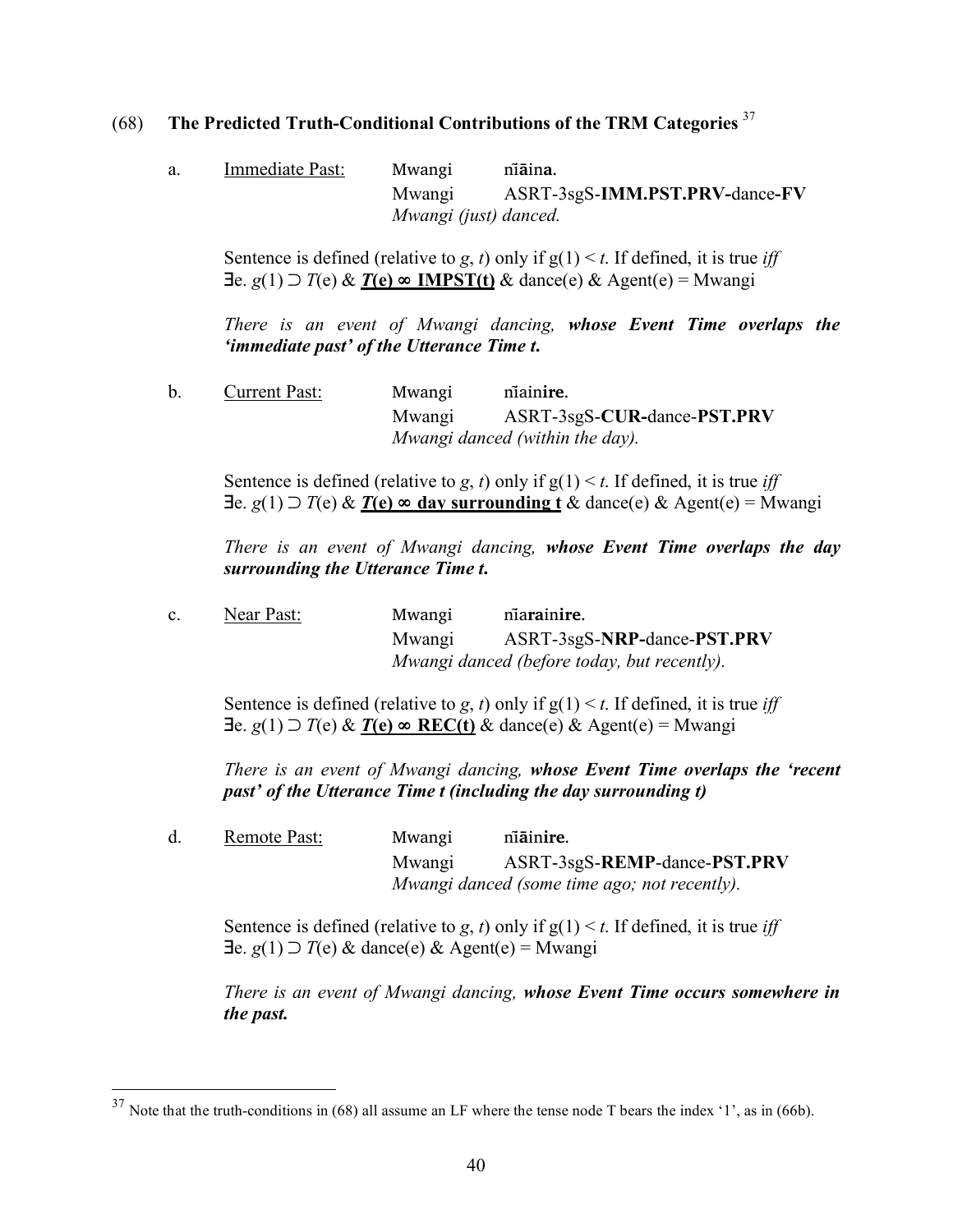| e. | Current Future: | Mwangi | niekūina.                                    |
|----|-----------------|--------|----------------------------------------------|
|    |                 | Mwangi | ASRT-3sgS-CUR-FUT-dance-FV                   |
|    |                 |        | Mwangi will dance (within the day; or soon). |

Sentence is defined (relative to *g*, *t*) only if  $g(1) \supseteq t$ . If defined, it is true *iff* ∃e. *g*(1) < *T*(e) & *T***(e)** ∞ **day surrounding t** & dance(e) & Agent(e) = Mwangi

*There will be an event of Mwangi dancing, whose Event Time overlaps the day surrounding the Utterance Time t***.** 

f. Remote Future Mwangi nĩa**ka**in**a**. Mwangi ASRT-3sgS-**REMF**-**FUT**-dance-**FV** *Mwangi will dance (some time after today).* 

Sentence is defined (relative to *g*, *t*) only if  $g(1) \supseteq t$ . If defined, it is true *iff*  $\exists$ e. *g*(1) < *T*(e) & dance(e) & Agent(e) = Mwangi

# *There will be an event of Mwangi dancing, whose Event Time occurs somewhere in the future.*

We find, then, that despite our 'presuppositional' treatment in (61)-(64), the semantic contribution of the TRMs can be ordered in terms of logical strength, whereby a 'Remote Past' sentence is weaker than a corresponding 'Near Past' sentence, which is weaker than a 'Current Past' sentence, which is itself weaker than an 'Immediate Past' sentence.<sup>38</sup> Recall, however, that this general view seems to be in conflict with the data in (38c) and (50)-(54). After all, as the reader can confirm, the Remote Past sentence in (38c) will be predicted to have the truthconditions in (69) below, which are certainly entailed by the speaker's knowledge in context (38). Why, then, is an assertion of (38c) considered so sharply incorrect by speakers? Does our analysis still require appeal to the extraneous 'Specificity Principle' in (49)?

## (69) **Truth-Conditions Predicted for Sentence (38c)**

Sentence is defined only if  $g(1) < t$ ; if defined, then it is T *iff*: ∃e. *g*(1) ⊃ *T*(e) & buy(e) & Agent(e) = 'them' & Theme(e)= 'new.TV'

<sup>&</sup>lt;sup>38</sup> A reviewer asks about the possibility of the following, alternate treatment of TRMs. Consider the semantics for (*e.g.*) 'Near Past' in (i) below. Under this semantics, the TRM is an <εt, εt> modifier of the *v*P, which serves to introduce a further restriction on the domain of the *v*P.

<sup>(</sup>i)  $\left[\left[\text{NRP}\right]\right]^{g,t} = \left[\lambda P_{\leq t} : \lambda e : \underline{T(e)} \otimes \text{REC}(t) \cdot \& P(e)\right]$ 

As the reader can confirm, this semantics will still derive the truth-conditions in (66d) and (68c). Moreover, as the reviewer notes, this treatment would be consistent with a (more conservative) system where the Davidsonian event argument is *not* syntactically projected, and where the 'existential closure' of the event argument position is accomplished by the lexical semantics of the Aspect heads.

While this is an important alternative to consider, there is one significant problem facing its adoption here. As is shown below, the account developed in (61)-(65) is able to derive the Specificity Principle in (49) from the principle of Maximize Presupposition in (70). However, as the reader can confirm, this will not be possible under the semantics illustrated in (i), simply because the domains of the various TRMs will be identical.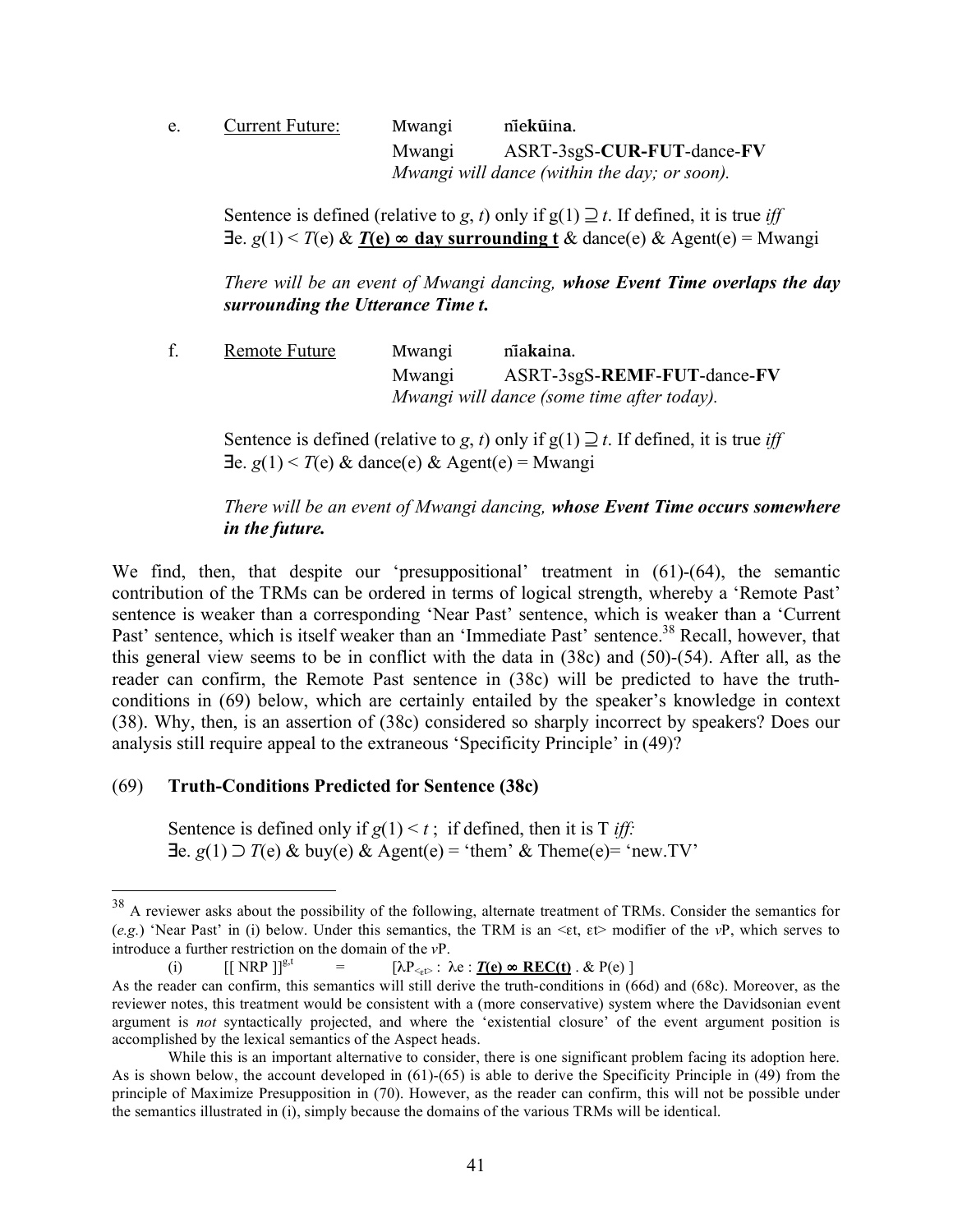Happily it does not. Given the presuppositional semantics in (61)-(64), all the action of the 'Specificity Principle' actually follows from the more general condition 'Maximize Presupposition' (Heim 1991, Percus 2006, Chemla 2008, Sauerland 2008, Singh 2011, Bade 2012, Schlenker to appear). Although there are numerous formulations of this principal, the following will suffice for our purposes.

### (70) **Maximize Presupposition (MP)**

Suppose that the following holds:

- a. LF<sub>1</sub> and LF<sub>2</sub> are identical, except that LF<sub>1</sub> contains lexical item  $\alpha$  where LF<sub>2</sub> contains lexical item β
- b. The domain of [[ $\alpha$ ]] is a strict subset of the domain of [[ $\beta$ ]] <sup>39</sup>
- c. A speech act using either  $LF_1$  or  $LF_2$  would be licit in context <sup>40</sup>

If all these conditions hold, then the speech act must be made with  $LF_1$ , not  $LF_2$ 

I should note, however, that the formulation in (70) does not perfectly correspond to independent formulations of 'Maximize Presupposition' (Singh 2011). Moreover, one potential issue with (70) is the vagueness of (70c). Whereas earlier formulations of MP appeal to the logical or 'contextual' equivalence of  $LF_1$  and  $LF_2$ , for various technical reasons these notions will not be of use to us here.<sup>41</sup> For this reason, we will employ the more informal statement of MP in (70).

Unlike our 'Specificity Principle', the principle of Maximize Presupposition has a general utility within the theory of grammar. For example, it is classically used to account for contrasts such as the following.

#### (71) **Maximize Presupposition Drives the Use of Definites**

- a. The sun came up.
- b. ?? A sun came up.

According to some analyses, the truth-conditions of (71a,b) are logically equivalent. It is therefore a puzzle why (71b) should be illicit. As formulated in (70), Maximize Presupposition can provide the answer. After all, the LFs of (71a,b) are identical, except that (71a) contains the lexical item *the* while (71b) contains *a.* Moreover, the domain of [[the]] is a strict subset of the domain of  $\left[\begin{bmatrix}a\end{bmatrix}\right]$ <sup>42</sup> Finally, since they are logically equivalent, an assertion of (71a) would be licit

<sup>&</sup>lt;sup>39</sup> Note that this condition amounts to the statement that the presuppositions introduced (locally) by  $\alpha$  are *stronger* than those introduced (locally) by  $\beta$ .

 $40$  For our discussion here, I assume that assertions of declarative sentences are 'licit' in context when the speaker's knowledge entails their truth-conditions. Furthermore, I assume that a question is 'licit' when the speaker's

knowledge entails that there is a true answer for it.<br><sup>41</sup> The 'technical reasons' in question are the following. First, to capture contrasts such as those in (37a,c), we will want MP to evaluate pairs of questions. Thus, a formulation of MP in terms of 'logical' or 'contextual' equivalence will require us to develop a notion of such equivalence for questions, which would take us too far afield in the present study. Secondly – and more importantly – since the event pronoun is existentially bound, two LFs containing two different TRMs will never be logically equivalent. Therefore, a formulation of MP in terms of logical/contextual equivalence will not permit MP to regulate the identity of the TRM in a given sentence. It is for these reasons that I employ the more general – and vaguer – notion that both LFs can be 'used in licit speech acts'. Whether this formulation can be independently motivated remains a question for future work.

<sup>&</sup>lt;sup>42</sup> The domain of [[a]] is all  $D_{\text{c}e\text{P}}$ , whereas [[the]] is restricted to  $\text{c}e\text{P}$  predicates that are true of exactly one entity.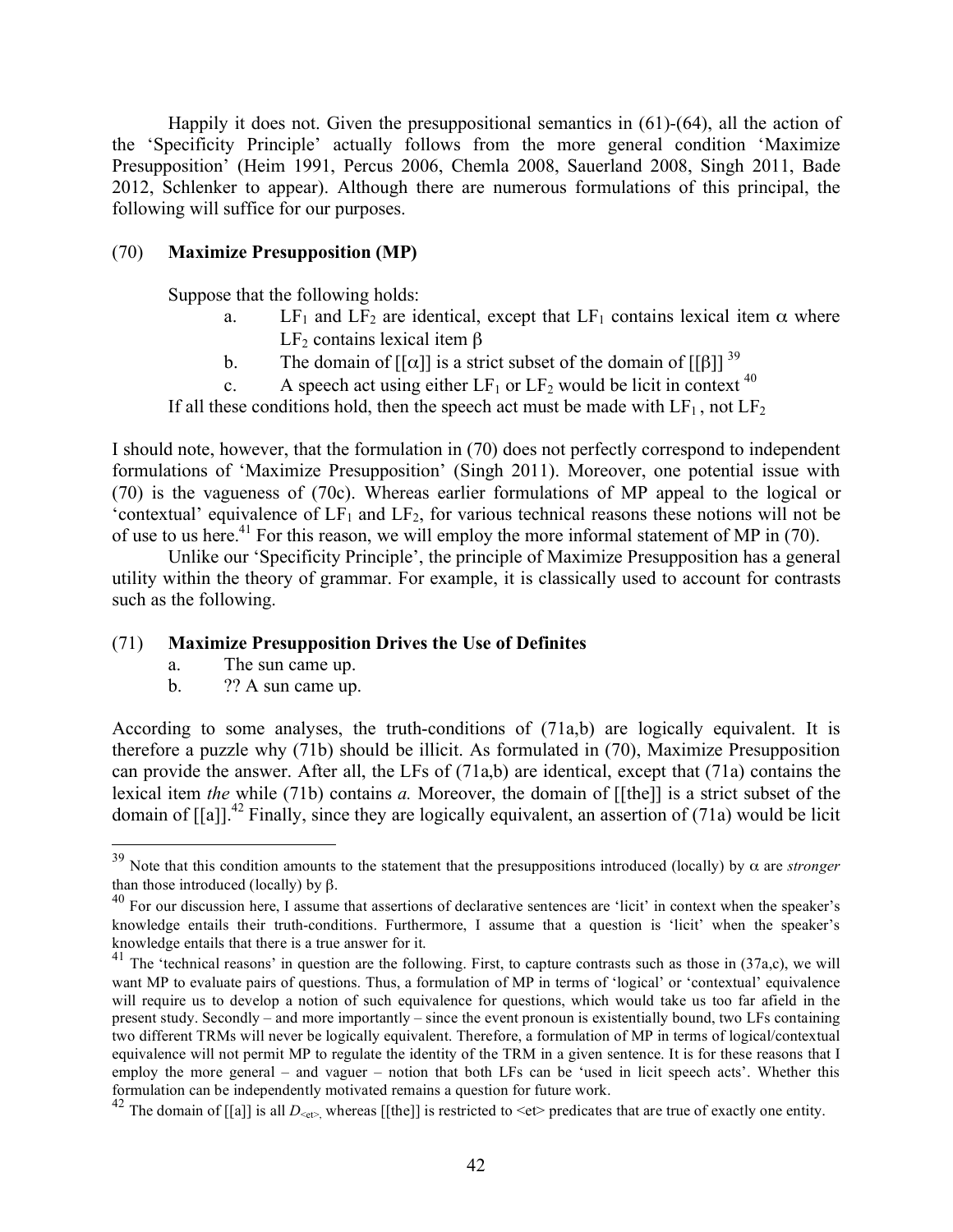*iff* an assertion of (71b) is. Thus, the conditions in (70a-c) hold, and so MP requires that our speech act be made with (71a), the LF containing the presuppositionally stronger element *the*.<sup>43</sup>

Having established its general validity, let us now examine the way in which MP in (70) predicts the contrasts in (38a,c) and (50)-(54). First, let us note that the LF structures of (38a) and (38c) are identical, except that (38a) contains NRP (see (66b)) where (38c) contains REM.

#### (72) **The LF Structures of (38a) and (38c)**



Furthermore, recall that under our semantics in (63)-(64), the domain of [[NRP]] is a strict subset of the domain of [[REM]]. Finally, in the context imagined in (38), the speaker's knowledge entails the truth-conditions of both (38a) and (38c). Therefore, in context (38), an assertion of either (38a) or (38c) would be licit. Thus, the conditions in (70a-c) hold for (38a) and (38c). Consequently, Maximize Presupposition requires that – of the two LFs – only the one in (38a) may be used to make an assertion.

It is important to note, however, that MP in (70) will not require use of 'Near Past' in context (35). In that context, the speaker knows only that the purchase of the TV happened some time in the past; their knowledge does not entail that the purchase happened 'recently'. Consequently, an assertion of the Near Past sentence in (35b) would not be licit in the imagined context. Thus, condition (70c) does not hold of (35a) and (35b), and so MP would not require use of (35b).

In summary, then, we find that the principle of Maximize Presupposition in (70) requires that speakers use the 'most specific' (logically strongest) TRM consistent with their knowledge. The reader is invited to confirm that this principle will therefore account for all the facts attributed to our earlier 'Specificity Principle', including the data in (50)-(54). Furthermore, it should be noted that the principle of Maximize Presupposition is in no way sensitive to whether the strengthened presuppositional content is *relevant* to the discussants' conversational goals. That is, condition (70c) only requires that the competing assertions are both 'licit', that is, that they are sincerely believed by the speaker. Consequently, even if the exact time of the event is not directly relevant to the addressee's interests in (50)-(54), Maximize Presupposition correctly

<sup>&</sup>lt;sup>43</sup> A reviewer correctly notes that this simplified analysis of (71) incorrectly predicts that a singular indefinite like 'a student' will *never* be felicitous if there is only one student in the discourse. The issue, of course, is that the definite article also includes a familiarity presupposition. In cases where the sole entity in the denotation of the NP is *not* familiar, this presupposition is not satisfied, and so (70) would not require use of *the*.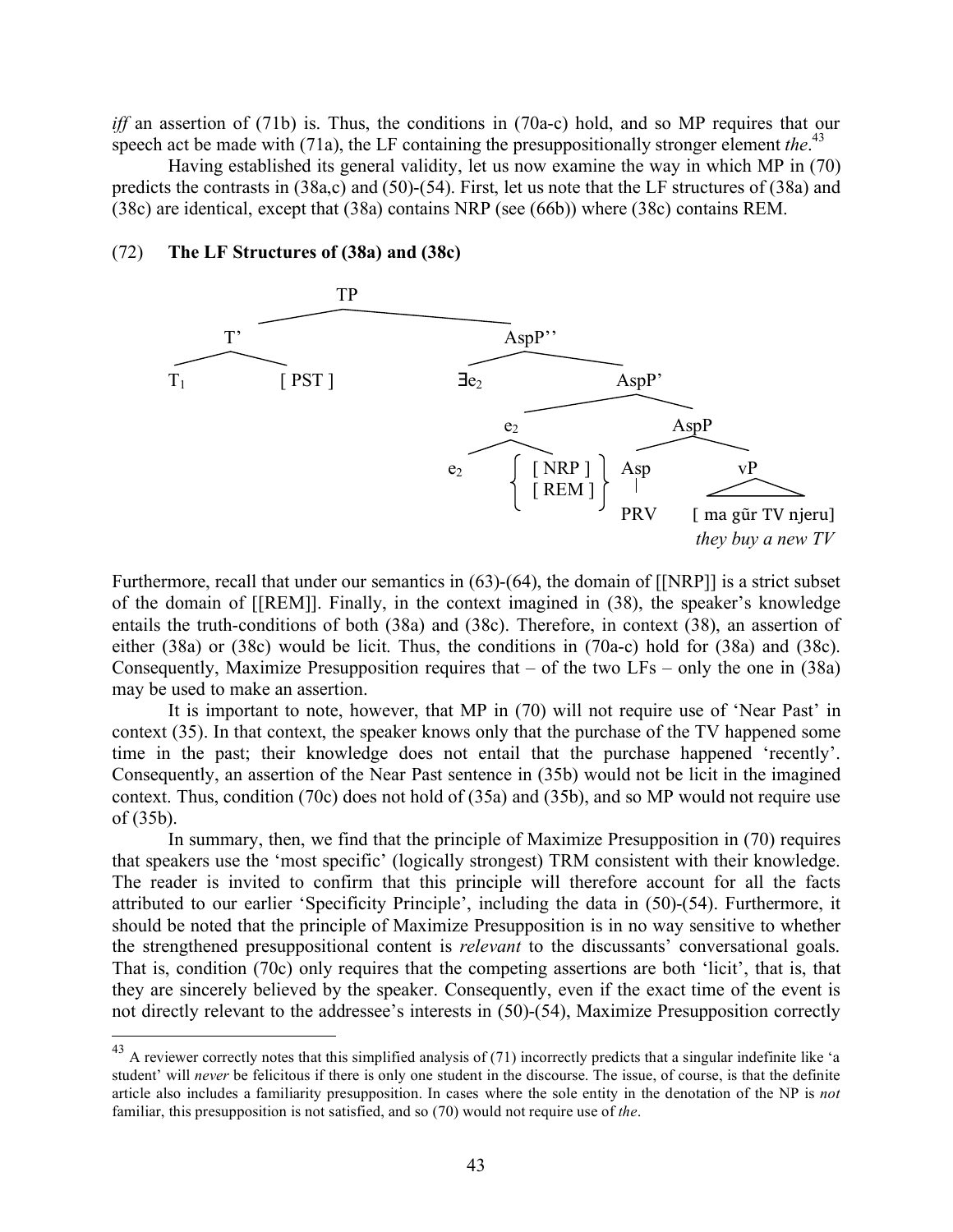predicts that the strongest possible TRM must be used. In this way, we see that an analysis of (50)-(54) in terms of Maximize Presupposition (70) would be superior to one appealing to the Gricean Quantity Maxim (55).<sup>44</sup>

Finally, let us consider the differing behavior of temporal adverbials noted in (59) and repeated below.

### (73) **No Specificity Principle With Temporal Adverbials in Non-Finite Clauses**

**Situation:** Mwangi was planning a trip to New York for a long time. He was supposed to leave yesterday evening, but found out at the last minute that his flight was cancelled. He's now stuck at home, and feeling very disappointed. You know all this. Your friend Kamau asks why Mwangi looks so glum. You answer:

Mwangi niarendaga Mwangi ASRT-3sgS-NRP-want-PST.IMPF gũthie New York (ira) / (ira hwainī) ... INF-go-FV New York yesterday / yesterday evening *Mwangi wanted to go to New York (yesterday / yesterday evening)… (but his flight was cancelled)*

Judgment: Sentence is fine either with or without *ira* or *ira hwainĩ*

As observed above, when choosing amongst temporal adverbials, Gikūyū speakers are not compelled to use the most specific form consistent with their knowledge. Importantly, Maximize Presupposition in (70) would not force such a choice. After all, given our assumptions under (21) in Section 3, the two adverbs in (73) would be assumed to have the meanings below.

|  | (74) a. $[[\text{ ira }]]^{\text{g,t}}$                       | $=$ [ $\lambda t$ ' : t' $\subseteq$ the day preceding t ]                |
|--|---------------------------------------------------------------|---------------------------------------------------------------------------|
|  | b. $\left[\right]$ ira hwaini $\left[\right]$ <sup>g, t</sup> | $=$ [ $\lambda t$ ' : t' $\subseteq$ the evening of the day preceding t ] |

Since temporal adverbs are assumed to all be <it>-predicates, both *ira* 'yesterday' and *ira hwainĩ* 'yesterday evening' have the same exact domain. Thus, the condition in (70b) does not hold between the LFs of the sentences in (73), and so MP as formulated in (70) would not apply.

We find, then, that unlike our original informal proposals, our formal semantics in (61)-(65) has no need of the 'Specificity Principle' in (49). Rather, all the content of that principle follows from the more general condition 'Maximize Presupposition'. Consequently, we are lead

<sup>&</sup>lt;sup>44</sup> It is also important to note that Maximize Presupposition (70) will require use of a TRM  $\alpha$  in contexts where the speaker *strongly suspects* that the sentence containing  $\alpha$  is true (see Footnotes 23, 24). After all, in such contexts, the sentence containing  $\alpha$  would be a 'licit assertion'. Although assertions were earlier described as 'licit' when they are 'sincerely believed' by the speaker, this is perhaps a bit too strong. In most contexts, speakers are not faulted for asserting a proposition *p* that they 'strongly suspect' but are less than completely certain about, even if they know of potentially conflicting evidence against *p*.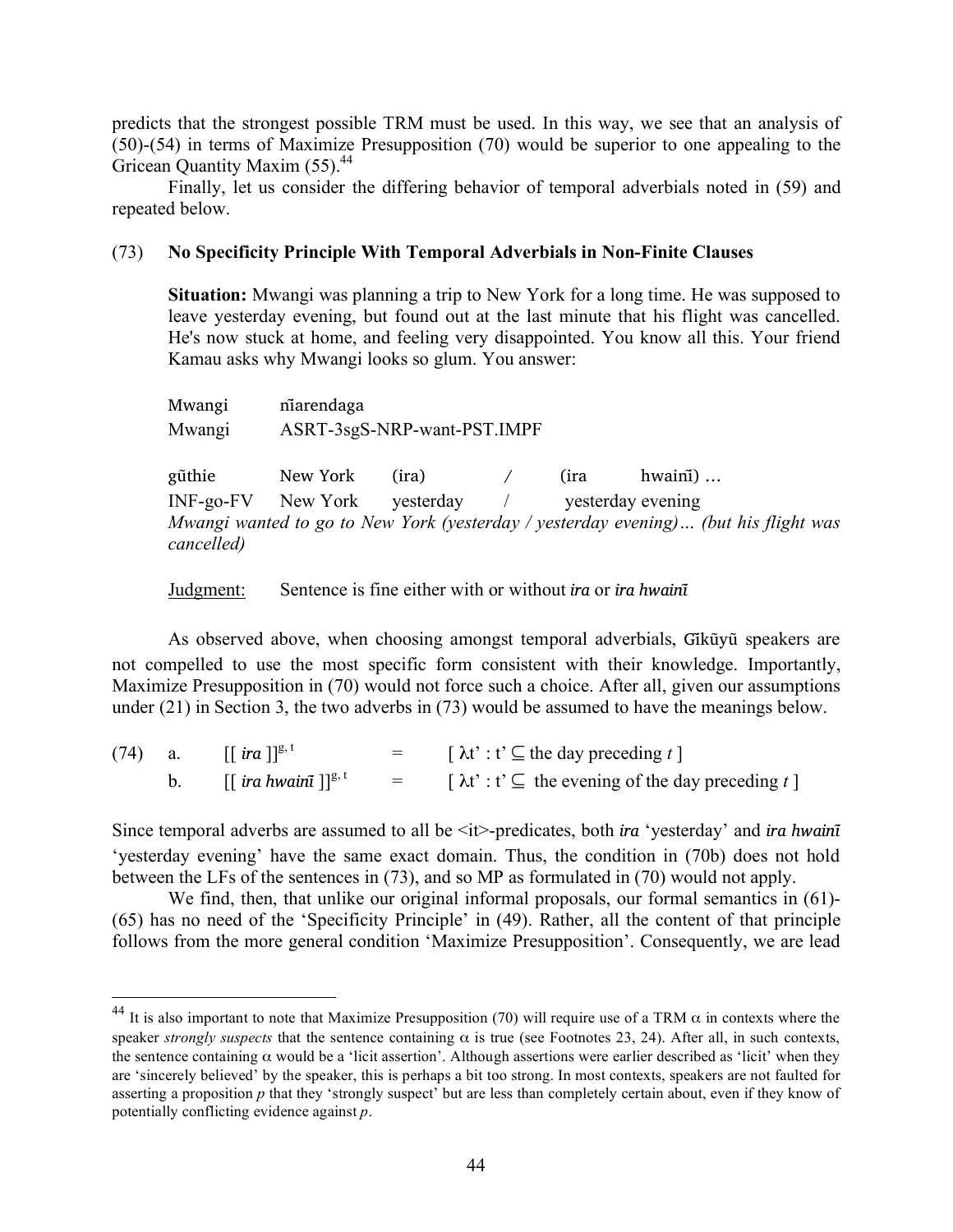to the view that, like tense features (17), Gikūyū TRMs possess a 'presuppositional' semantics, whereby they are restricted identity functions.

# **4.4 The Importance of 'Overlap' in the Semantics of TRMs**

Under the semantics proposed in  $(61)-(64)$ , Gik $\tilde{u}$ y $\tilde{u}$  TRMs require that the Event Time of the clause overlap various temporal intervals. However, one might rightly wonder why *overlap* is the topological relation chosen here. That is, one might wonder whether the minimally different lexical entries in (75) below would be more accurate.

## (75) **An Alternate Semantics for the Gĩkũyu TRMs ̃**

| a.             | $[[$ IMM $]$ <sup>g, t</sup> = |                           | $\lceil \lambda e : T(e) \subseteq \text{IMPST}(t) \cdot e \rceil$ |
|----------------|--------------------------------|---------------------------|--------------------------------------------------------------------|
| b.             | $[[$ CUR $]]^{g,t}$            | $\sim$ $=$ $\sim$         | $\lceil \lambda e : T(e) \subseteq day$ surrounding t. e.          |
| $\mathbf{c}$ . | $[$ [NRP]] <sup>g, t</sup>     | $\mathbf{r} = \mathbf{r}$ | $\lceil \lambda e : T(e) \subseteq \text{REC}(t) \cdot e \rceil$   |

Under this analysis, which is in some ways conceptually simpler, the TRMs require that the Event Time *be contained in* various temporal intervals. Is there any advantage, then, to using 'overlap', as is done in  $(61)-(64)$ ?

The principle motivation against the entries in (75) concerns the use of TRMs in describing events and states that *span the temporal intervals in question.* For example, consider the judgments below.

## (76) **The Use of 'Near Past' in Describing Events that Merely Overlap 'Recent' Times**

**Situation:** Our friend Wambui is having her birthday today. It is before the party, and we are discussing what each of us gave her. Our friend Kamau painted a picture of her. It's been a labor of love that he began **several months ago**. However, he just finished **yesterday**, just in time for Wambui's party.

| a. | Kamau     | niaracorire                                                                                | mbica ya   | Wambui |
|----|-----------|--------------------------------------------------------------------------------------------|------------|--------|
|    | Kamau     | ni-a-ra-cor-ire                                                                            | mbica ya   | Wambui |
|    | Kamau     | ASRT-3sgS-NRP-make-PST.PRV                                                                 | picture of | Wambui |
|    |           | Kamau painted a picture of Wambui.                                                         |            |        |
|    | Judgment: | Correct in this context. Offered as translation of "Kamau painted a<br>picture of Wambui." |            |        |
|    |           |                                                                                            |            |        |
| b. | Kamau     | niacorire                                                                                  | mbica ya   | Wambui |
|    | Kamau     | ni-a-a-cor-ire                                                                             | mbica ya   | Wambui |
|    | Kamau     | ASRT-3sgS-REM-make-PST.PRV                                                                 | picture of | Wambui |
|    |           | Kamau painted a picture of Wambui.                                                         |            |        |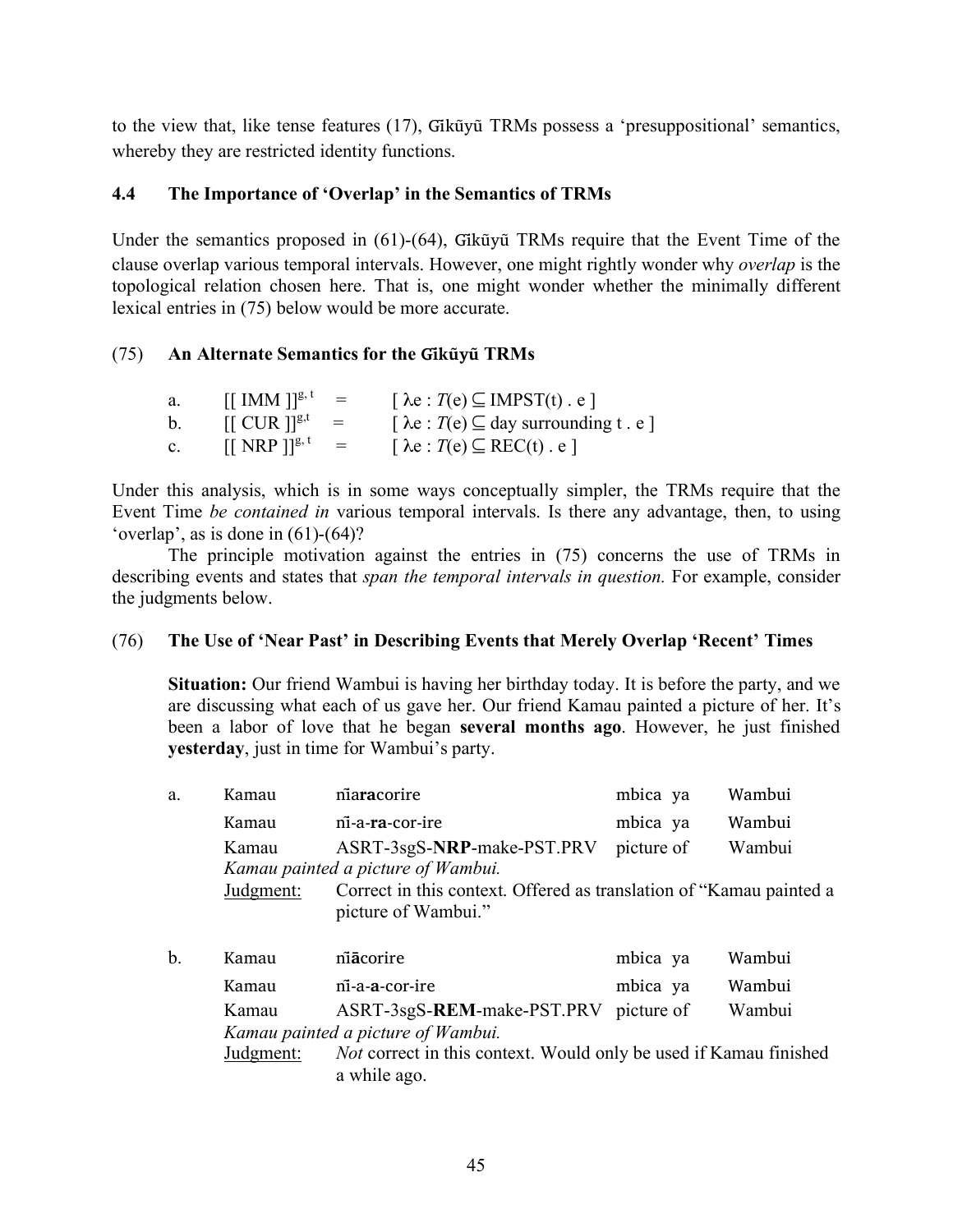In the scenario sketched above, the event of Kamau's picture-painting spans several months and finally culminates 'yesterday'. Thus, the entire event of picture-painting is not *contained* within the 'recent past'. Consequently, the lexical entry in (75c) would fail to predict the use of 'NRP' in (76a); indeed, it would incorrectly predict that the 'Remote Past' in (76b) could be used in this scenario. However, since the picture-painting event *overlaps* the recent past, our semantics in (63b) correctly predicts the truth and felicity of (76a). Moreover, the infelicity of (76b) would again follow from Maximize Presupposition in (70).

Although an explicit treatment of generics and statives will be beyond the scope of this paper, such sentences raise similar problems for the entries in (75). For example, as first observed by Johnson (1977: 111-112), a habitual verb in the Near Past only requires that the habit *extend* into the 'recent past'. That is, given general world knowledge, the habit described by sentence (77a) is not naturally understood as being *wholly restricted* to the 'recent past', and is most naturally understood as extending back into the 'remote past'. Moreover, sentence (77b) is understood to mean that the habit ended at least two days prior to the UT.

# (77) **The Use of TRMs in Habitual Sentences (Johnson 1977: 112)**

a. Nia**ra**hanyūkaga.

ni-̃a-**ra**-hanyũk-**aga**. ASRT-3sgS-**NRP**-run-**PST.IMP** *He used to run (until very recently).*

b. Ni**a**̃ **̄**hanyũkaga.

ni-̃a-**a**-hanyũk-**aga**. ASRT-3sgS-**REM**-run-**PST.IMP** *He used to run (but this habit ended at least two days ago).*

Again, this is consonant with our semantics in (63b) – where 'NRP' merely requires *overlap* with the 'recent past' – and it runs counter to the semantics in (75c) – which require that the situation in question be *contained* within the 'recent past'.

Finally, consider the use of TRMs with individual-level statives, such as in (78) below.

## (78) **The Use of TRMs with Individual Level Statives**

**Situation:** Yesterday, I met a really interesting guy named Mwangi. Here are some things I remember about him.

a. A**ra**rĩ mũraihu

a-**ra**-rĩ mũraihu 3sgS-**NRP**-be tall *He was tall.* Judgment: Correct in this context. Offered as translation of "He was tall."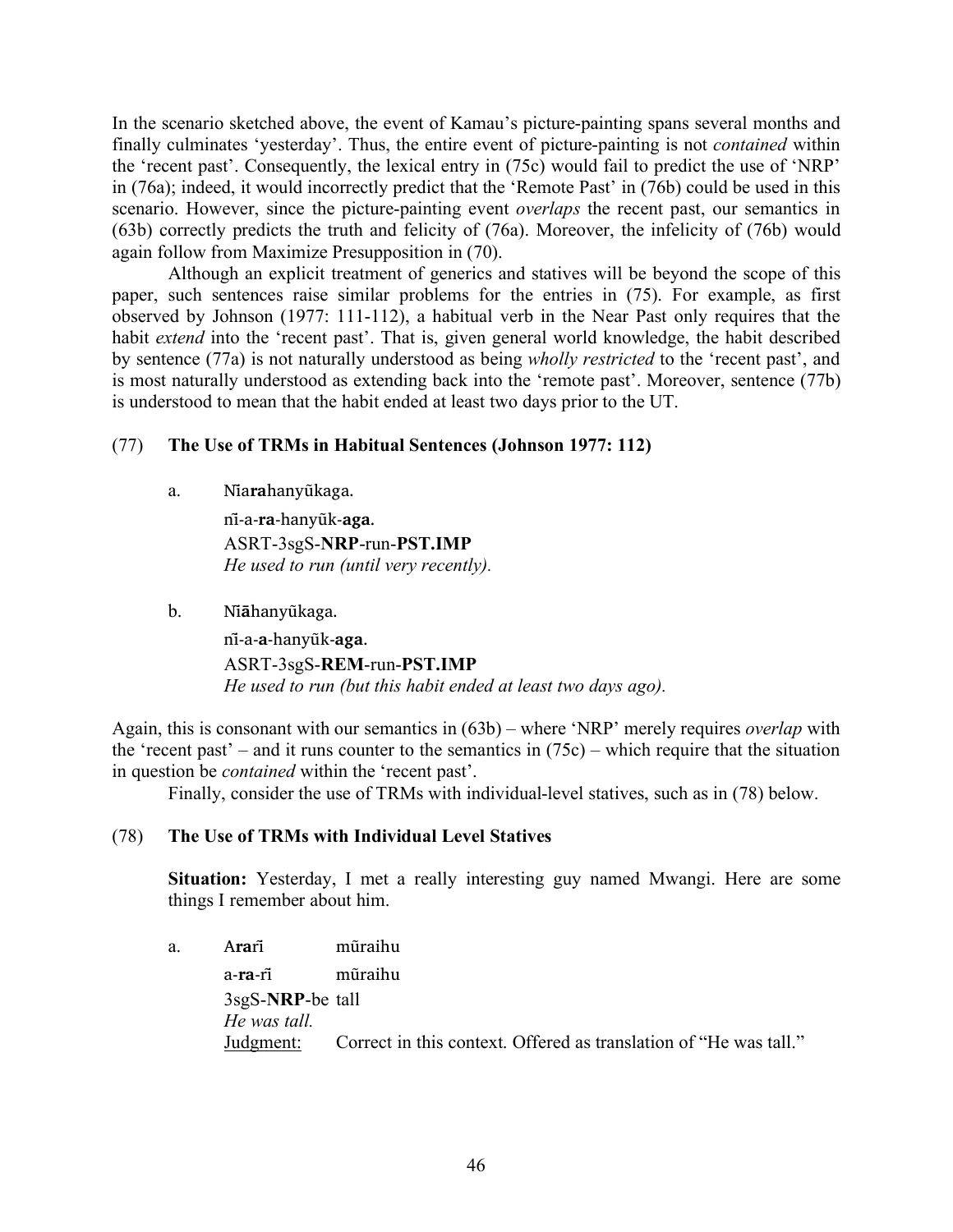b. A**ra**rĩ wa Kenya 3sgS-**NRP**-be of Kenya *He was from Kenya.* Judgment: Correct in this context. Offered as translation of "He was from Kenya."

Again, in the scenario sketched above, the states in question are not *confined* to the recent past, but are most naturally understood as extending into the remote past. Nevertheless, use of the Near Past TRM is permissible (indeed, required) in this context, a fact consistent with our 'overlap' semantics in (63b) but inconsistent with the alternative in (75c).<sup>45</sup>

For these reasons, it seems that the meanings of Gikũyũ TRMs require that certain temporal intervals *overlap* the event/state described, rather than contain it completely, a fact reflected in our lexical entries in (61)-(64).

## **5. Temporal Remoteness Morphemes and Event Time**

Our formal analysis of Gikūyū TRMs consists of two key claims: (i) TRMs have a presuppositional semantics akin to tenses (61)-(64), and (ii) TRMs are modifiers of the Davidsonian event argument ' $e_i$ ', rather than the Tense node (65). In the previous section, we defended the claim in (i). In this section, we turn to the question of where in the clause the TRM features appear.

To begin, let us put forth the following, alternative hypothesis. As shown below, under this hypothesis, the TRMs of Gikūvū truly are 'tenses' in the strict sense; they are restricted identity functions on times, which modify the T node of the clause, and thereby restrict the TT.

## (79) **Temporal Remoteness Morphemes as Tenses**

| a. |       |                                | <b>Semantic Hypotheses:</b> The TRM Features are Identity Functions on Times |
|----|-------|--------------------------------|------------------------------------------------------------------------------|
|    | (i)   |                                | $[\text{[IMM]}]^{g,t}$ = $[\lambda t': t' \in \text{IMPST}(t), t']$          |
|    | (ii)  | $[[ CUR ]]^{g,t} =$            | $\lceil \lambda t' : t' \infty$ day surrounding t. t' $\rceil$               |
|    | (iii) | $[$ [ NRP ]] <sup>g, t</sup> = | $\lceil \lambda t' : t' \otimes \text{REC}(t) : t' \rceil$                   |

b. Syntactic Hypotheses *The TRM Features are Additional Modifiers of T*



<sup>&</sup>lt;sup>45</sup> The reader might wonder what prevents use of the 'Current Past' or present tense in (78b). This seems to be because the speaker here has not been in contact with Mwangi since yesterday, and so their knowledge does not entail that he is actually still alive and in possession of the states in question.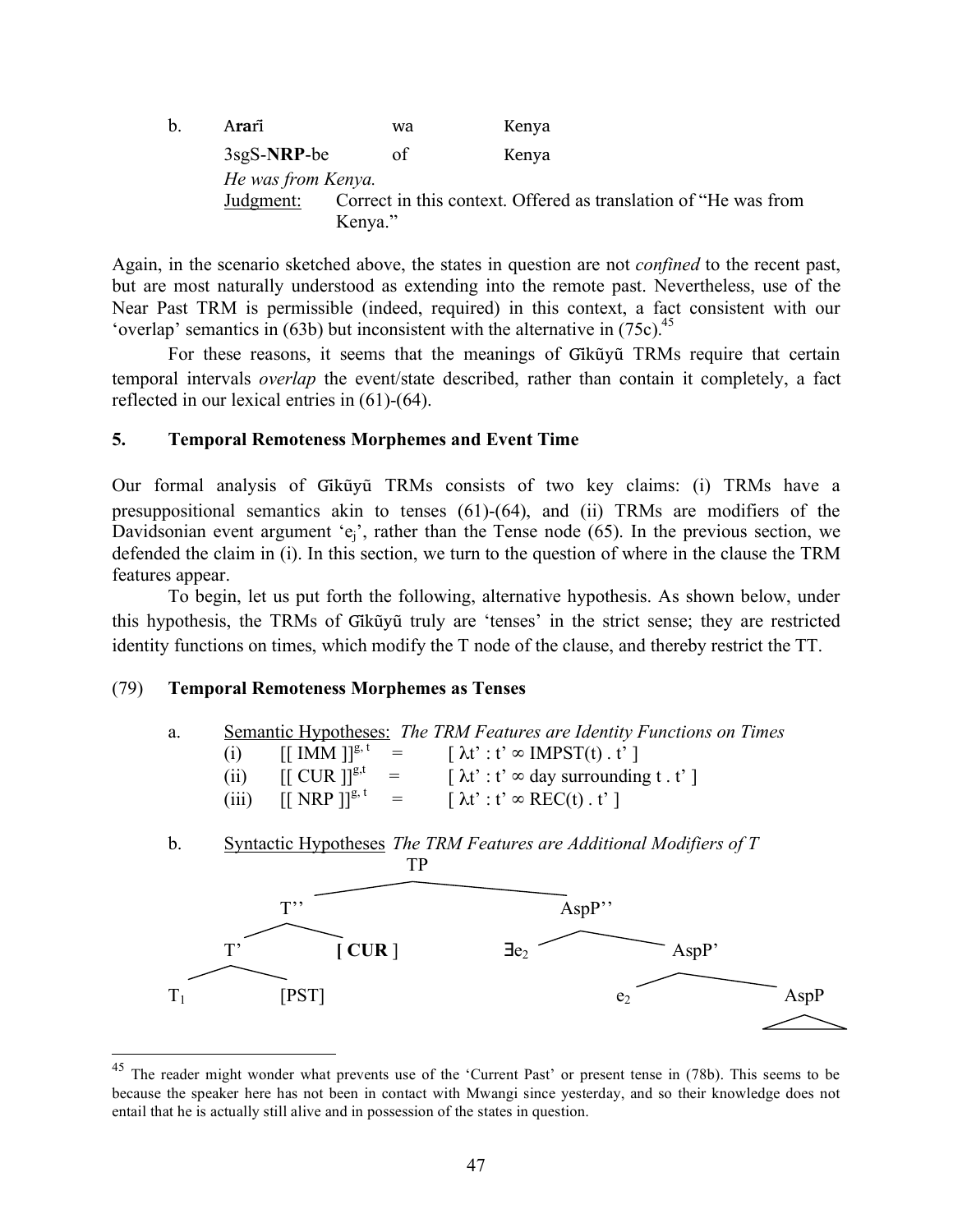We might ask, then, what is the evidence that the alternative analysis in (79) is incorrect? What is the evidence that TRMs are *not* modifiers of the Topic Time?

As noted by others (Demirdache & Uribe-Etxebarria 2004), it is generally difficult to determine whether a given element restricts the TT or the ET, particularly when the verb bears either imperfective or perfective aspect. Given their meaning (24), both IMP and PRV assert that the ET and the TT coincide. Therefore, in such cases, a modifier will typically apply to the TT *iff* it applies to the ET. Consequently, for most sentences, it is nigh-impossible to determine whether a given modifier is restricting the TT or the ET. Fortunately, though, one can more easily distinguish TT- *vs.* ET-modification when the verb appears in Perfect or Future forms. Crucially, the heads PERF and FUT assert that TT and ET do *not* coincide, and so it becomes possible in principle to tell whether a modifier applies to the TT or the  $ET<sup>46</sup>$  Interestingly, the behavior of Gikūyū TRMs in verbs bearing FUT or (especially) PERF poses problems for the view that TRMs are, like tenses, restrictors of TT. As we'll see in the sections below, the meanings of such sentences indicate that their TRMs track the location of the Event Time, not the Topic Time. Consequently, any analysis of such sentences will require the TRM to modify the event argument of the verb, as we first proposed in (65).

# **5.1 The Contribution of TRMs to Verbs bearing FUT**

It is rather apparent that our syntactic and semantic assumptions regarding 'future tense' sentences in Gikūyū require us to also assume that the TRMs in such sentences are modifiers of the Event Time. The key issue is that Current Future sentences like the following assert that the *event* in question will occur within the day of speech.

# (80) **Current Future Requires 'Present-Day' Event Time**

| Mwangi             | niekūina.                                                                     |
|--------------------|-------------------------------------------------------------------------------|
| Mwangi             | ASRT-3sgS-CUR-FUT-dance-FV                                                    |
| Mwangi will dance. |                                                                               |
| Judgment:          | If someone says this, and Mwangi does <i>not</i> dance by the end of the day, |
|                    | then the person has made a false prediction.                                  |

Our hypothesis in (65), whereby CUR is a modifier of the event pronoun ' $e_i$ ', correctly predicts these core judgments. After all, the truth-conditions our system predicts are those in (81a) below. Under the assumptions in (79), however, CUR is a modifier of the T-node, and thus the TT. Consequently, this alternate proposal predicts the truth-conditions in (81b).

 $46$  Note that this comment assumes the semantics for FUT in (30), where it is an aspect head, rather than a true tense. Furthermore, if 'future' were a true tense in Gikūvū, then the semantics of future-tense verbs would not help us determine whether TRMs modify TT or ET. Thus, the argument in Section 5.1 rests upon the potentially controversial assumption in (30).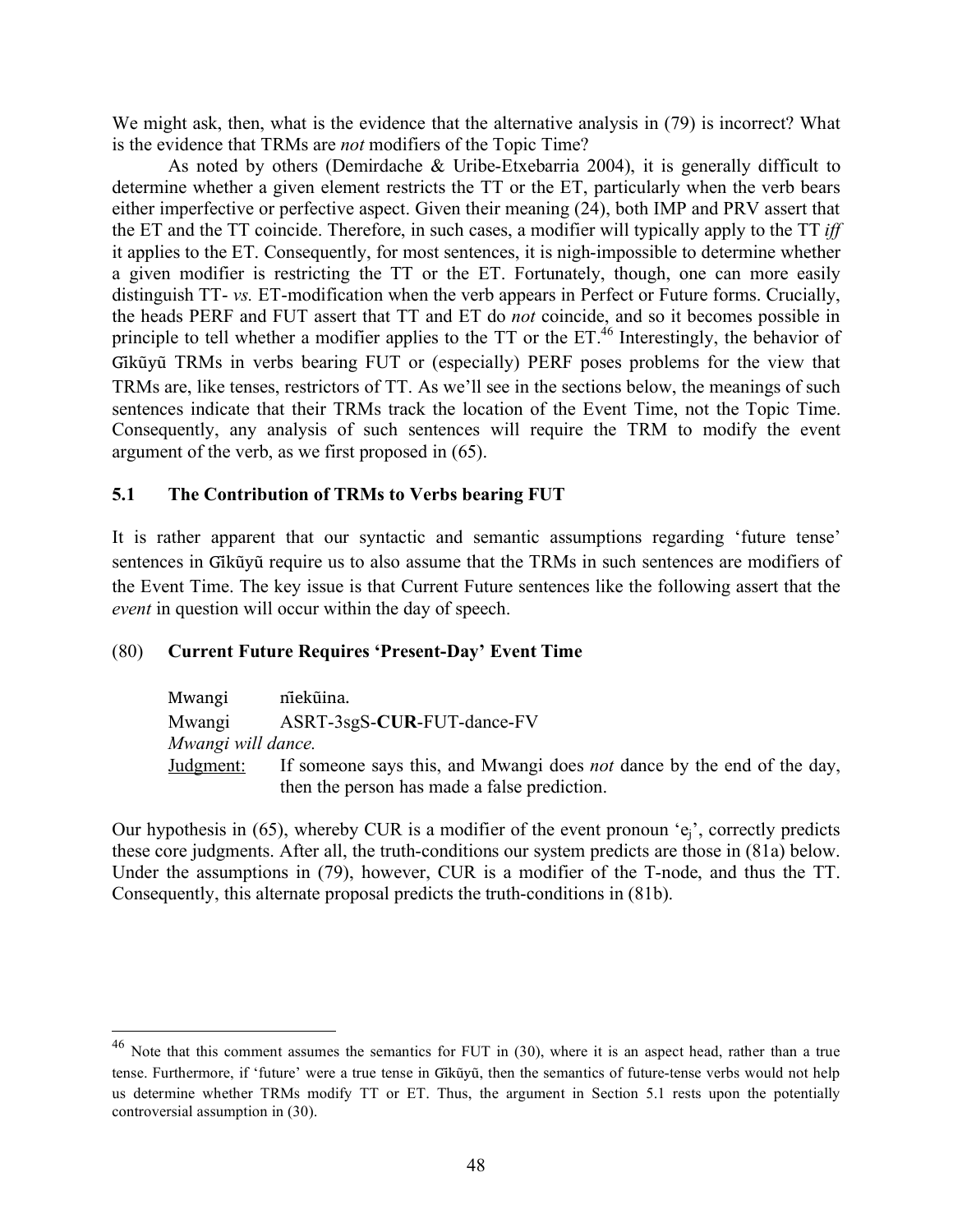## (81) **Truth-Conditions of Current Future Sentences**

a. Truth-Conditions if TRM Modifies the Event Argument (80) is defined (relative to *g*, *t*) only if  $g(1) \supseteq t$ . If defined, it is true *iff* ∃e. *g*(1) < *T*(e) & *T***(e)** ∞ **day surrounding t** & dance(e) & Agent(e) = Mwangi

*There will be an event of Mwangi dancing, whose Event Time overlaps the day surrounding the Utterance Time t***.** 

b. Truth-Conditions if TRM Modifies the Tense Node (80) is defined (relative to *g*, *t*) only if  $g(1) \supseteq t$  and  $g(1) \infty$  day surrounding t If defined, (80) is true *iff*  $\exists e \cdot g(1) < T(e)$  dance(e) & Agent(e) = Mwangi

*There will be an event of Mwangi dancing, at some time following the Topic Time g(1) (and g(1) overlaps the day of speech).* 

According to our predicted truth-conditions in (81a), sentence (80) is T*iff* there is some event *e* of Mwangi dancing, and the *time of the event e* falls on the day of speech. Thus, we clearly obtain the key truth-conditional judgment for (80). The truth-conditions in (81b), however, do not make this prediction. Since the tense of (80) is presumed to be PRS, if the TRM were to modify the T node, it would only contribute the redundant information that the TT is located on the day of speech. Consequently, the truth-conditions in (81b) would hold if Mwangi danced *after* the day of speech, contrary to the reported judgments for (80).

Thus, if we apply to Gikūyū 'future tense' verbs the analysis commonly used for such verbs in English, then it must be that the TRMs in such sentences are modifiers of the event pronoun 'ej', and not the T-node.

## **5.2 The Contribution of TRMs to Verbs bearing PERF**

In Section 2, we saw that TRMs can – but need not – appear in verbs bearing perfect aspect. To recall, verbs bearing only perfect aspect (8a) will be referred to as 'simple perfects', while those bearing perfect aspect and a TRM will be referred to as 'complex perfects' (8b-d). In this section, we will see that the semantics of complex perfects demonstrates that the TRMs in such sentences restrict the ET rather than the TT.

Let us begin by noting that, as past scholars have observed (Barlow 1951; Johnson 1977, 1980, 1981), the 'perfect' of Gikūyū is quite analogous to that of English. It seems to admit of the full panoply of uses noted for the English perfect, including the so-called 'Resultative Perfect' and the 'Continuative Perfect' (Portner 2003). Consequently, I will assume that the semantics proposed for the English perfect in (24c) also extends to the perfect of Gikũyũ.

In reference works on Gikūyū, simple perfects like (8a) are often described as present perfects, while the complex perfects in (8b-d) are described as past perfects (Barlow 1951; Johnson 1977, 1980, 1981). While this equivalence is not exact, it is the case that speakers often translate English present perfects as simple perfects, as illustrated below.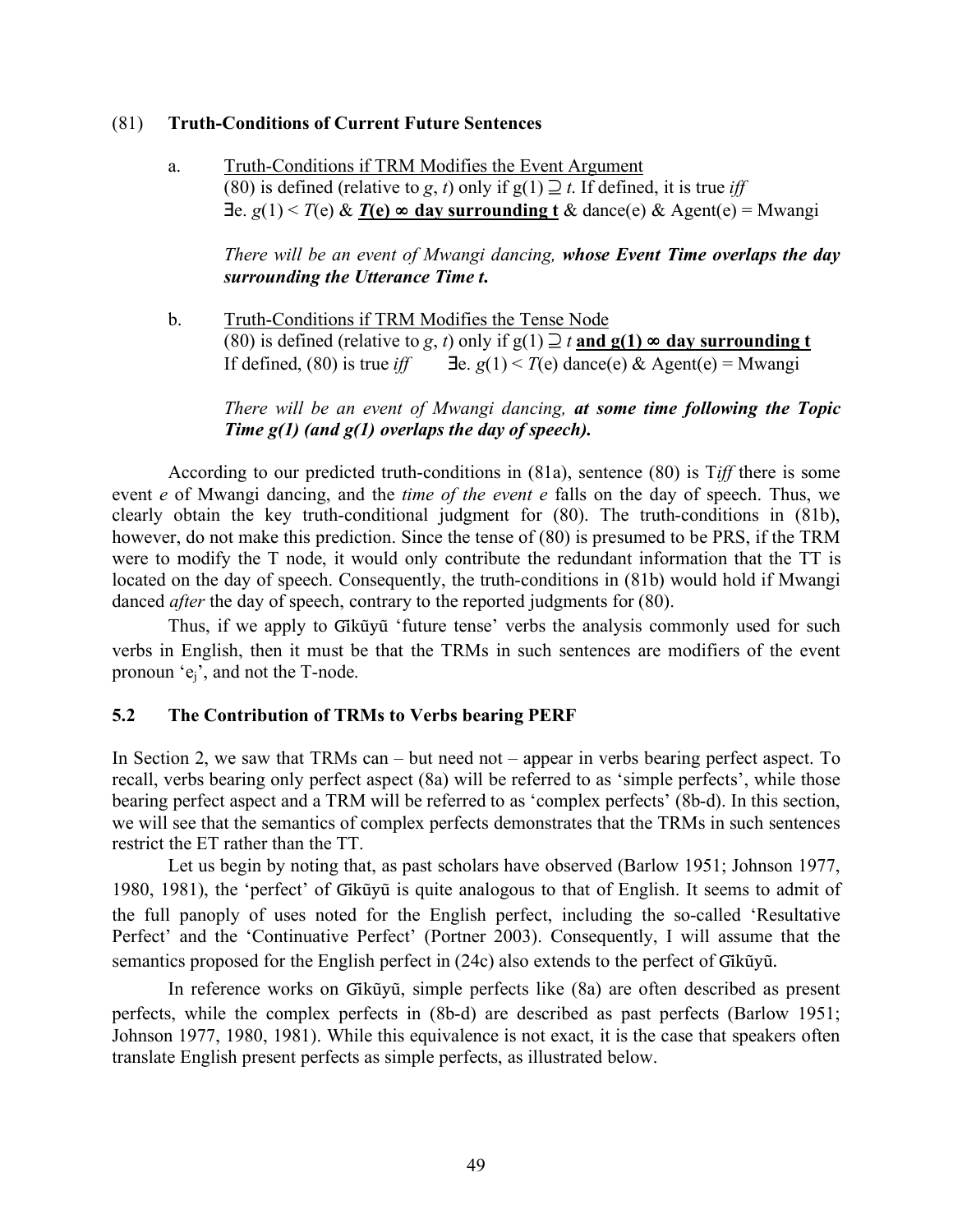### (82) **Present Perfect in English Translated as Gĩkũyu Simple Perfect ̃**

**Situation:** Mwangi went on a trip to Washington D.C. He is now back and telling everyone stories of his visit. He mentions that, on his trip, he got to meet Barack Obama. You all cry out in disbelief. In the next room, Kamau hears the commotion. He walks over and asks what is up. You answer:

| Mwangi | niacemanitie                 | na   | Barack Obama! |
|--------|------------------------------|------|---------------|
| Mwangi | ni-a-cemani-ite              | na   | Barack Obama  |
| Mwangi | ASRT-3sgS-meet-PERF          | with | Barack Obama  |
|        | Mwangi has met Barack Obama! |      |               |

On the other hand, as illustrated below, speakers also sometimes offer *complex* perfects as translations of English present perfects. Note in particular how the slight variations in the associated story affect the translation of the English present perfect.

### (83) **Present Perfect in English Translated as Gĩkũyu Complex Perfect ̃**

a. Situation: Mwangi went on a trip to Washington D.C. He is now back and telling everyone stories of his visit. He mentions that **this morning, before he returned,** he got to meet Barack Obama. You all cry out in disbelief. In the next room, Kamau hears the commotion. He walks over and asks what is up. You answer:

| Mwangi | niegūcemanitie               | na   | Barack Obama! |
|--------|------------------------------|------|---------------|
| Mwangi | ni-a-kū-cemani-ite           | na   | Barack Obama  |
| Mwangi | ASRT-3sgS-CUR-meet-PERF      | with | Barack Obama  |
|        | Mwangi has met Barack Obama! |      |               |

b. Situation: Mwangi went on a trip to Washington D.C. He is now back and telling everyone stories of his visit. He mentions that **yesterday** he got to meet Barack Obama. You all cry out in disbelief. In the next room, Kamau hears the commotion. He walks over and asks what is up. You answer:

| Mwangi | niaracemanitie               | na   | Barack Obama! |
|--------|------------------------------|------|---------------|
| Mwangi | ni-a-ra-cemani-ite           | na.  | Barack Obama  |
| Mwangi | ASRT-3sgS-NRP-meet-PERF      | with | Barack Obama  |
|        | Mwangi has met Barack Obama! |      |               |

c. Situation: Mwangi went on a trip to Washington D.C. He is now back and telling everyone stories of his visit. He mentions that **several days ago** he got to meet Barack Obama. You all cry out in disbelief. In the next room, Kamau hears the commotion. He walks over and asks what is up. You answer: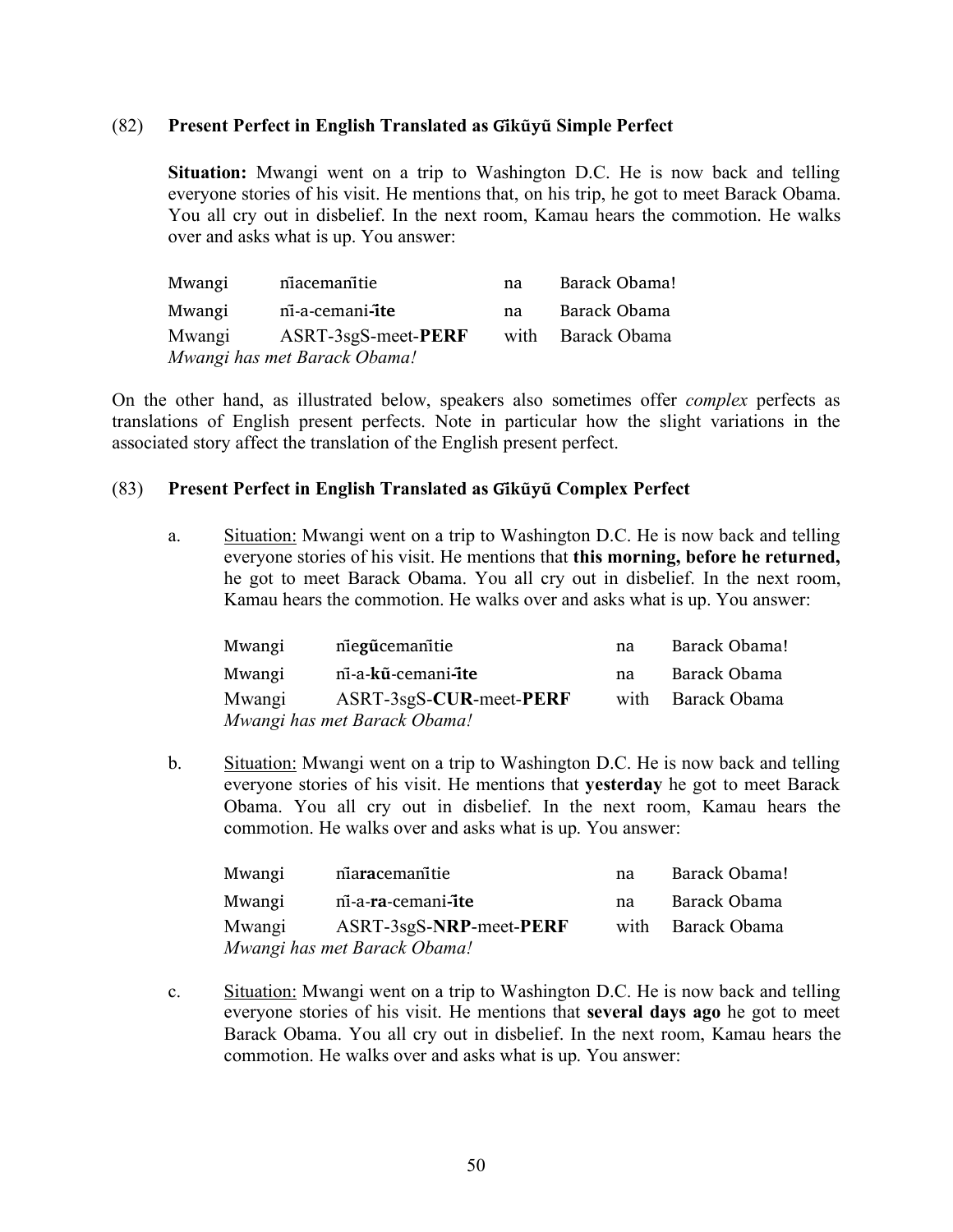| Mwangi                       | niacemanitie            | na   | Barack Obama! |  |  |
|------------------------------|-------------------------|------|---------------|--|--|
| Mwangi                       | ni-a-a-cemani-ite       | na   | Barack Obama  |  |  |
| Mwangi                       | ASRT-3sgS-REM-meet-PERF | with | Barack Obama  |  |  |
| Mwangi has met Barack Obama! |                         |      |               |  |  |

In each of the examples above, an English present perfect is translated as a complex perfect. $47$ More interestingly, the identity of the TRM in the translation appears to depend upon the time of Mwangi's meeting with Barack Obama. When the meeting occurs on the day of the utterance, 'Current Past' is used (83a); when it occurs the day before the utterance, 'Near Past' is used (83b); when it occurs several days before, 'Remote Past' is used (83c).

This pattern provides some initial support for the claim that TRMs modify the Event Time of the clause rather than the Topic Time. Given their associated contexts – as well as their translational equivalence to English present perfects  $-$  it is likely that the TTs in (83) are (roughly) the time of speech. Similarly, given these contexts, it is unlikely that speakers would supply a translation where the TT has shifted to the time of the meeting. Thus, one would be warranted in concluding that the TRMs in (83) track Event Time of the clause rather than the Topic Time.

Further, clearer support for this conclusion can be found in the behavior of TRMs in the translations of past perfects. Since one can explicitly indicate the Topic Time for past perfects, they provide a fertile testing ground for the key hypothesis in (65). With this in mind, consider the Gikūvū translation of the story below.

### (84) **The Use of Gĩkũyu Complex Perfects in Context ̃**

**Original Story:** We planned to have a big party for Mwangi today. Yesterday, I bought decorations, and Kamau bought some food. This morning, though, we found out that Mwangi wasn't feeling well. Since Kamau had already bought the food, we decided to have a party for Wambui instead.

a. Tu**̃**rabangĩte gwĩkĩra Mwangi iruga inene ũmũthĩ 1plS-NRP-plan-PERF INF-do.for Mwangi party big today *We had planned to have a big party for Mwangi today.*

| $\mathbf b$ . | Ira<br>yesterday                                             |       | nindiragürire |                   | ASRT-1sgS-NRP-buy-PST.PRV | indũ<br>things of | cia        | kũgemia,<br>decoration |
|---------------|--------------------------------------------------------------|-------|---------------|-------------------|---------------------------|-------------------|------------|------------------------|
|               | na                                                           | Kamau |               | uragūra           |                           | irio              | imwe. $48$ |                        |
|               | and                                                          | Kamau |               | $3sgS-NRP-guy-FV$ |                           | food              | some       |                        |
|               | Yesterday, I bought decorations, and Kamau bought some food. |       |               |                   |                           |                   |            |                        |

 <sup>47</sup> Note that although it was not offered as a translation, speakers did still accept the simple perfect *nĩacemanĩtie* 'he has met' in these contexts as well.

<sup>&</sup>lt;sup>48</sup> The verb *uragūra* 'he bought<sub>NRP</sub>' is in the so-called 'consecutive form', and so does not bear the suffix  $-ire$ 'PST.PRV'. In brief, 'consecutive forms' are used when a given sentence is connected to prior sentences in a single discourse. I refer the reader to Barlow (1951) for more details on this phenomenon, which is common across Bantu.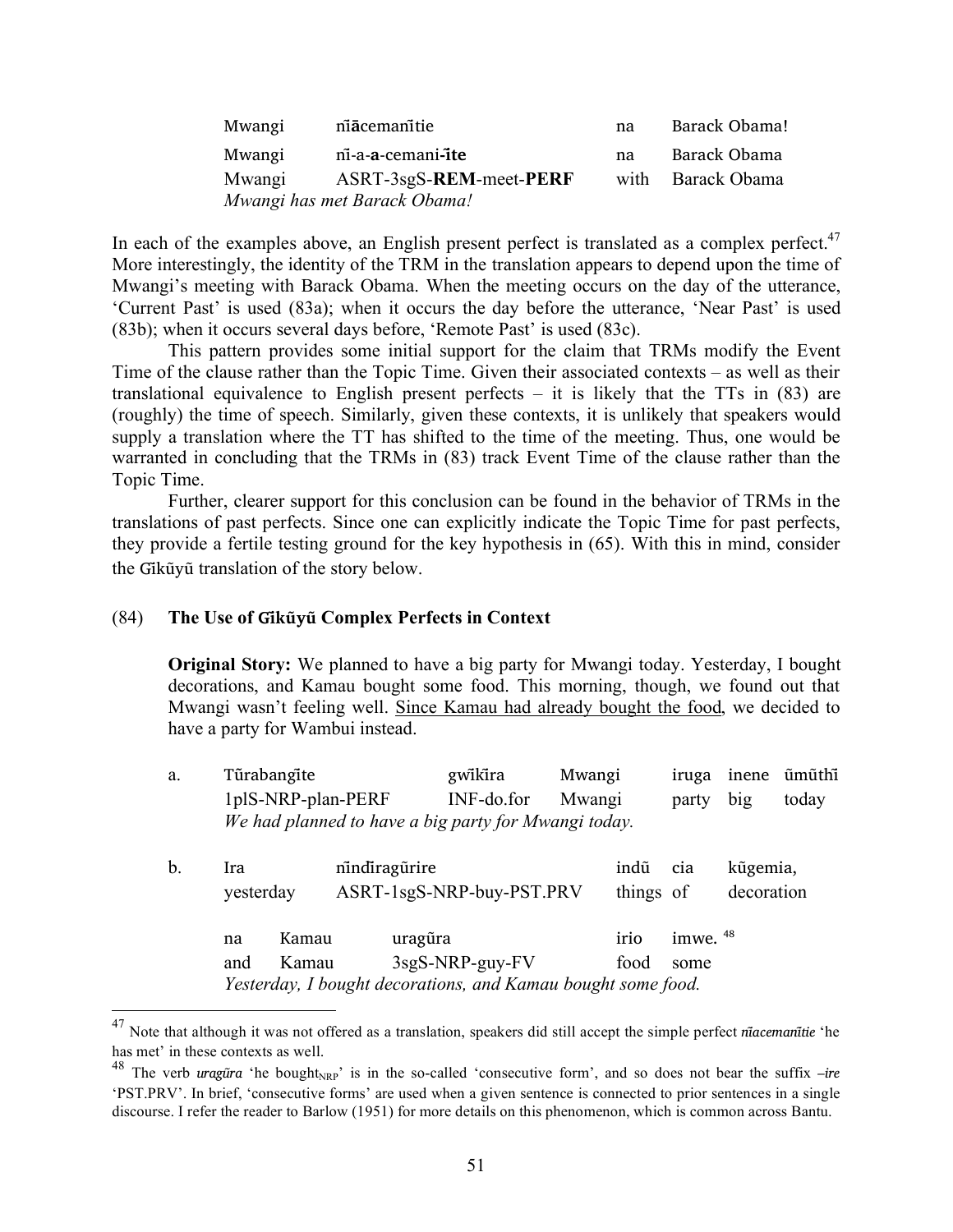| $\mathbf{c}$ . | Umũthi          | rũcini                     | rĩ, | twakora |                                                                                       |        | Mwangi |                       |
|----------------|-----------------|----------------------------|-----|---------|---------------------------------------------------------------------------------------|--------|--------|-----------------------|
|                | Today           |                            |     |         | morning though 1plS-IMM.PST.PRV-discover-FV                                           |        | Mwangi |                       |
|                | ndaraigua       | NEG-3sgS-PRS.IMP-feel-FV   |     |         | wega<br>good<br>This morning, however, we learned that Mwangi is not feeling well.    |        |        |                       |
| d.             | Tondũ           | Kamau                      |     |         | niarakigürite                                                                         |        |        | $irio,$ <sup>49</sup> |
|                | Tondũ           | Kamau                      |     |         | ni-a-ra-ki-gūr-ite                                                                    |        |        | irio,                 |
|                | because         | Kamau                      |     |         | ASRT-3sgS-NRP-then-buy-PERF                                                           |        |        | food                  |
|                | twatua          |                            |     |         | gwikira                                                                               | Wambui | iruga. |                       |
|                | Wambui instead. | 1plS-IMM.PST-PRV-decide-FV |     |         | INF-do.for<br>Since Kamau had already bought the food, we decided to have a party for | Wambui | party  |                       |

In the story above, the sentence of key interest is (84d). In both the English original and the Gik $\tilde{u}$  translation, the sentence preceding (84d) conveys the proposition that 'This morning, we found out that Mwangi wasn't feeling well.' Given this context, the Topic Time for (84d) is roughly 'this morning'. Indeed, in the original English, the past perfect 'had bought' in (84d) would commonly be taken to indicate that this  $TT$  – our moment of discovery this morning – precedes the UT and *follows* the Event Time of Kamau's purchase. Note, then, that in the Gikūyū sentence in (84d), the translation of 'had bought' contains Near Past. Since the intuitive TT in (84d) falls on the day of speaking, NRP cannot be understood as modifying the TT. Instead, since the ET of (84d) *does* fall on the preceding day, NRP in this sentence must be understood as applying to the ET.

It is possible to provide even more carefully controlled examples that support the same point. Consider the judgments for the sentences below.

## (85) **The Use of TRMs in Gĩkũyu Past Perfects (Pluperfects)**

**Situation:** Mwangi has been telling us for a while that he intends to travel to New York. Today, we went to his house to say goodbye, but unbeknownst to us at the time, he had already left yesterday.

a. Ri̇̃iria tũkinyire **gwake**, Mwangi **niarathiite.**  rĩĩria tũ-∅-kiny-ire gwake, Mwangi nĩ-a-**ra-**thi-**ĩte**. when 1plS-CUR-arrive-P.PRV his Mwangi ASRT-3sgS-**NRP**-go-**PERF** *When we arrived at his (house)*, *Mwangi had already left.* Judgment: Correct in this context. Offered as translation of the English sentence.

 <sup>49</sup> The semantics of the prefix *ki-̃* in the verb *nĩarakĩgũrĩte* 'he had bought' is a difficult matter. From traditional descriptions, it appears to be essentially vacuous, though it is often translatable into English as 'then' (Barlow 1951).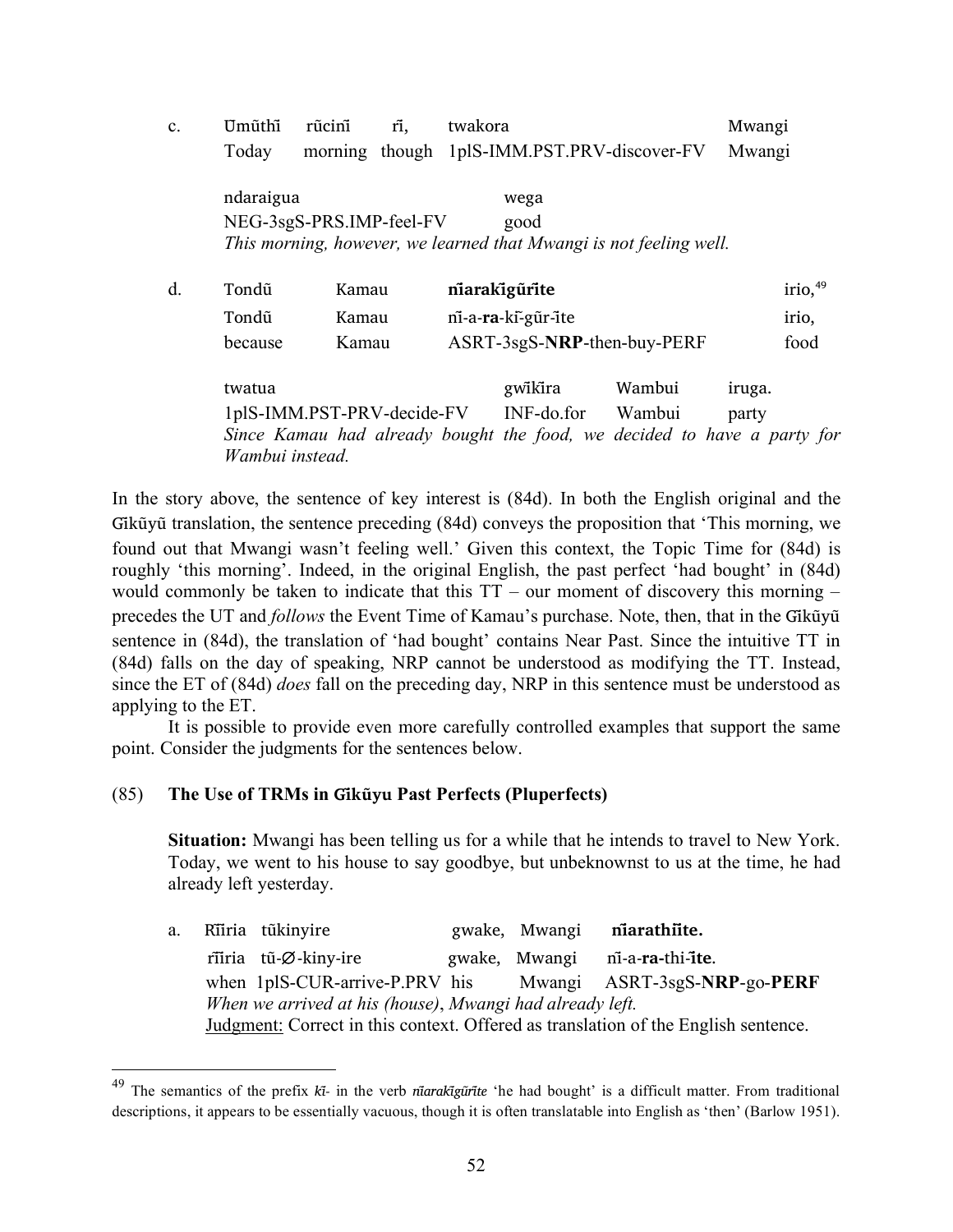| $b_{\rm}$ |           | Riiria tũkinyire     |                                                                     | gwake, Mwangi | niegũthiite.                   |  |
|-----------|-----------|----------------------|---------------------------------------------------------------------|---------------|--------------------------------|--|
|           |           | riiria tũ-Ø-kiny-ire |                                                                     |               | gwake, Mwangi ni-a-kũ-thi-ite. |  |
|           |           |                      | when 1plS-CUR-arrive-P.PRV his Mwangi ASRT-3sgS-CUR-go-PERF         |               |                                |  |
|           |           |                      | When we arrived at his (house), Mwangi had already left.            |               |                                |  |
|           | Judgment: |                      | <i>Not</i> correct in this scenario. Would only be true if Mwangi's |               |                                |  |
|           |           |                      | departure were on the day of speech.                                |               |                                |  |

Importantly, the contrast between (85a,b) directly supports the claim that the TRM prefixes track the Event Time of the clause, rather than the Topic Time. To begin, note that in the English translations of (85a,b), the adjoined 'when'-clause would commonly be viewed as supplying the Topic Time of the main clause. That is, for the English sentence "When we arrived at his house, Mwangi had already left", the Topic Time for the main clause would typically be taken to be the time of our arrival (this morning), while the Event Time would be the time of Mwangi's departure (yesterday). It stands to reason, then, that in the syntactically parallel Gikūyū sentences (85a,b), the main clause TT is again the time of our arrival, while the ET is the time of Mwangi's departure. Consequently, the reported 'incorrectness' of Current Perfect (85b) in the scenario above demonstrates that the TRM of the main clause *cannot* be understood as modifying the TT of the sentence. Furthermore, the acceptability of Near Past Perfect (85a) in this scenario supports the view that the TRM tracks the Event Time instead.

To put the matter more acutely, our analysis in (61)-(65) predicts the following truthconditions for the main clauses in (85a) and (85b), respectively.

## (86) **Predictions of the System Proposed in (61)-(65)**

a. Truth-Conditions for Main Clause of (85a)  $\sqrt{\frac{(85a)}{8}}$  is defined only if  $g(1) < t$ ; if defined, then it is T *iff*:

∃e . *T***(e) < g(1)** & *T***(e)** ∞ **REC(***t***)** & go(e) & Ag(e) = Mwangi *There is an event of Mwangi leaving whose Event Time overlaps the 'recent past'*

 $[REC(t)$  ]  $\texttt{<}\texttt{-----}$   $\texttt{=}$   $\texttt{=}$   $\texttt{=}$   $\texttt{=}$   $\texttt{=}$   $\texttt{=}$   $\texttt{=}$   $\texttt{=}$   $\texttt{=}$   $\texttt{=}$   $\texttt{=}$   $\texttt{=}$   $\texttt{=}$   $\texttt{=}$   $\texttt{=}$   $\texttt{=}$   $\texttt{=}$   $\texttt{=}$   $\texttt{=}$   $\texttt{=}$   $\texttt{=}$   $\texttt{=}$   $\texttt{=}$  *yesterday today*

b. Truth-Conditions for Main Clause of (85b)<br>[[(85b)]]<sup>g,t</sup> is defined only if  $g(1) < t$ : is is defined only if  $g(1) < t$ ; if defined, then it is T *iff*:

| $\exists$ e. $T(e) \leq g(1) \& T(e) \approx$ day surrounding t & go(e) & Ag(e) = Mwangi |  |
|------------------------------------------------------------------------------------------|--|
| There is an event of Mwangi leaving whose Event Time overlaps 'today'                    |  |

 $\texttt{<}\texttt{-----}$  -----------------  $\text{ET}_{\text{M's-departure}}$  ---------T $\textup{T}_\textup{our-arrival; g(1)}$  ------  $\textup{UT}$  -----------------  $\textgt{}$ *yesterday today*

That is, given our assumption that the TRM modifies the event argument (65), sentence (85b) entails that Mwangi left *on the day of speaking*, whereas (85a) entails only that he left in the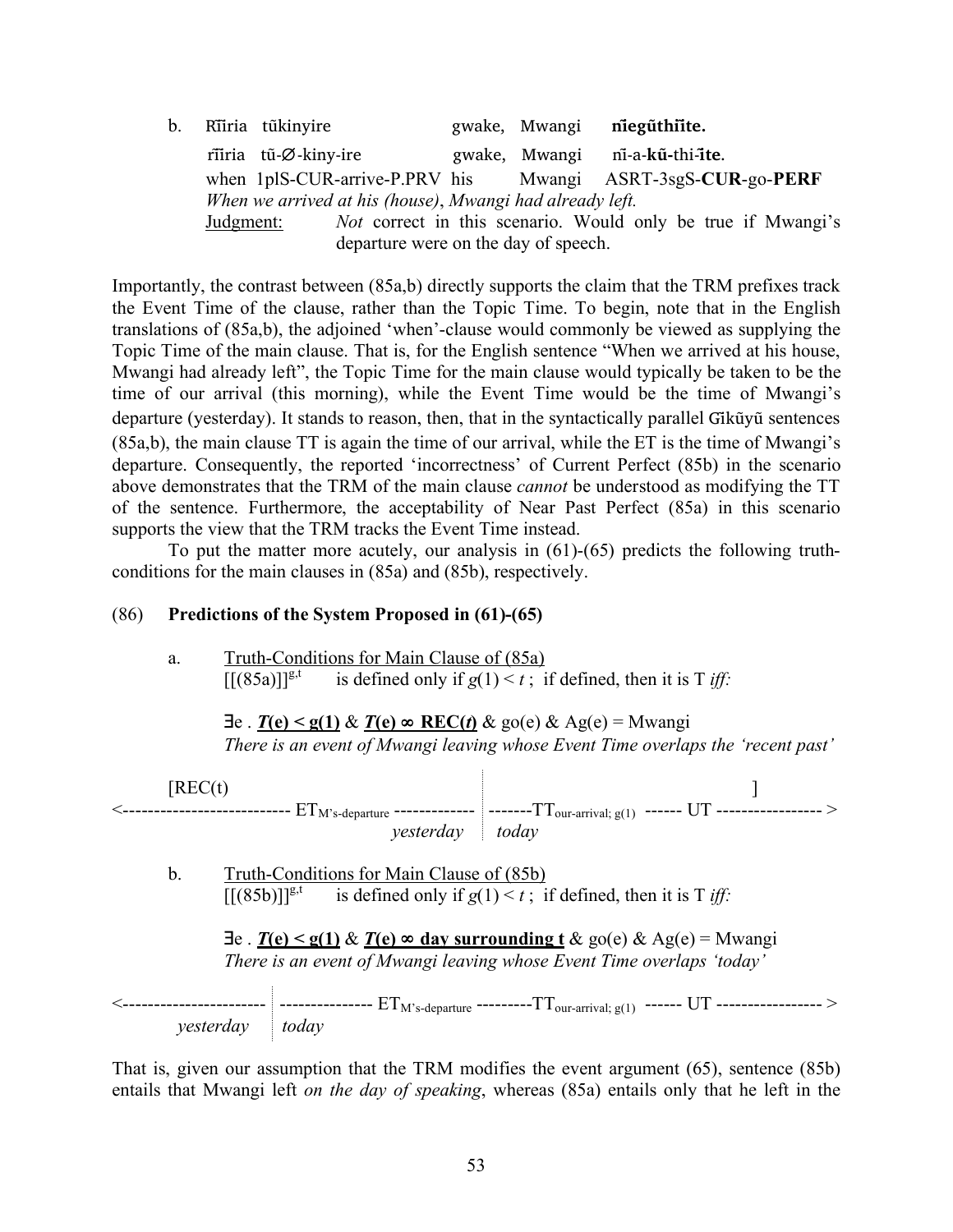'recent past'. Therefore, our account correctly predicts the falsity of (85b) in its associated context, as well as the truth of (85a) in that context. Observe, on the other hand, the predictions of the alternate account in (79).

# (87) **Predictions of the Alternate 'Tense Analysis' in (79)**

Truth-Conditions for Main Clause of (85b)  $[[(85b)]]^{g,t}$  is defined only if  $g(1) < t$  and  $g(1) \infty$  day surrounding t; if defined, then T *iff* 

 $\exists e$ . *T*(e) < g(1) & go(e) & Ag(e) = Mwangi *There is an event of Mwangi leaving some time before the TT (today)*

| .             | ------             |
|---------------|--------------------|
| ---------     | -------            |
| ------------- | ------------------ |
| . <b>.</b> .  | `our-arrival`      |
| $\mathbf{w}$  | $\alpha$ (         |
|               | -                  |
|               | .                  |
|               | ית                 |
|               | $\sim$             |

As shown above, if the 'Current Past' TRM in (85b) were a modifier of the T-head, then (i) it would limit the *Topic Time* to the day of speech, and (ii) there would be no constraint on the exact location of the Event Time. Consequently, the predicted truth-conditions in (87) would *hold* in the scenario under (85), and so the alternate account in (79) incorrectly predicts (85b) to be true in that scenario. Taken together, we find that, between (61)-(65) and (79), only the former predicts the contrast in (85).

The data in (88) and (89) below show parallel contrasts for the Remote Past. As the reader can confirm, in each case, the alternative 'tense' proposal in (79) would not predict the observed contrast, while our proposals in (61)-(65) would.

## (88) **Further Evidence that TRMs Track the Event Time, Not the Topic Time**

**Situation:** Mwangi has been telling us for a while that he intends to travel to New York. Today, we went to his house to say good bye, but unbeknownst to us at the time, he had already left two days ago.

|  | a. Riiria tükinyire                                      | gwake, Mwangi niathiite. |                                                                                    |
|--|----------------------------------------------------------|--------------------------|------------------------------------------------------------------------------------|
|  | riiria tũ-Ø-kiny-ire                                     |                          | gwake, Mwangi ni-a-a-thi-ite.                                                      |
|  |                                                          |                          | When 1plS-CUR-arrive-P.PRV his Mwangi ASRT-3sgS-REM-go-PERF                        |
|  | When we arrived at his (house), Mwangi had already left. |                          |                                                                                    |
|  |                                                          |                          | Judgment: Correct in this context. Offered as translation of the English sentence. |
|  |                                                          |                          |                                                                                    |

b. Rĩĩria tũkinyire gwake, Mwangi **nĩegũthiĩte.** rĩĩria tũ-∅-kiny-ire gwake, Mwangi nĩ-a-**kũ-**thi-**ĩte**. When 1plS-CUR-arrive-P.PRV his Mwangi ASRT-3sgS-**CUR**-go-**PERF** *When we arrived at his (house)*, *Mwangi had already left.* Judgment: Not true this scenario. Would only be true if Mwangi's departure were on the day of speech.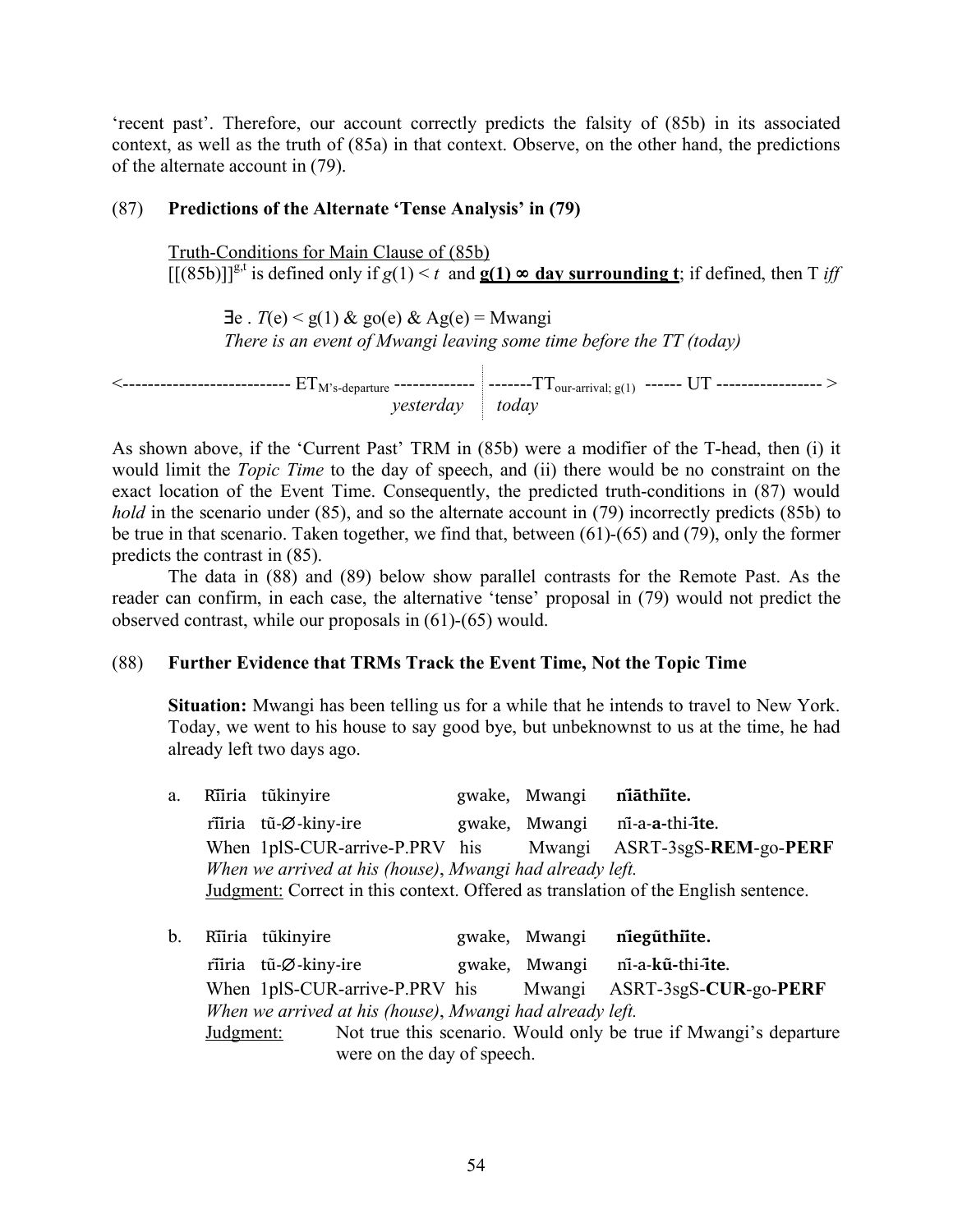### (89) **Further Evidence that TRMs Track the Event Time, Not the Topic Time**

**Situation:** Mwangi has been telling us for a while that he intends to travel to New York. Yesterday, we went to his house to say good bye, but unbeknownst to us at the time, he had already left one day earlier.

- a. Rĩĩria turã kinyire gwake, Mwangi **nĩāthiĩte.** rĩĩria tũ-ra-kiny-ire gwake, Mwangi nĩ-a-**a-**thi-**ĩte**. When 1plS-NRP-arrive-P.PRV his Mwangi ASRT-3sgS-**REM**-go-**PERF** *When we arrived at his (house)*, *Mwangi had already left.* (Offered as translation of original English)
- b. Rĩĩria turã kinyire gwake, Mwangi **nĩarathiĩte.** rĩĩria tũ-ra-kiny-ire gwake, Mwangi nĩ-a-**ra-**thi-**ĩte**. When 1plS-NRP-arrive-P.PRV his Mwangi ASRT-3sgS-**NRP**-go-**PERF** *When we arrived at his (house)*, *Mwangi had already left.* Judgment: Not true this scenario. Would only be true if Mwangi's departure were one day prior to the day of speech.

Taken as a whole, the patterns observed in this section provide compelling support for the claim that TRMs are not 'tenses', in that they are not modifiers of the T-node. Rather, in a certain sense, they are the equivalents of 'tense' for the event argument 'ej'. Through their modification of the event pronoun, the Gikūyū TRMs directly relate the Event Time to the Utterance Time, a behavior quite different from 'tense' in languages like English.

## **6. Conclusion and Outstanding Questions**

The preceding sections explored in some detail the semantics of the tense-aspect system of Gikū̃yū, a language alleged to distinguish different 'grades' of past and future tense. We have seen, however, that the morphemes traditionally labeled 'tenses' by Bantu grammarians are, at least for Gikūyū, best analyzed as something distinct from – but similar to – tense in languages like English. That is, rather than being modifiers of the Topic Time, these 'temporal remoteness morphemes' are actually modifiers of the Event Time. On the other hand, we have seen that these morphemes have a strong semantic similarity to tense, in that they denote restricted identity functions that introduce presuppositions regarding the location of a temporal parameter.

We find, then, that Gikūyū does not truly exhibit multiple past and future tenses. This, of course, raises the question of whether *any* language truly has such a multiplicity of tenses. At first glance, the claim that languages can exhibit more tenses than English sounds very plausible, and perhaps theoretically uninteresting. After all, there is nothing theoretically challenging about the notion that T can be modified by features other than 'PST' and 'PRS'. In Gikũyu, however, this just does not seem to be the case. Although the additional features at play in Gikūyū's tenseaspect system have a similar denotation to tense features, they are not features of the tense node T; rather, they are features of the Davidsonian event argument.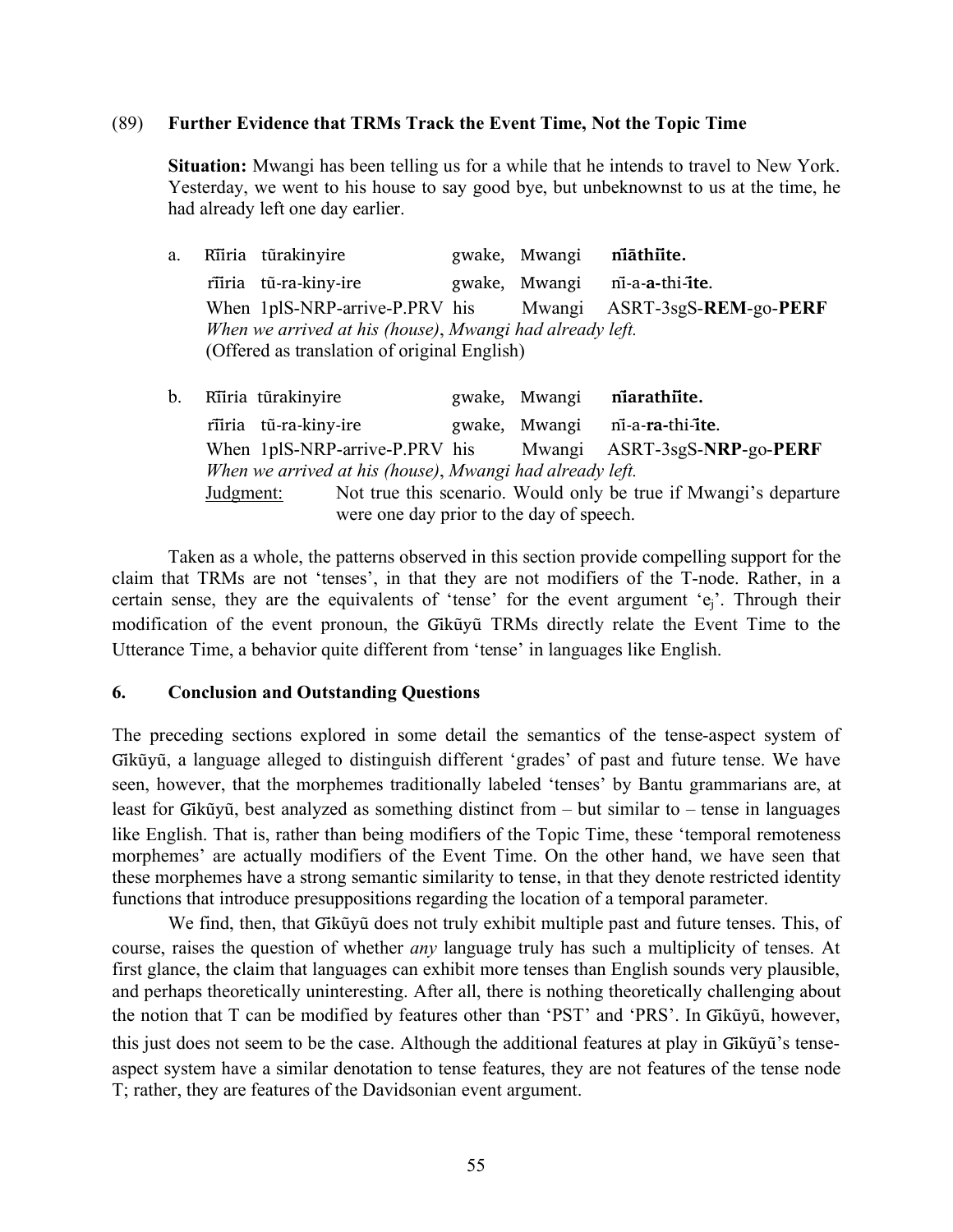This suggests a rather interesting characterization of the variation between English and Gikū̃yū, one that could be explored through study of other languages alleged to exhibit 'grades' of tense. From what we've seen, the key difference between Gikũyu and English lies not in the categories of tense. Rather, it is that only Gik $\tilde{u}$  allows the event pronoun 'e<sub>i</sub>' to be modified by 'tense-like' features, ones that introduce presuppositions regarding the Event Time. Thus, the picture that emerges is one where the categories of tense remain constant, and what varies is the presence or absence of similar such features associated with event argument.<sup>50</sup>

Therefore, the contrast between English and Gikũyu is interestingly parallel to the difference between English and 'tenseless' languages, such as Paraguayan Guaraní (Tonhauser 2011). Just as Paraguayan Guaraní differs from English in that its T-node is never modified by tense features, English differs from Gikūyū in that its event pronoun is never modified by TRM features. With this in mind, the following general typological picture begins to come into view. Whether this picture can be corroborated by studies of other 'graded tense' systems remains to be seen.

|                         | Features Modifing the T-Node | Features Modifying the Event Argument |
|-------------------------|------------------------------|---------------------------------------|
| English                 | $[PRS]$ , $[PST]$            | (none)                                |
| Lillooet <sup>51</sup>  | Non-Future 1                 | (none)                                |
| Guaraní <sup>52</sup>   | (none)                       | (none)                                |
| Gikũyu                  | [PRS], [PST]                 | $[IMM]$ , $[CUR]$ , $[NRP]$ , $[REM]$ |
| Inuktitut <sup>53</sup> | (none)                       | [CUR], [REM]                          |

#### (90) **Potential Typology of Tense-Aspect Systems**

I would like to close this discussion by noting an outstanding puzzle for the analysis defended here. According to our analysis, TRMs are features of the Davidsonian event argument, and so are in a local morphosyntactic relation with *neither* tense *nor* aspect. Curiously, however, it seems that the distribution of TRMs is indeed tied to the tense and aspect of the clause. For example, although TRMs are obligatory in Past Imperfective (3) and Past Perfective forms  $(7)$ , they are optional in Perfect forms  $(8)$ , and are banned from Present Imperfectives  $(13)$ .<sup>54</sup> Furthermore, recall that the 'Immediate Past' is restricted to perfective aspect, and cannot appear with imperfectives. These curious restrictions on the combination of tense, aspect and TRM are

 $50$  A reviewer asks whether one couldn't instead conclude from the data in this paper that (i) Gikũyũ TRMs are indeed tenses like 'past' and 'present', but (ii) Gikūyū tense differs from English's in that it relates the UT to the ET directly, instead of to the TT. While this is indeed a view consistent with the data above, it necessarily assumes a different background theory of what 'tense' is cross-linguistically. Consequently, the reviewer asks whether I can offer any independent motivation for my assumed background theory of 'tense'. Unfortunately, I believe that doing so lies outside the scope of this paper. As in much work in linguistics, my argument here is ultimately conditional: *if* one shares the background assumptions here, *then* certain conclusions can be made from the data. Nevertheless, the facts presented here certainly can and should inform larger debates about the cross-linguistic nature of tense.

 $51$  See Matthewson (2006).

 $52$  See Tonhauser (2011).

 $53$  See Hayashi (2011).

<sup>54</sup> Note that there is no *semantic* reason why CUR couldn't appear in present imperfective forms.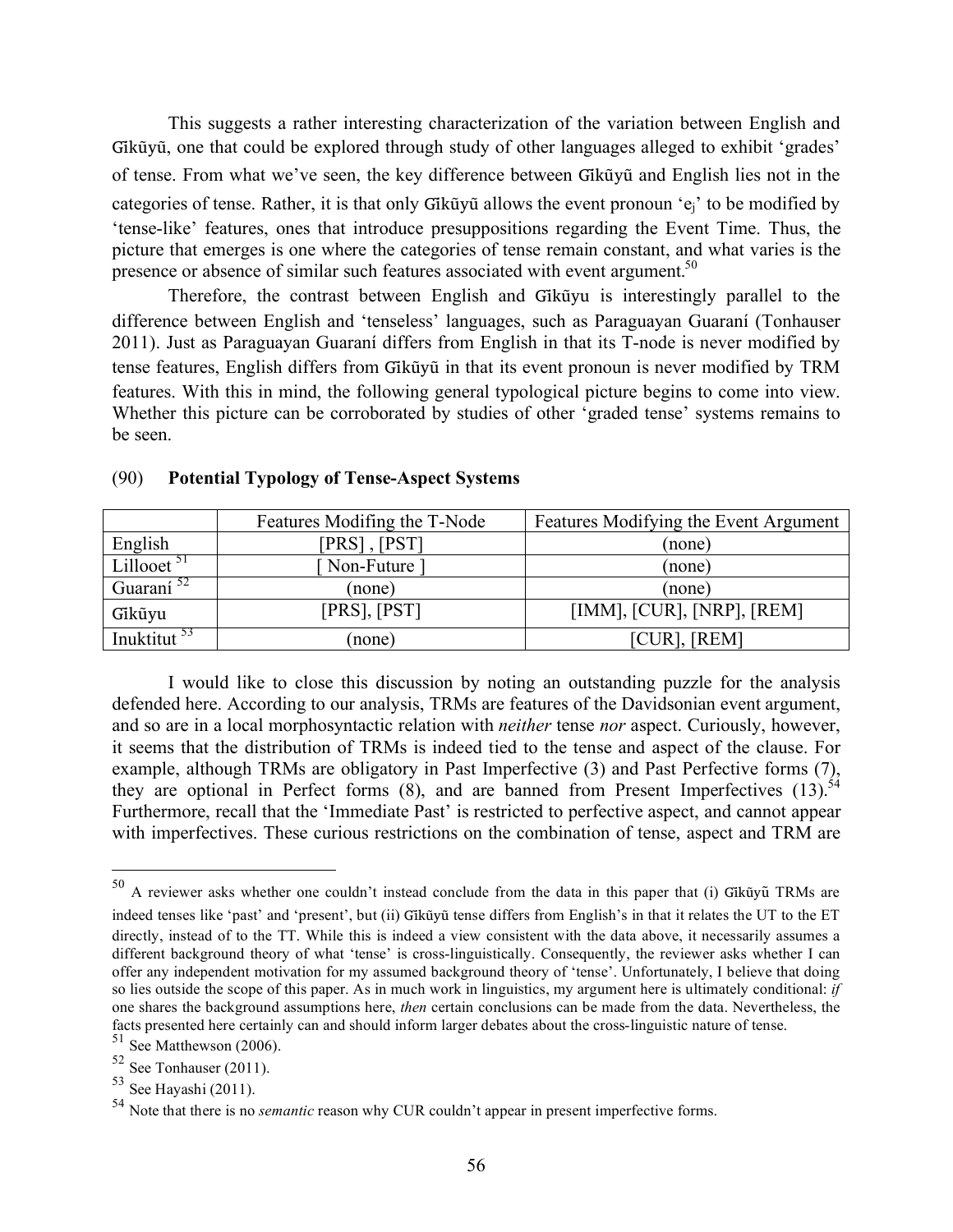an obvious feature of Gikūyū grammar, one that has already received focused analytic attention (Johnson 1977, 1980, 1981; Hewson & Nurse 2005). It remains to be seen whether they can be understood in terms of the morphosyntax proposed here.

#### **Acknowledgments**

This paper would not have been possible without the tireless work of Nancy Gachigo and Sarah Kahando, the principle Gikūyū language consultants for this project. Their patience, energy and insight are truly exceptional, and I am deeply grateful for all that they've taught me of their language. *Ni* wega muno! This paper also owes much to the extensive comments of three reviewers for *NaLS*, especially those of Professor John M. Mugane, who corrected numerous errors and erroneous statements in an earlier draft. Finally, I would like to thank the following individuals for their insightful and helpful comments upon earlier incarnations of this work: Gennaro Chierchia, Hamida Demirdache, Claire Halpert, C.-T. James Huang, Patrick Jones, Angelika Kratzer, Maria Polinsky, and Judith Tonhauser, as well as the audience at Harvard University (April  $20^{th}$ , 2012).

## **References**

- Abusch, Dorit. 1997. Sequence of Tense and Temporal *De Re*. *Lingusitics and Philosophy* 20: 1-50.
- Arregui, Ana, María Luisa Rivero and Andrés Salanova. 2011. Imperfectivity: Capturing Variation Across Languages. Manuscript. To appear in *Proceedings of MOSS 2: The Second Moscow Syntax and Semantics Conference*.
- Bade, Nadine. 2012. Obligatory Presuppositions and Exhaustive Interpretation. Manuscript. Harvard University.
- Baker, Mark and Lisa Travis. 1997. Mood as Verbal Definiteness in a 'Tenseles' Language. *Natural Langauge Semantics* 5: 213-269.
- Barlow, A. Ruffell. 1951. *Studies in Kikuyu Grammar and Idiom*. Edinburgh: William Blackwood & Sons.
- Bennett, Michael and Barbara Partee. 1978. *Towards the Logic of Tense and Aspect in English*. Bloomington, IN: Indiana Linguistics Club.
- Bittner, Maria. 2005. Future Discourse in a Tenseless Language. *Journal of Semantics* 22(4): 339-388.
- Bochnak, Ryan and Peter Klecha. 2012. Vagueness, Context-Dependence, and Temporal Remoteness in Luganda. Manuscript. University of Chicago.
- Bohnemeyer, Jürgen. 2002. *The Grammar of Time Reference in Yukatek Maya*. Munich: Lincom Europa.
- Bybee, Joan, Revere Perkins, and William Pagliuca. 1994. *The Evolution of Grammar: Tense, Aspect and Modality in Langauges of the World.* Chicago: The University of Chicago Press.
- Chemla, Emmanuel. 2008. An Epistemic Step for Antipresuppositions. *Journal of Semantics* 25: 141-173.
- Comrie, Bernard. 1985. *Tense*. Cambridge: Cambridge University Press.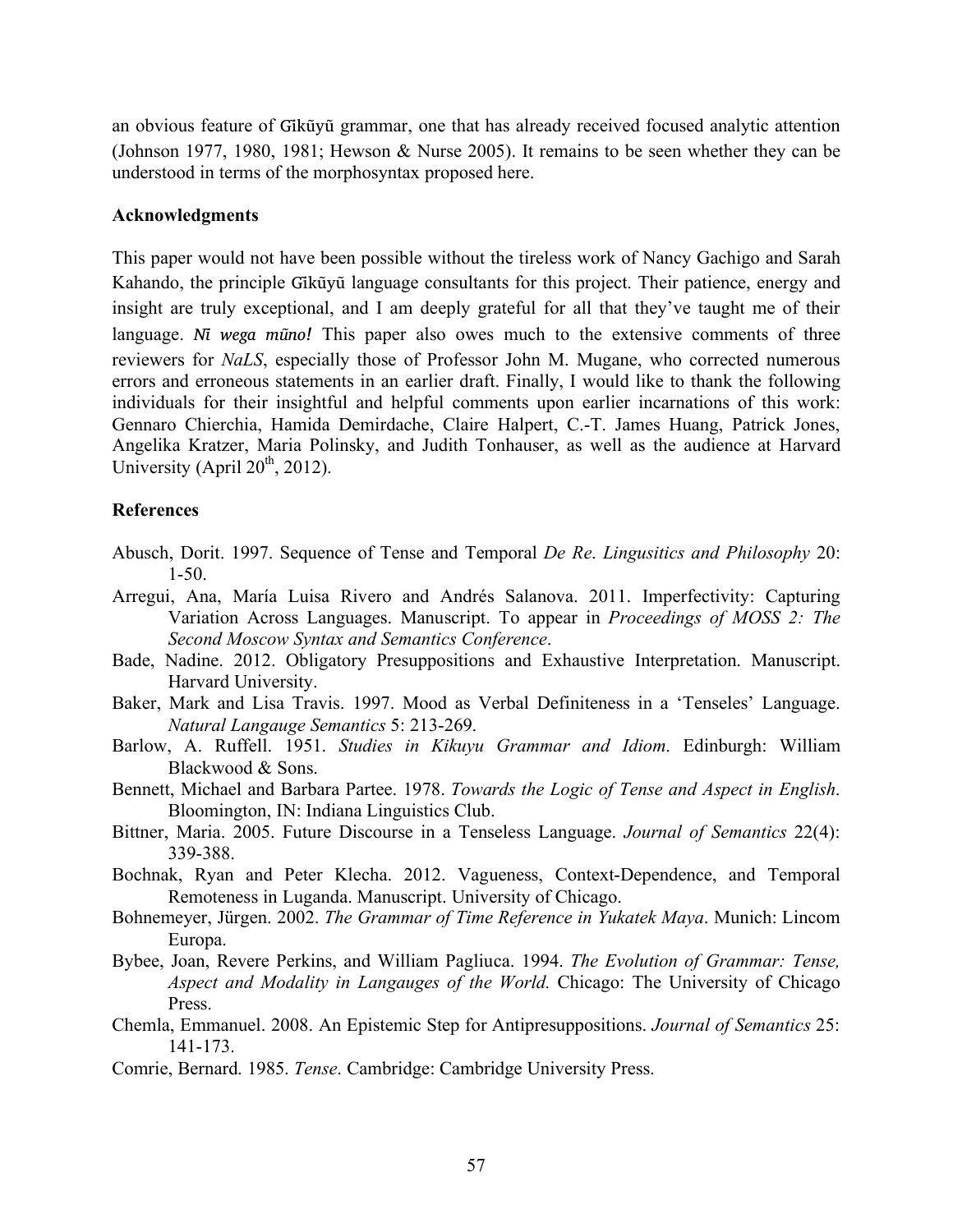- Condoravdi, Cleo. 2002. Temporal Interpretation of Modals: Modals for the Present and for the Past. In *The Construction of Meaning*, ed. David Beaver, Stefan Kaufmann, Brady Clark, and Luis Casillas. Stanford: CSLI Publications.
- Copley, Bridget. 2002. *The Semantics of the Future*. PhD Dissertation. MIT.
- Copley, Bridge. 2005. O'odham *Cem*: When the Actual World is not Inertial. In *Proceedings of Semantics of Underrepresented Languages of the Americas 3 (SULA 3)*, ed. Michael Becker and Andrew McKenzie. Amherst, MA: Graduate Linguistic Student Association.
- Copley, Bridget. To appear. The Plan's the Thing: Deconstructing Futurate Meaning. *Linguistic Inquiry*. http://copley.free.fr/copley.futurates.pdf. Accessed 2 June 2012.
- Dahl, Osten. 1985. *Tense and Aspect Systems*. Oxford: Blackwell.
- Demirdache, Hamida and Myriam Uribe-Etxebarria. 2000. The Primitives of Temporal Relations. *Step by Step: Essays on Minimalist Syntax in Honor of Howard Lasnik*, ed. Roger Martin, David Michaels, and Juan Uriagereka. Cambridge, MA: MIT Press.
- Demirdache, Hamida and Myriam Uribe-Etxebarria. 2004. The Syntax of Time Adverbs. In *The Syntax of Time*, ed. Jacqueline Guéron and Jacqueline Lecarme. Cambridge, MA: MIT Press.
- Dotwy, David. 1977. Towards a Semantic Analysis of Verb Aspect and the English 'Imperfective' Progressive. *Linguistics and Philosophy* 1: 45-77.
- Dvořák, Boštjan and Uli Sauerland. 2006. The Semantics of the Slovenian Dual. In *Formal Approaches to Slavic Linguistics* 14, ed. James Lavine, Steven Franks, Mila Tasseva-Kurktchieva, and Hana Filip. Ann Arbor, MI: Michigan Slavic Publications.
- Enç, Mürvet. 1996. Tense and Modality. In *The Handbook of Contemporary Semantic Theory*, ed. Shalom Lappin. London: Blackwell.
- Givón, Talmy. 1972. Studies in ChiBemba and Bantu Grammar. *Studies in African Linguistics* 3(3): 1-248.
- Gecaga, B. Mareka. 1955. *A Short Kikuyu Grammar.* London: MacMillan.
- Grice, H. Paul. 1975. Logic and Conversation. In *Syntax and Semantics*, Volume 9, ed. Peter Cole and Jerry L. Morgan. New York: Academic Press.
- Hayashi, Midori. 2011. *The Structure of Multiple Tenses in Inuktitut*. PhD Dissertation. University of Toronto.
- Heim, Irene. 1991. Artikel und Definitheit. In *Semantics: An International Handbook of Contemporary Research*, ed. Arnim von Stechow and Dieter Wunderlich. Berlin: de Gruyter.
- Heim , Irene. 1994. Comments on Abusch's Theory of Tense. In *Ellipsis, Tense and Questions*, ed. Hans Kamp. Amsterdam: University of Amsterdam.
- Heim, Irene and Angelika Kratzer. 1998. *Semantics in Generative Grammar*. Oxford: Blackwell.
- Hewson, John and Derek Nurse. 2005. The Relationship of Tense and Aspect in the Gikuyu Verb. In *Studies in African Comparative Linguistics with Special Focus on Bantu and Mande*, ed. Koen A.G. Bostoen and Jacky Maniacky. Tervuren: Royal Museum for Central Africa.
- Hornstein, Norbert. 1990. *As Time Goes By.* Cambridge, MA: MIT Press.
- Jóhannsdóttir, Kristín and Lisa Matthewson. 2007. Zero-Marked Tense: The Case of Gitxsan. In *NELS 37: Proceedings of the 27<sup>th</sup> Annual Meeting of the North East Linguistic Society*, ed. Emily Elfner and Martin Walkow. Amherst, MA: Graduate Linguistic Student Association.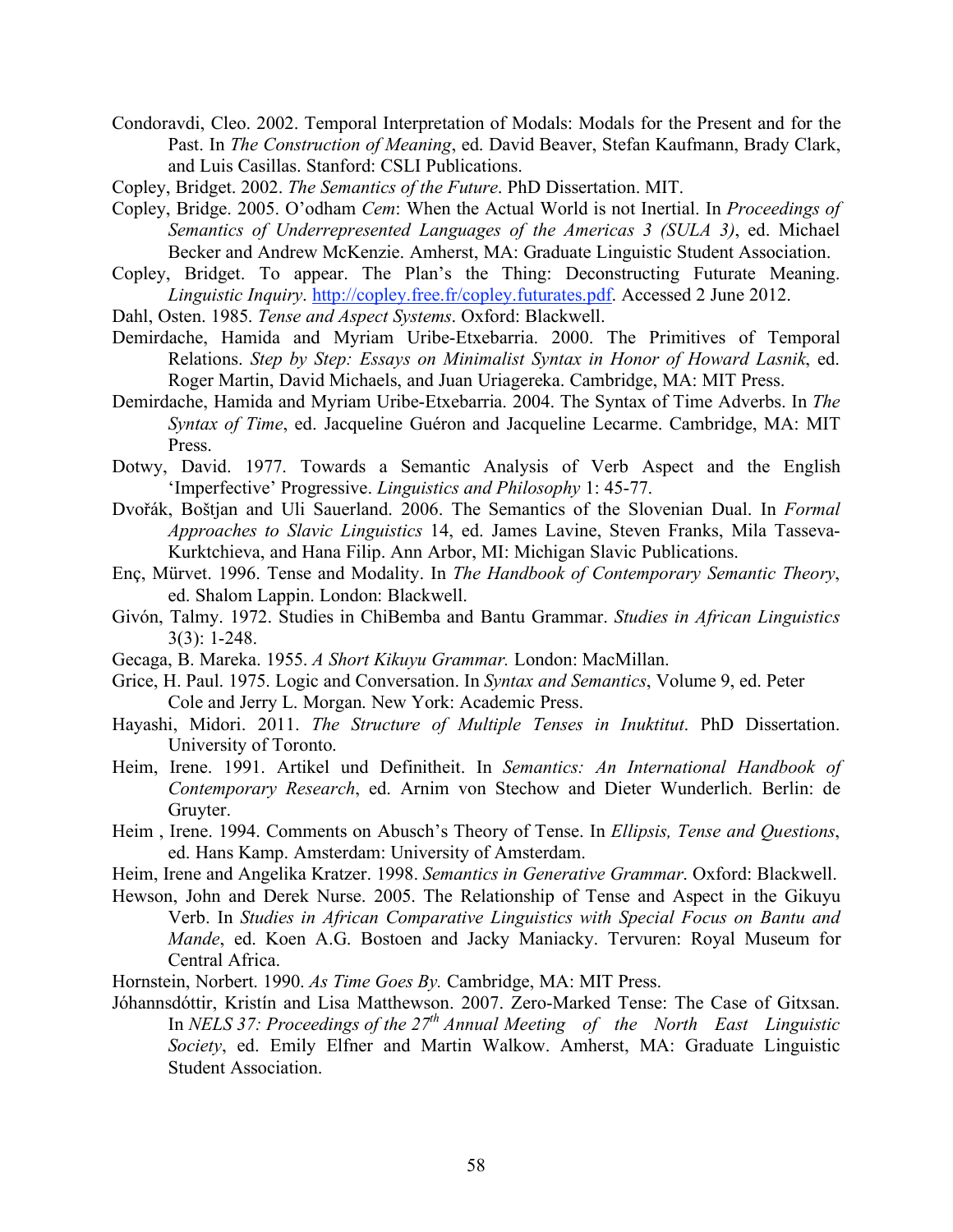- Johnson, Marion. 1977. *A Semantic Analysis of Kikuyu Tense and Aspect*. PhD Dissertation. The Ohio State University.
- Johnson, Marion. 1980. A Semantic Description of Temporal Reference in the Kikuyu Verb. *Studies in African Linguistics* 11(3): 269-320.
- Johnson, Marion. 1981. A Unified Temporal Theory of Tense and Aspect. In *Syntax and Semantics 14: Tense and Aspect*, ed. Philip Tedeschi and Annie Zaenen. New York: Academic Press.
- Kamp, Hans and Uwe Reyle. 1993. *From Discourse to Logic*. Dordrecht: Kluwer.
- Kissine, Mikhail. 2008. Why *Will* is not a Modal. *Natural Language Semantics* 16: 129-155.
- Klein, Wolfgang. 1994. *Time in Language*. London: Routledge.
- Kratzer, Angelika. 1998. More Structural Analogies Between Pronouns and Tenses. In *Proceedings of Semantics and Linguistic Theory 8*, ed. Devon Strolovitch and Aaron Lawson Ithaca, NY: CLC Publications.
- Kusumoto, Kiyomi. 2005. On the Quantification over Times in Natural Language. *Natural Language Semantics* 13(4): 317-357.
- Lee, Felicia. 1999. Evidence for Tense in a 'Tenseless' Language. In *NELS 29: Proceedings of the 29th Annual Meeting of the North East Linguistic Society*, ed. Mako Hirotani. Amherst, MA: Graduate Linguistic Student Association.
- Lin, Jo-Wang. 2006. Time in a Language Without Tense: The Case of Chinese. *Journal of Semantics* 23(1): 1-53.
- Matthewson, Lisa. 2006. Temporal Semantics in a Superficially Tenseless Language. *Linguistics and Philosophy* 29: 673-713.
- Mugane, John M. 1997. *A Paradigmatic Grammar of Gĩkũyu*.*̃* Stanford, CA: CSLI Publications.
- Nurse, Derek. 2003. Aspect and Tense in Bantu Languages. In *The Bantu Languages*, ed. Derek Nurse and Gérard Philippson. London: Routledge.
- Nurse, Derek. 2008. *Tense and Aspect in Bantu*. Oxford: Oxford University Press.
- Partee, Barbara. 1973. Some Structural Analogies Between Tenses and Pronouns in English. *The Journal of Philosophy* 70: 601-609.
- Partee, Barbara. 1984. Nominal and Temporal Anaphora. *Linguistics and Philosophy 7:* 243- 286.
- Percus, Orin. 2006. Antipresuppositions. In *Theoretical and Empirical Studies of Reference and Anaphora*, ed. Ayumi Ueyama. Kyushu University: Japan Society for the Promotion of Science.
- Portner, Paul. 2003. The (Temporal) Semantics and (Modal) Pragmatics of the Perfect. *Natural Language Semantics* 26: 459-510.
- Reichenbach, Hans. 1947. *Elements of Symbolic Logic*. New York: Macmillan.
- Ritter, Elizabeth and Martina Wiltschko. 2004. The Lack of Tense as a Syntactic Category: Evidence from Blackfot and Halkomelem. In *Papers for the 39<sup>th</sup> International Conference on Salish and Neighboring Languages.* Vancouver: UBC Working Papers in Linguistics.
- Sauerland, Uli. 2002. The Present Tense if Vacuous. *Snippets* 6: 12-13.
- Sauerland, Uli. 2003. A New Semantics for Number. In *Proceedings of the 13<sup>th</sup> Semantics and Linguistic Theory Conference*, ed. Robert B. Young and Yuping Zhou. eLanguage. http://elanguage.net/journals/index.php/salt/issue/view/296. Accessed 28 August 2011.
- Sauerland, Uli. 2008. Implicated Presuppositions. In *Sentence and Context*, ed. Anita Steube. Berlin: Mouton de Gruyter.